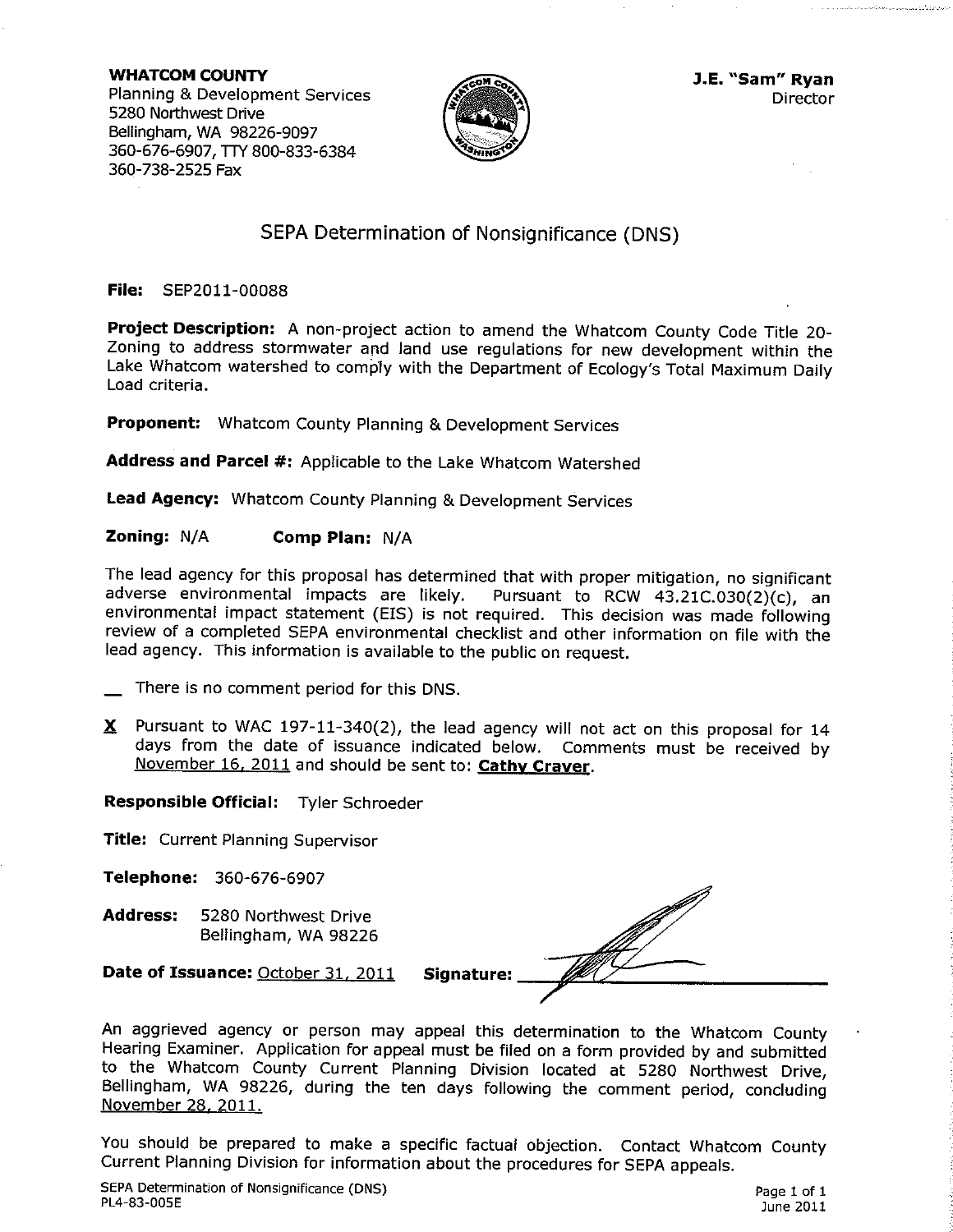**WHATCOM COUNTY** Planning & Development Services 5280 Northwest Drive Bellingham, WA 98226-9097 360-676-6907, TTY 800-833-6384 360-738-2525 Fax



J.E. "Sam" Ryan **Director**  # **SEPA Distribution List** SEP2011-00088 Date of Issuance: 10-31-2011

Please review this determination. If you have further comments, questions or would like a copy of the SEPA checklist, phone the responsible official at (360) 676-6907. Please submit your response by the comment date noted on the attached notice of determination.

- SEPA Unit, WA State Department of Ecology, Olympia via email sepaunit@ecy.wa.gov
- WA State Department of Archaeological and Historic Preservation
- WA State Department of Fish and Wildlife
- WA State Department of Natural Resources
- WA State Department of Transportation, SEPA Unit Mr. Roland Storme

Lummi Nation

Attn: Natural Resources Department Attn: Cultural Resources Department

- Nooksack Indian Tribe Attn: Natural Resources Department Attn: Cultural Resources Department
- City of Bellingham Kurt Nabbefeld **Brent Baldwin** Clare Fogelsong

Applicant:

Other: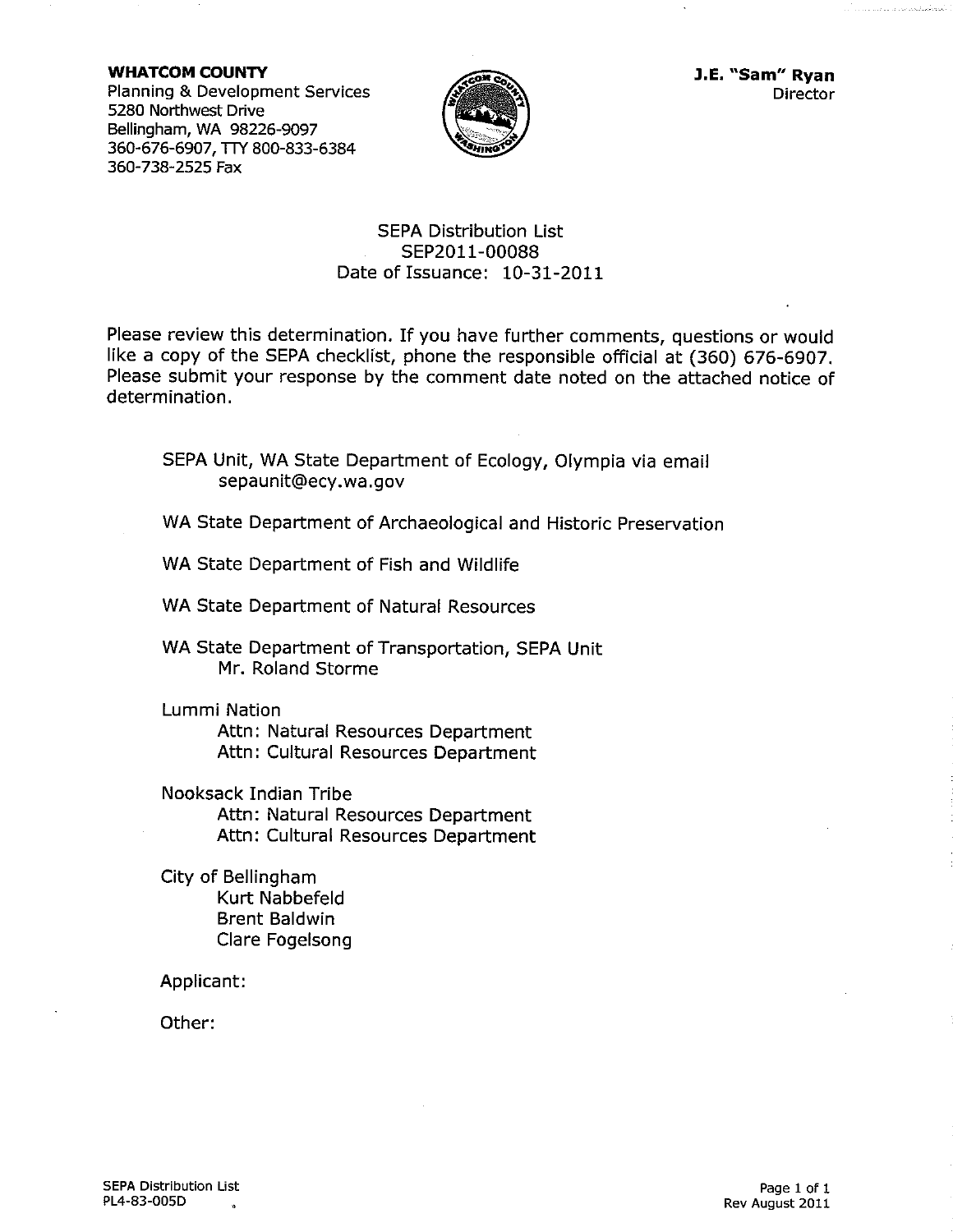**WHATCOM COUNTY** Planning & Development Services 5280 Northwest Drive, Bellingham, WA 98226-9097 360-676-6907, TTY 800-833-6384 360-738-2525 Fax



J.E. "Sam" Ryan Director

## **SEPA Environmental Checklist**

Purpose of Checklist:

The State Environmental Policy Act (SEPA), chapter 43.21C RCW, requires all governmental agencies to consider the environmental impacts of a proposal before making decisions. An environmental impact statement (EIS) must be prepared for all proposals with probable significant adverse impacts on the quality of the environment. The purpose of this checklist is to provide information to help you and the agency identify impacts from your proposal (and to reduce or avoid impacts from the proposal, if it can be done) and to help the agency decide whether an EIS is required.

## **Instructions for Applicants:**

This environmental checklist asks you to describe some basic information about your proposal. Governmental agencies use this checklist to determine whether the environmental impacts of your proposal are significant, requiring preparation of an EIS. Answer the questions briefly, with the most precise information known, or give the best description you can.

You must answer each question accurately and carefully, to the best of your knowledge. In most cases, you should be able to answer the questions from your own observations or project plans without the need to hire experts. If you really do not know the answer, or if a question does not apply to your proposal, write "do not know" or "does not apply." Complete answers to the questions now may avoid unnecessary delays later.

Some questions ask about governmental regulations, such as zoning, shoreline, and landmark designations. Answer these questions if you can. If you have problems, the governmental agencies can assist you.

The checklist questions apply to all parts of your proposal, even if you plan to do them over a period of time or on different parcels of land. Attach any additional information that will help describe your proposal or its environmental effects. The agency to which you submit this checklist may ask you to explain your answers or provide additional information reasonably related to determining if there may be significant adverse impact.

### Use of Checklist for Non-Project Proposals:

Complete this checklist for non-project proposals, even though questions may be answered "does not apply." in addition, complete the supplemental sheet for nonproject actions (part C).

For non-project actions, the references in the checklist to the words "project," "applicant," and "property or site" should be read as "proposal," "proposer," and "affected geographic area," respectively.

**SEPA Environmental Checklist** Form PL4-83-005A

Page 1 of 17 Rev July 2010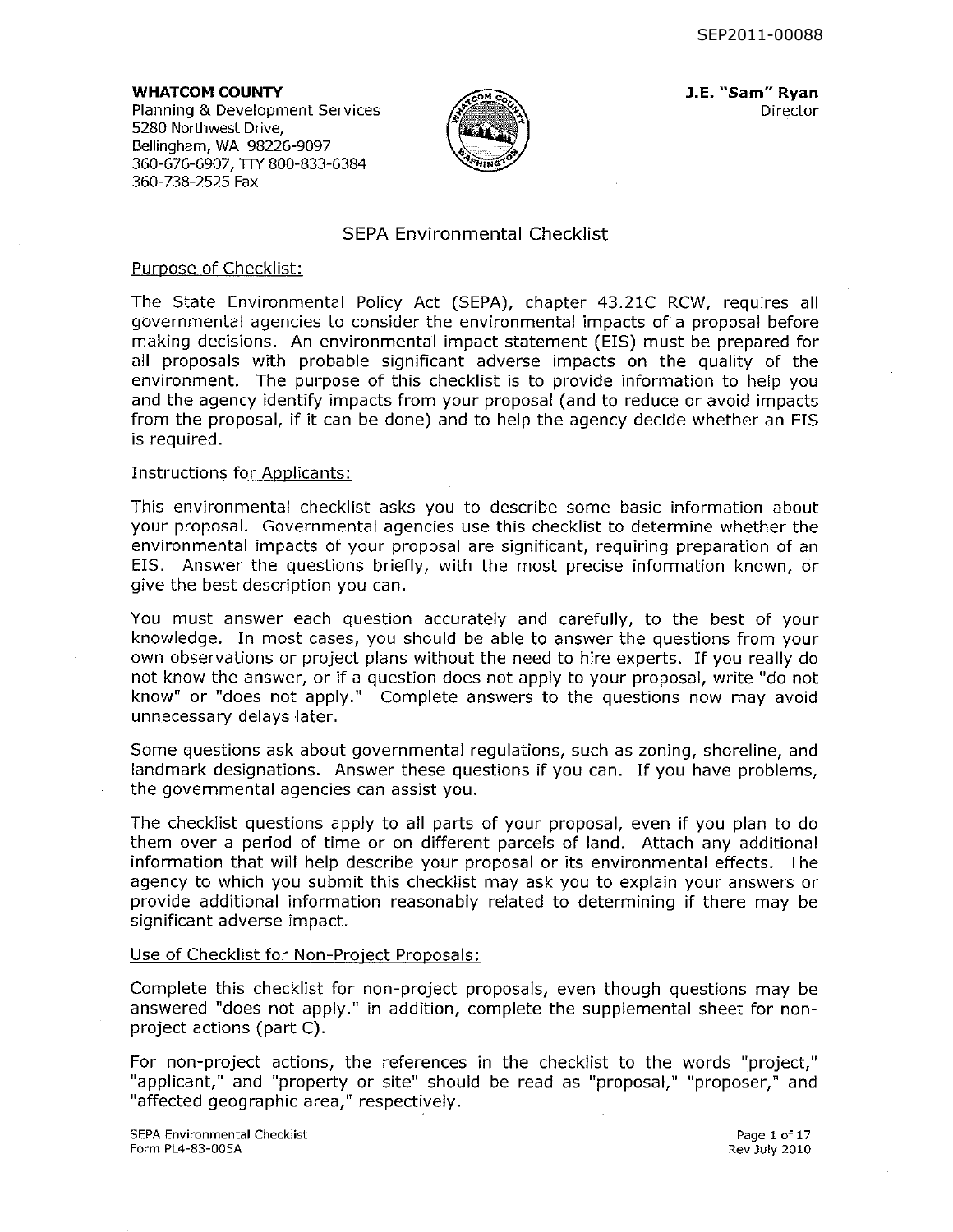## A Background

Name of proposed project, if applicable:  $\mathbf{1}$ 

Amendments to Title 20 regarding Lake Whatcom land use and stormwater

- $\overline{2}$ Name of applicant: Whatcom County Applicant phone number: 360-676-6907 Applicant address: 5280 Northwest Drive, Bellingham, WA 98226
- 3 Contact name: Cathy Craver Contact phone number: 360-676-6907 Contact address: 5280 Northwest Drive
- Date checklist prepared: October-6, 2011  $\overline{4}$
- 5. Agency requesting checklist: Whatcom County PDS
- Proposed timing or schedule (including phasing, if applicable): 6. Planning Commission October 2011, County Council December 2011
- $\overline{7}$ Do you have any plans for future additions, expansion, or further activity related to or connected with this proposal? Yes  $\Box$ No  $\mathsf{V}$ If yes, explain:
- 8 List any environmental information you know about that has been prepared, or will be prepared, directly related to this proposal:

Background information from the Lake Whatcom Management Program on land use and stormwater management.

- $\mathbf{Q}$ Do you know whether applications are pending for governmental approvals of other proposals directly affecting the property covered by your proposal? Yes  $\Box$  $\overline{N}$ o  $\overline{V}$ If yes, explain.
- 10 List any government approvals or permits that will be needed for your proposal, if known.

Adoption of ordinance to amend Whatcom County Code Title 20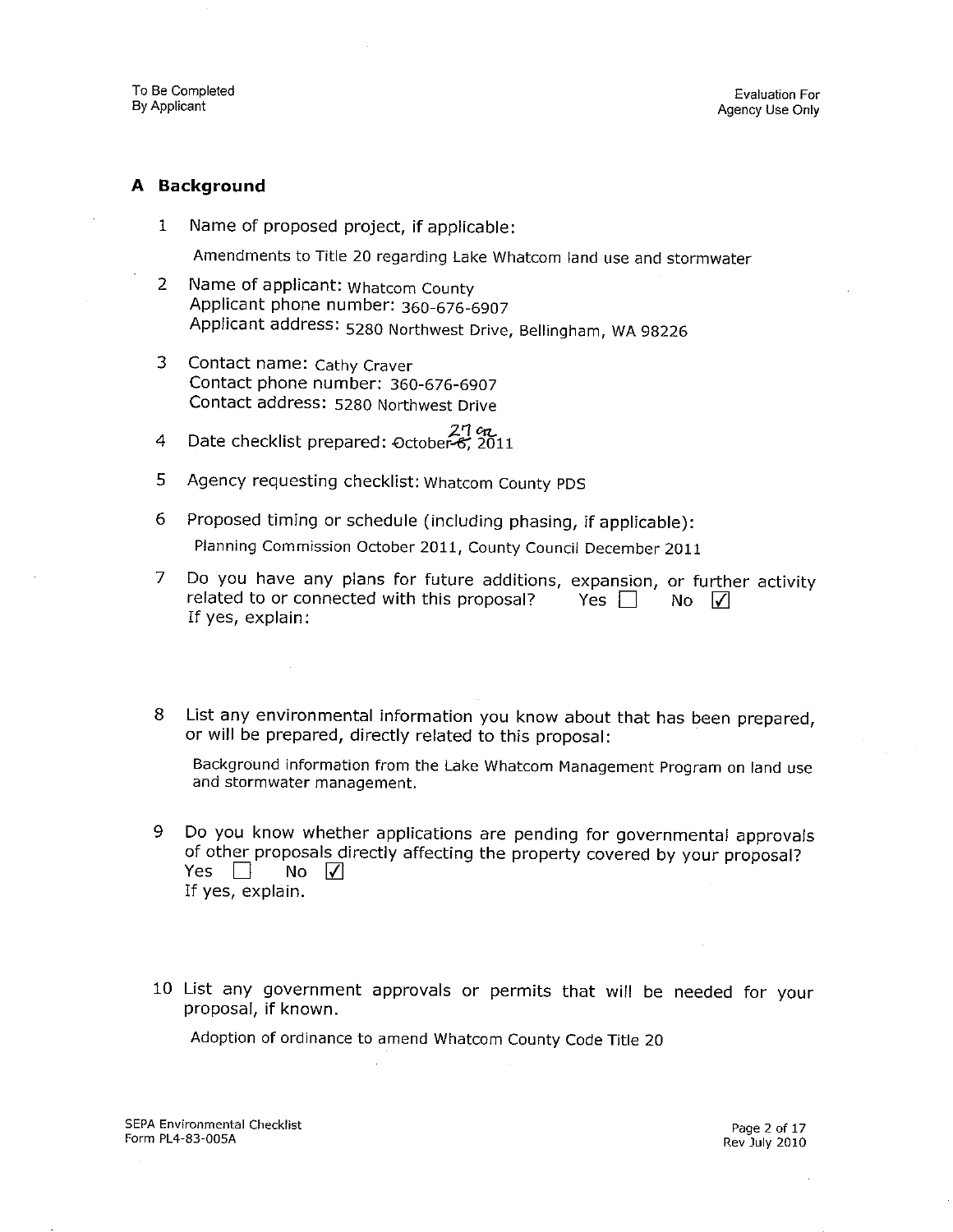11 Give brief, complete description of your proposal, including the proposed uses and the size of the project and site. There are several questions later in this checklist that ask you to describe certain aspects of your proposal. You do not need to repeat those answers on this page. (Lead agencies may modify this form to include additional specific information on project description.)

Amend Whatcom County Code Title 20 to modify land use and stormwater management requirements for new residential development in the Lake Whatcom watershed to achieve compliance with the Lake Whatcom Total Maximum Daily Load as outlined by the Washington State Department of Ecology.

12 Location of the proposal. Give sufficient information for a person to understand the precise location of your proposed project, including a street address, if any, and section, township, and range, if known. If a proposal would occur over a range of area, provide the range or boundaries of the site(s). Provide a legal description, site plan, vicinity map, and topographic map, if reasonably available. While you should submit any plans required by the agency, you are not required to duplicate maps or detailed plans submitted with any permit applications related to this checklist.

Amended regulations would apply to new residential development applications within the Lake Whatcom watershed.

#### R **Environmental Elements**

- 1 Earth
	- a. General description of the site;
		- Flat
		- Rolling
		- **Hilly**
		- **Steep Slopes**
		- Mountainous
		- Other all of the above
	- b. What is the steepest slope on the site (approximate percent slope)?

All slopes existing in the Lake Whatcom watershed.

c. What general types of soils are found on the site (for example, clay, sand, gravel, peat, muck)? If you know the classification of agricultural soils, specify them and note any prime farmland.

All soils existing in the Lake Whatcom watershed.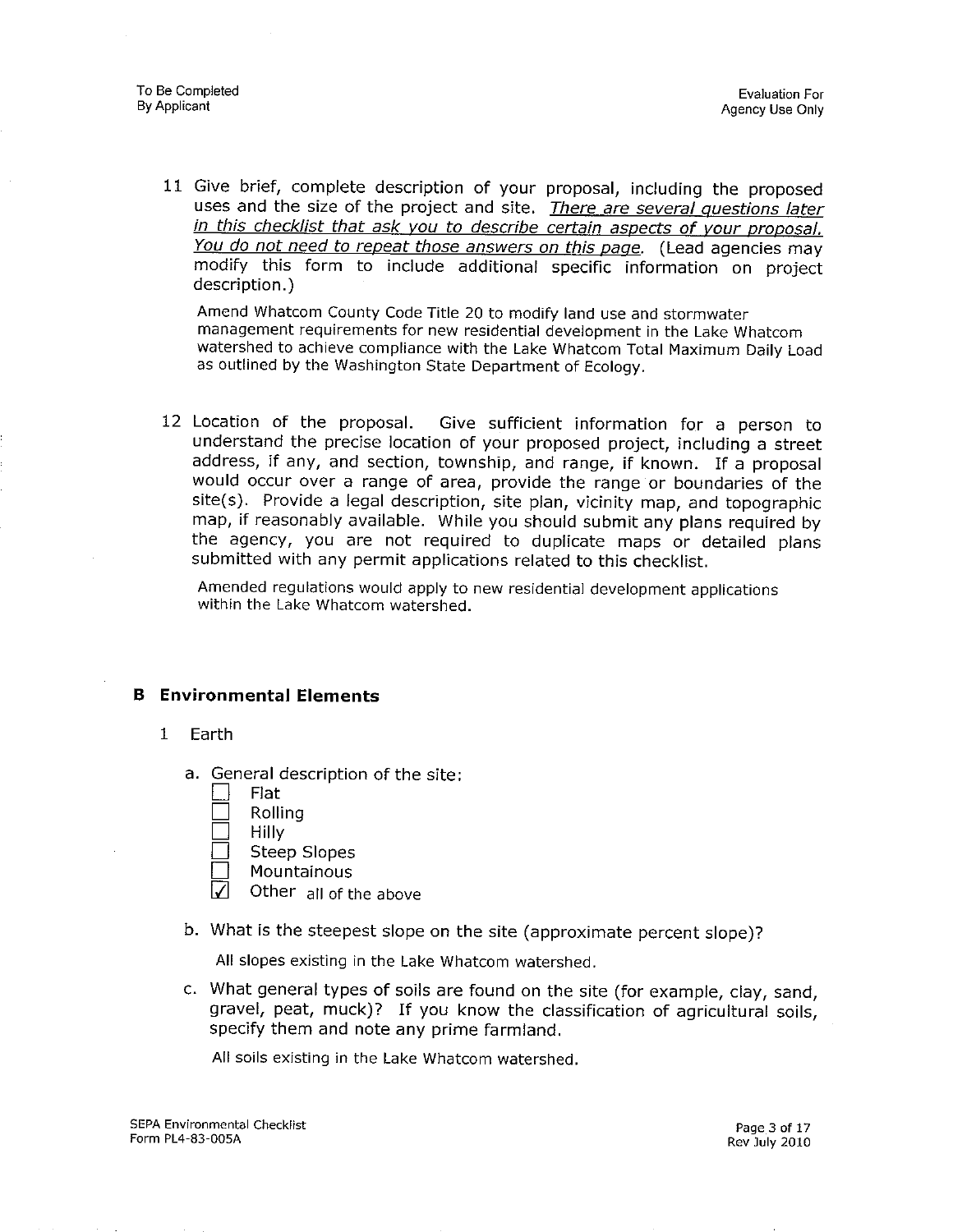d. Are there surface indications or history of unstable soils in the immediate vicinity? Yes  $\Box$  $No$   $||$ 

If so, describe.

N/A - non project action

e. Describe the purpose, type, and approximate quantities of any filling or grading proposed.

N/A - non project action

Indicate source of fill. N/A - non project action

f. Could erosion occur as a result of clearing, construction, or use? Yes  $\nabla$  $No$   $\Box$ 

If so, generally describe. Current Whatcom County Code addresses clearing, construction, and use.

q. About what percent of the site will be covered with impervious surfaces

after project construction (for example, asphalt or buildings)?

N/A - non project action

h. Proposed measures to reduce or control erosion, or other impacts to the earth, if any:

Current Whatcom County Code addresses erosion and other impacts to the earth.

- 2. Air
	- a. What types of emissions to the air would result from the proposal (i.e., dust, automobile, odors, or industrial wood smoke) during construction and when the project is completed?

If any, generally describe and give approximate quantities if known.

N/A - non project action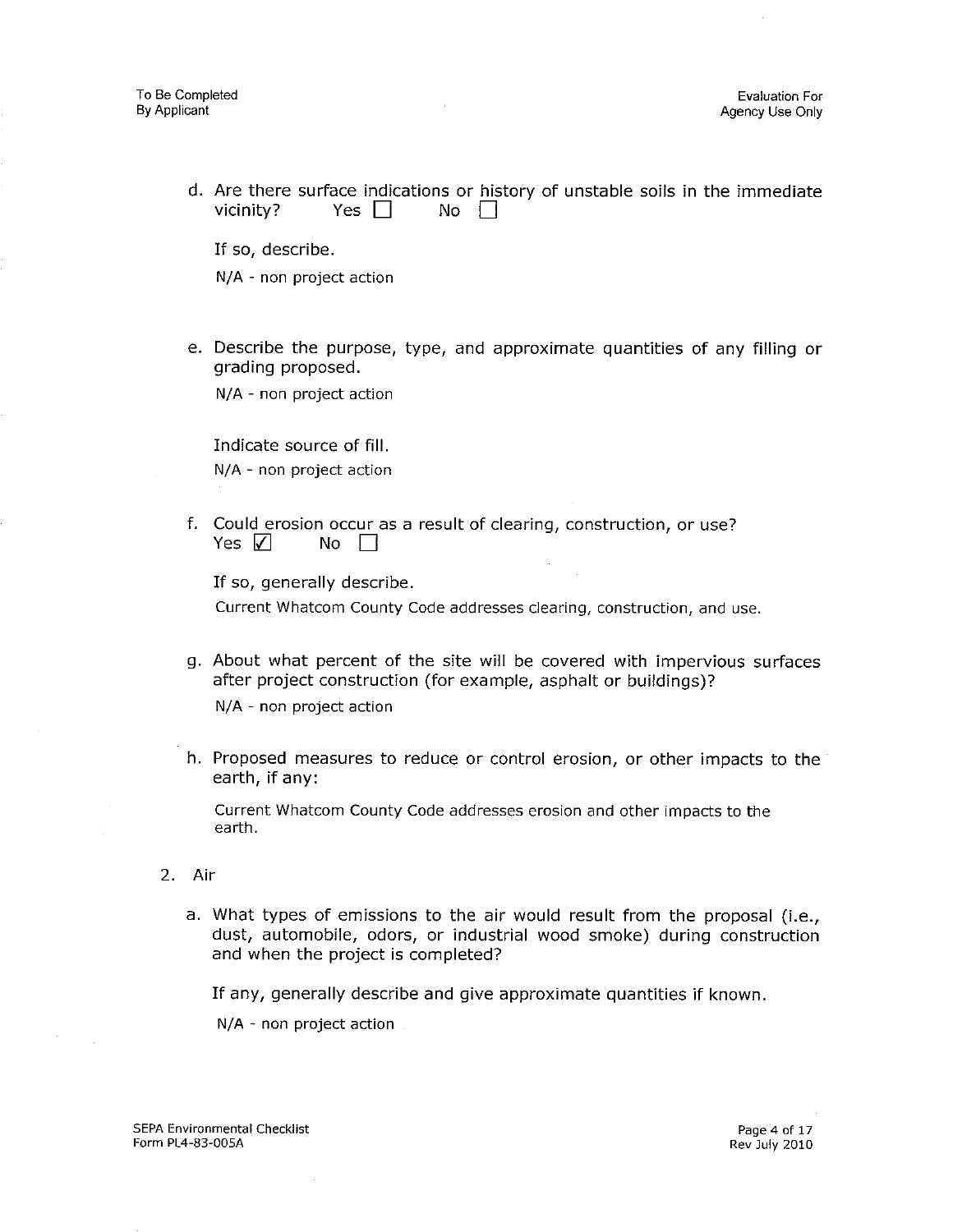b. Are there any off-site sources of emissions or odor that may affect your proposal? Yes  $\Box$ No  $\sqrt{7}$ 

If so, generally describe.

c. Proposed measures to reduce or control emissions or other impacts to air, if any:

 $N/A$  - non project action

- 3. Water
	- a. Surface:
		- (1) Is there any surface water body on or in the immediate vicinity of the site (including year-round and seasonal streams, saltwater, lakes, ponds, wetlands)? Yes  $\nabla$  $No$   $\Box$

If yes, describe type and provide names. If appropriate, state what stream or river it flows into.

Amendments will apply to new residential development within the Lake Whatcom watershed and may affect it's associated water bodies.

(2) Will the project require any work over, in, or adjacent to (within 200 feet) the described waters? Yes  $\nabla$  $No \ \Box$ 

If yes, please describe and attach available plans.

Amendments will apply to new residential development within the Lake Whatcom watershed.

(3) Estimate the amount of fill and dredge material that would be placed in or removed from surface water or wetlands and indicate the area of the site that would be affected.

Indicate the source of fill material.

(4) Will the proposal require surface water withdrawals or diversions? Yes  $\Box$  $\overline{N}$  Mo  $\overline{V}$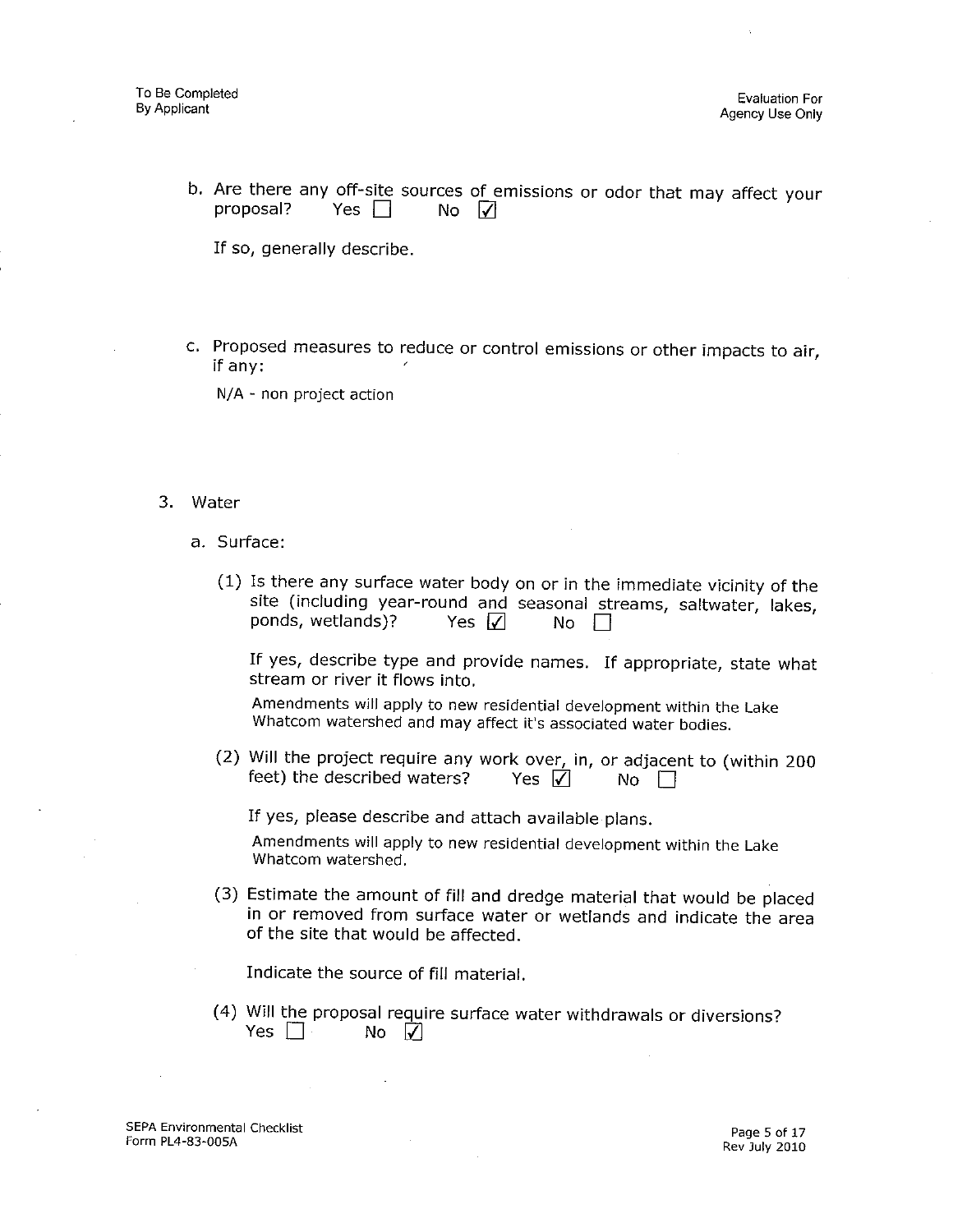Give general description, purpose, and approximate quantities if known.

N/A non project action

Does the proposal lie within a 100-year floodplain? Yes  $\Box$  $No \ \Box$ 

If so, note location on the site plan.

N/A non project action

(5) Does the proposal involve any discharges of waste materials to surface waters?

| Yes |  | Nο | $\sqrt{ }$ |
|-----|--|----|------------|
|-----|--|----|------------|

If so, describe the type of waste and anticipated volume of discharge N/A non project action

b. Ground

Will ground water be withdrawn, or will water be discharged to ground water? Yes  $\Box$  $\overline{N}$ o  $\overline{V}$ 

Give general description, purpose, and approximate quantities if known.

N/A non project action

(1) Describe waste material that will be discharged into the ground from septic tanks or other sources, if any (for example: Domestic sewage; industrial, containing the following chemicals.....; agricultural; etc.). Describe the general size of the system, the number of such systems, the number of houses to be served (if applicable), or the number of animals or humans the system(s) are expected to serve.

N/A non project action

- c. Water runoff (including stormwater):
	- (1) Describe the source of runoff (including storm water) and method of collection and disposal, if any (include quantities, if known). Amendments to address stormwater runoff from new residential development.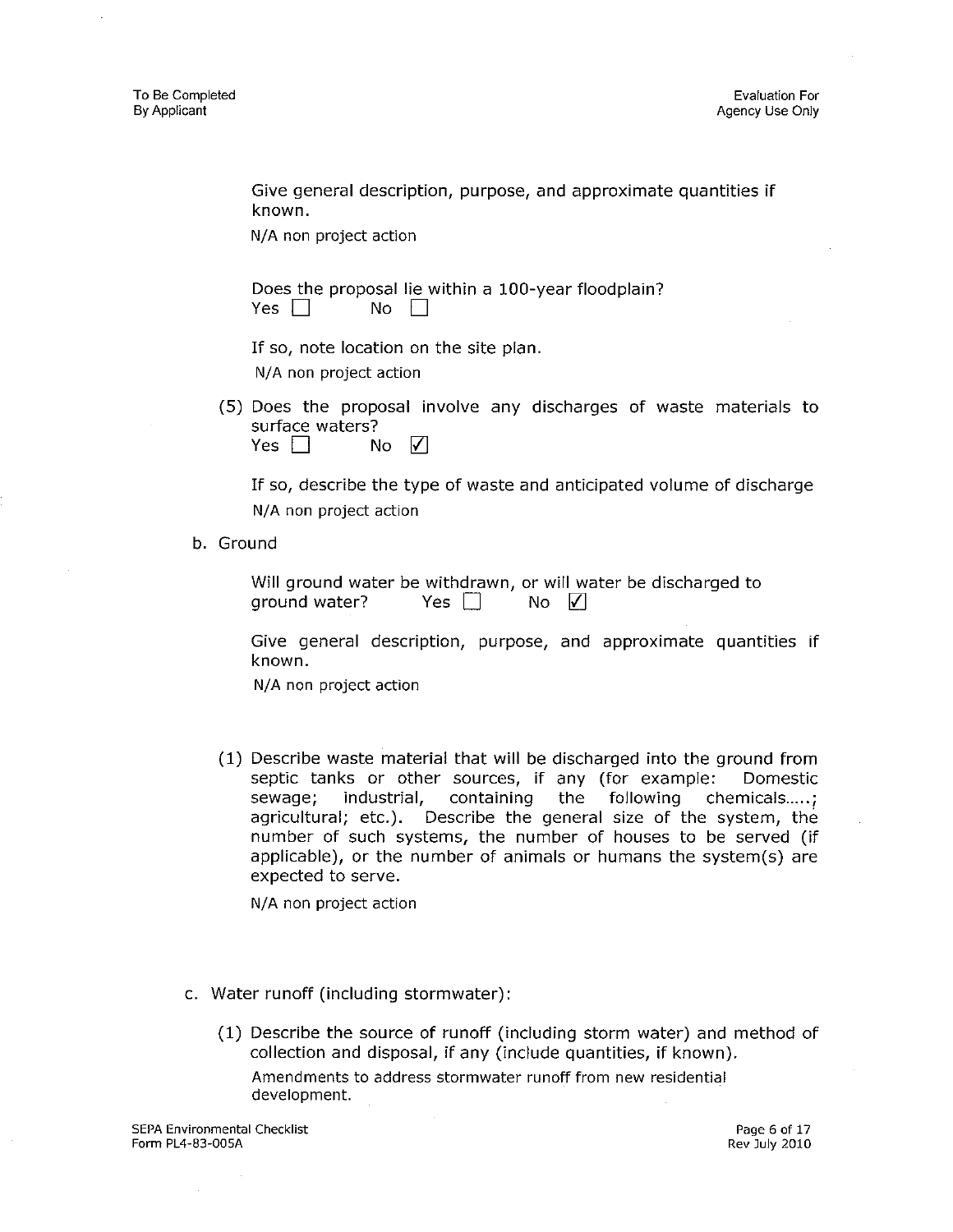| Where will this water flow? Stormwater treatment is on-site                                     |
|-------------------------------------------------------------------------------------------------|
| Yes $\vert \sqrt{} \vert$<br>Will this water flow into other waters?<br>No                      |
| If so, describe.<br>Potentially, treated storwater could reach Lake Whatcom or tributaries.     |
| (2) Could waste materials enter ground or surface waters?<br>Yes<br>No                          |
| If so, generally describe.<br>N/A non project action                                            |
| d. Proposed measures to reduce or control surface, ground, and runoff<br>water impacts, if any: |
| Amendments proposed to reduce and treat stormwater runoff through criteria                      |

Amendments proposed to reduce and treat stormwater runoff through criteria proposed by the Department of Ecology to utilize natural or engineered solutions to treat phosphorus-laden runoff to levels equalling a natural, forested condition.

#### $\boldsymbol{4}$ **Plants**

- a. Check types of vegetation found on the site:
	- Deciduous tree: alder, maple, aspen, other
	- $\checkmark$ Evergreen tree: fir, cedar, pine, other
	- $\overline{\checkmark}$ **Shrubs**
	- $\frac{1}{\sqrt{2}}$ Grass
	- $\overline{\blacktriangledown}$ Pasture
		- Crop or grain
	- $\overline{\sqrt{ }}$ Wet soil plants: cattail, buttercup, bullrush, skunk cabbage, other
	- Water plants: water lily, eelgrass, milfoil, other
	- Other types of vegetation
- b. What kind and amount of vegetation will be removed or altered? N/A non project action
- c. List threatened or endangered species known to be on or near the site. N/A non project action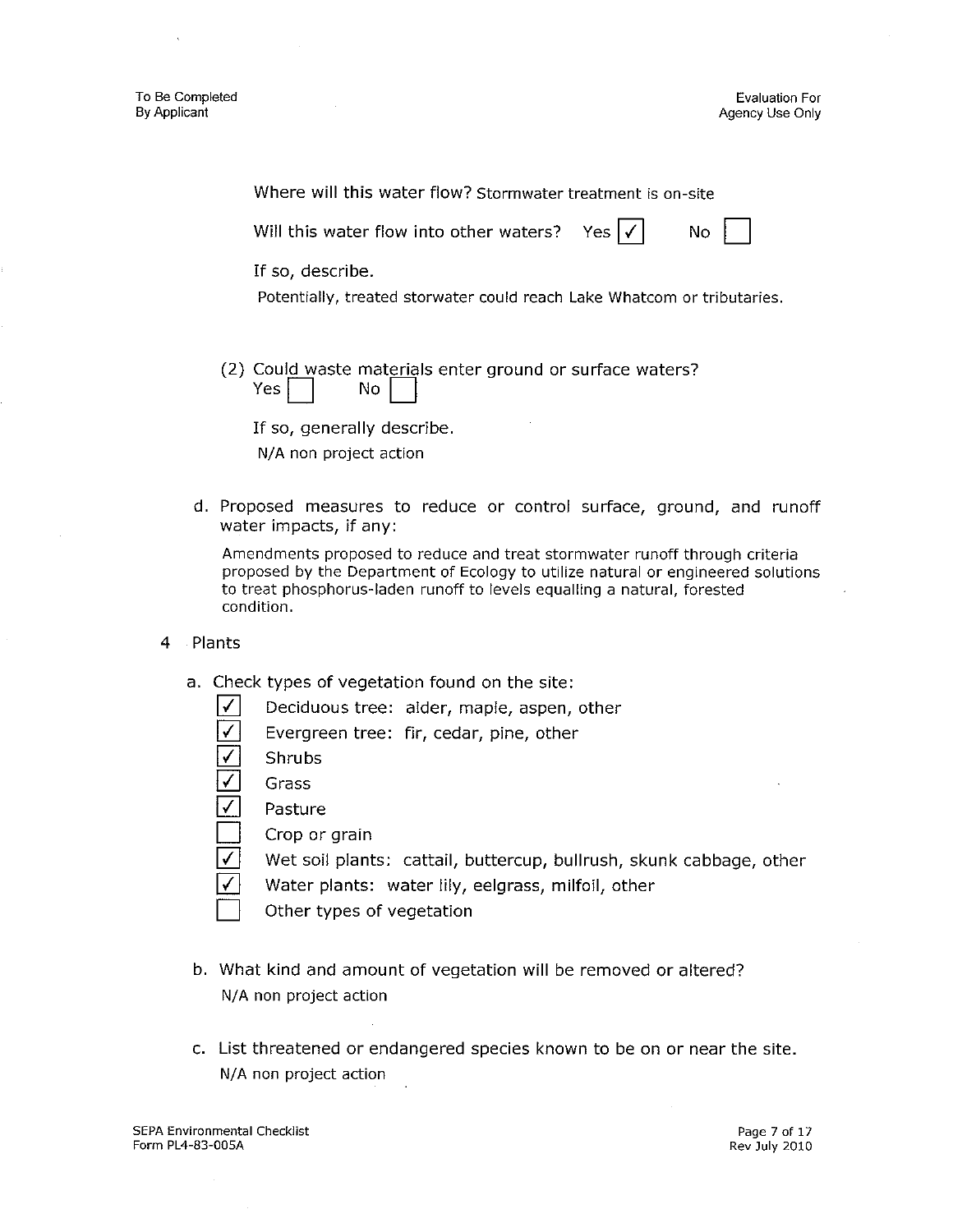d. Proposed landscaping, use of native plants, or other measures to preserve or enhance vegetation on the site, if any:

Amendments include options regarding landscaping, use of native plants, and other measures to preserve or enhance vegetation on parcels applying for new residential development in the Lake Whatcom watershed.

- 5. Animals
	- a. Check any birds and animals, which have been observed on or near the site or are known to be on or near the site:

| Birds:<br>Hawk,<br>Eagle.<br>Other:    | Heron,<br>Songbirds;          |
|----------------------------------------|-------------------------------|
| Mammals:<br>Deer,<br>Elk,<br>Other:    | Bear,<br>Beaver;              |
| Fish:<br>Bass,<br>Trout,<br>Shellfish; | Salmon,<br>Herring,<br>Other: |

b. List any threatened or endangered species known to be on or near the site.

N/A non project action

c. Is the site part of a migration route?

 $\hat{\mathcal{A}}$ 

Yes No.

If so, explain.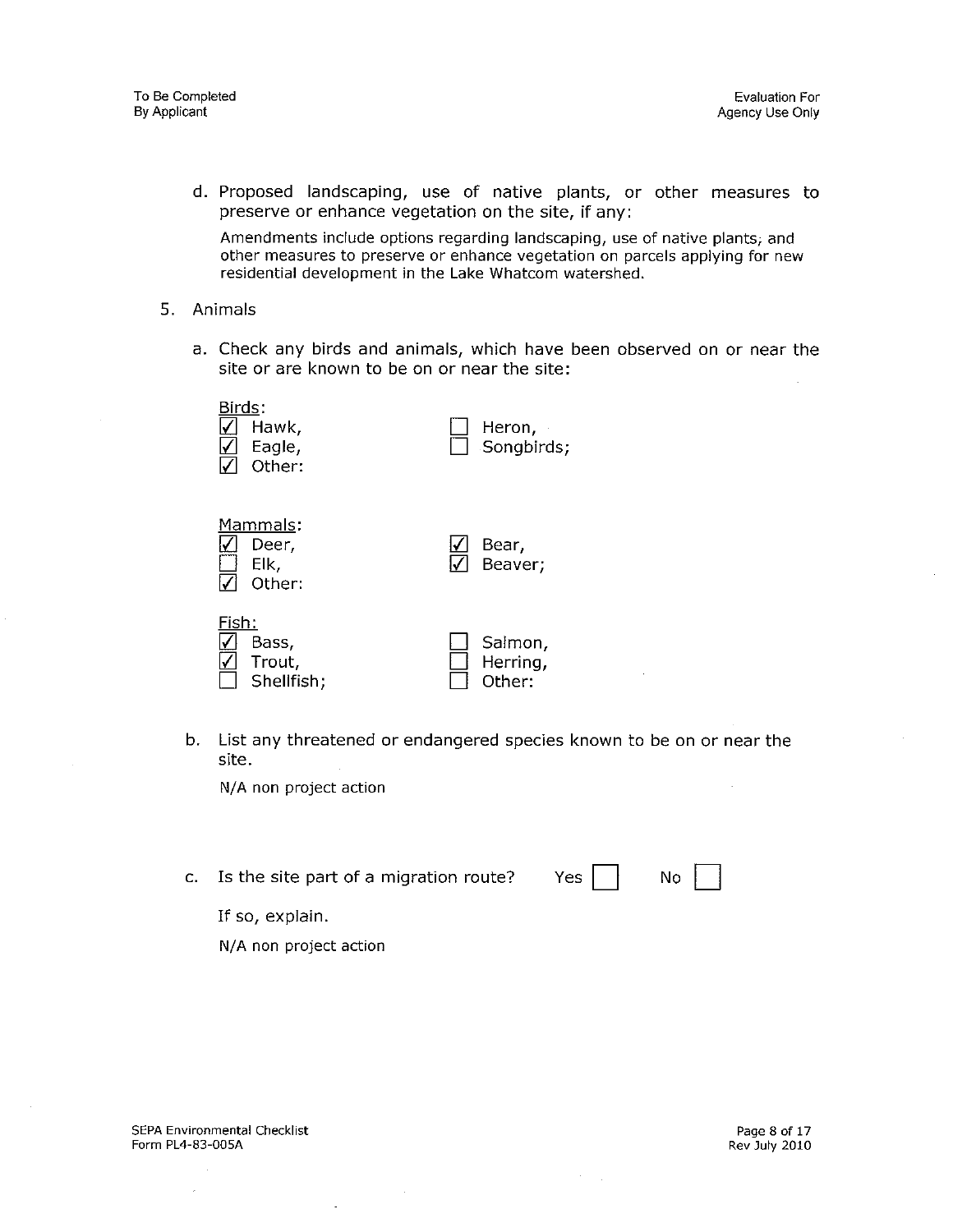- d. Proposed measures to preserve or enhance wildlife, if any: N/A non project action
- 6. Energy and Natural Resources
	- a. What kinds of energy (electric, natural gas, oil, wood stove, solar) will be used to meet the completed project's energy needs? Describe whether it will be used for heating, manufacturing, etc. N/A non project action
	- b. Would your project affect the potential use of solar energy by adjacent Yes  $\Box$ properties?  $\overline{N}$ o  $\overline{V}$

If so, generally describe. N/A non project action

c. What kinds of energy conservation features are included in the plans of this proposal? List other proposed measures to reduce or control energy impacts, if any:

N/A non project action

- 7. Environmental Health
	- a. Are there any environmental health hazards, including exposure to toxic chemicals, risk of fire and explosion, spill, or hazardous waste that could occur as a result of this proposal? Yes  $\Box$  $\overline{N}$ o  $\overline{V}$

If so, describe. N/A non project action

- (1) Describe special emergency services that might be required. N/A non project action
- (2) Proposed measures to reduce or control environmental health hazards, if any: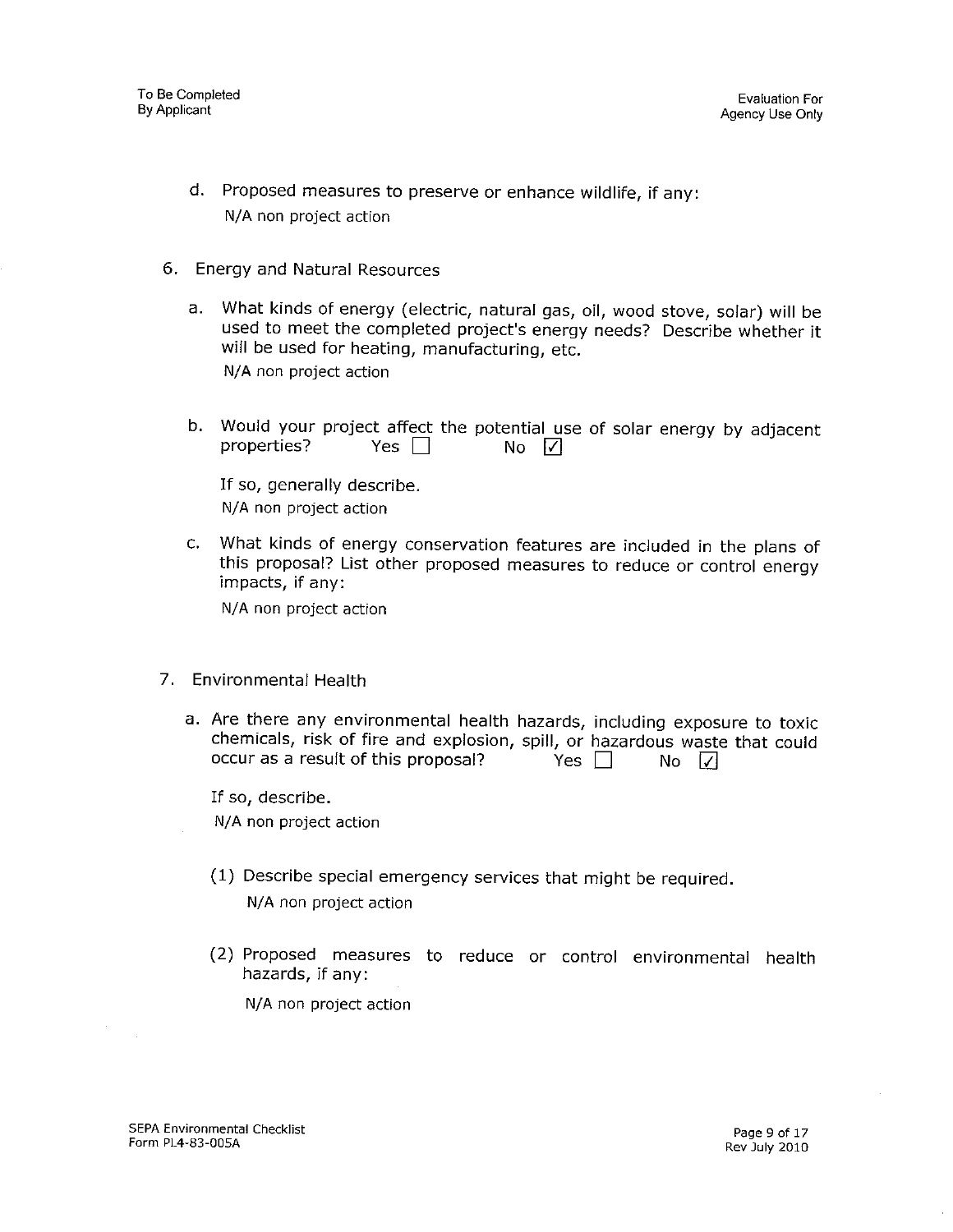b Noise

(1) What types of noise exist in the area which may affect your project (for example: traffic, equipment, operation, other)?

N/A non project action

(2) What types and levels of noise would be created by or associated with the project on a short-term or a long-term basis (for example: traffic, construction, operation, other)? Indicate what hours noise would come from the site.

- (3) Proposed measures to reduce or control noise impacts, if any: N/A non project action
- 8 Land and Shoreline Use
	- a. What is the current use of the site and adiacent properties? N/A non project action

| b. Has the site been used for agriculture? Yes $\ \cdot\ $<br>If so, describe. | $\overline{N}$ o $\overline{V}$ |
|--------------------------------------------------------------------------------|---------------------------------|
| N/A non project action                                                         |                                 |

- c. Describe any structures on the site. N/A non project action
- d. Will any structures be demolished? Yes 1 No. If so, what? N/A non project action
- e. What is the current zoning classification of the site? Urban Residential, Rural, and Rural Residential.
- f. What is the current comprehensive plan designation of the site? Urban Growth Area, Rural, and Rural Forestry.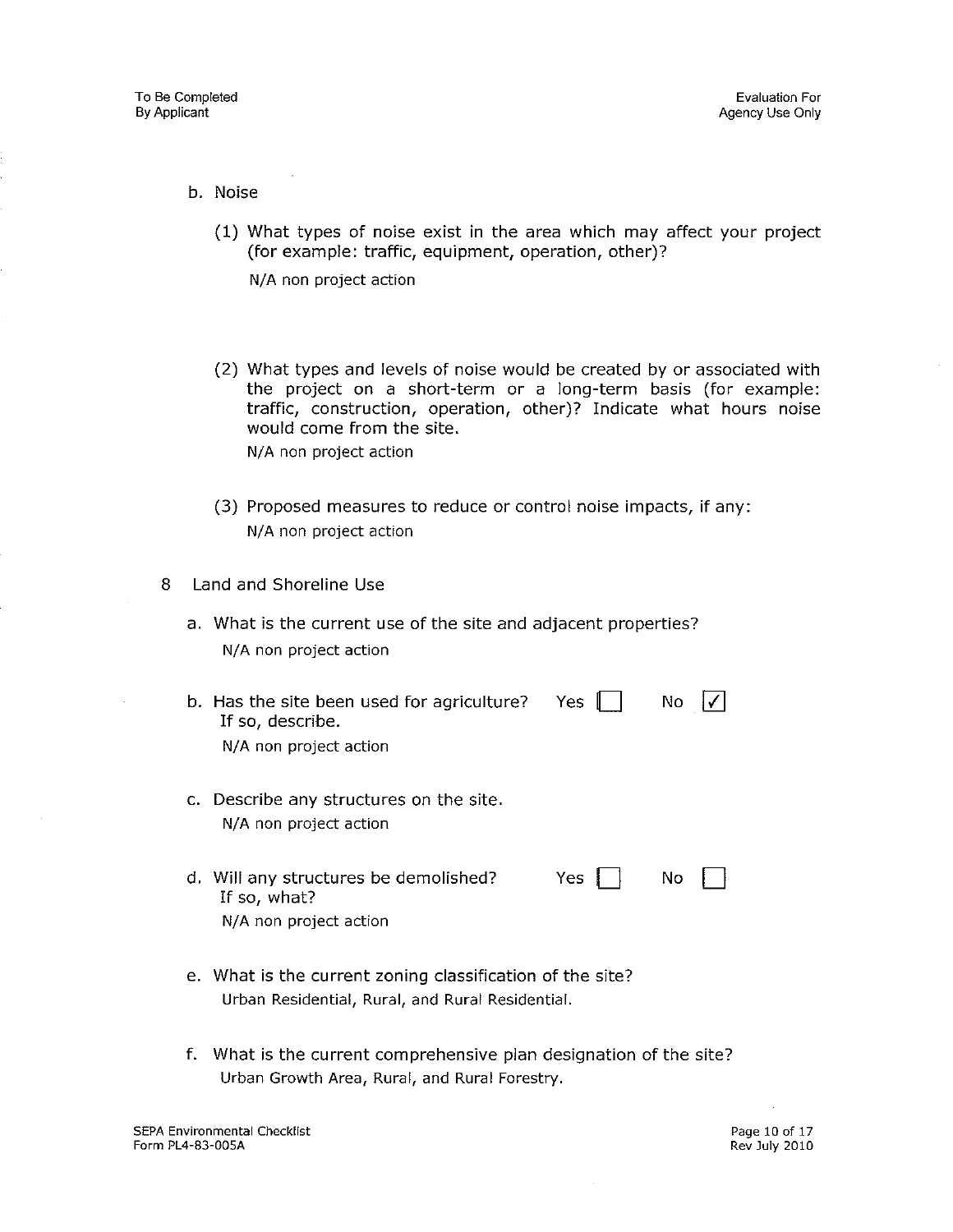g. If applicable, what is the current shoreline master program designation of the site?

All shorelines applicable.

h. Has any part of the site been classified as an "environmentally sensitive" area? Yes  $\nabla$ No  $\Box$ If so, specify.

Lake Whatcom has been listed on the 303(d) list for impaired waters of the State.

i. Approximately how many people would reside or work in the completed project?

N/A non project action

- j. Approximately how many people would the completed project displace? N/A non project action
- k. Proposed measures to avoid or reduce displacement impacts, if any: N/A non project action
- I. Proposed measures to ensure the proposal is compatible with existing and projected land uses and plans, if any:

N/A non project action

#### 9 Housing

- a. Approximately how many units would be provided, if any? Indicate whether high, middle, or low-income housing. N/A non project action
- b. Approximately how many units, if any, would be eliminated? Indicate whether high, middle, or low-income housing.

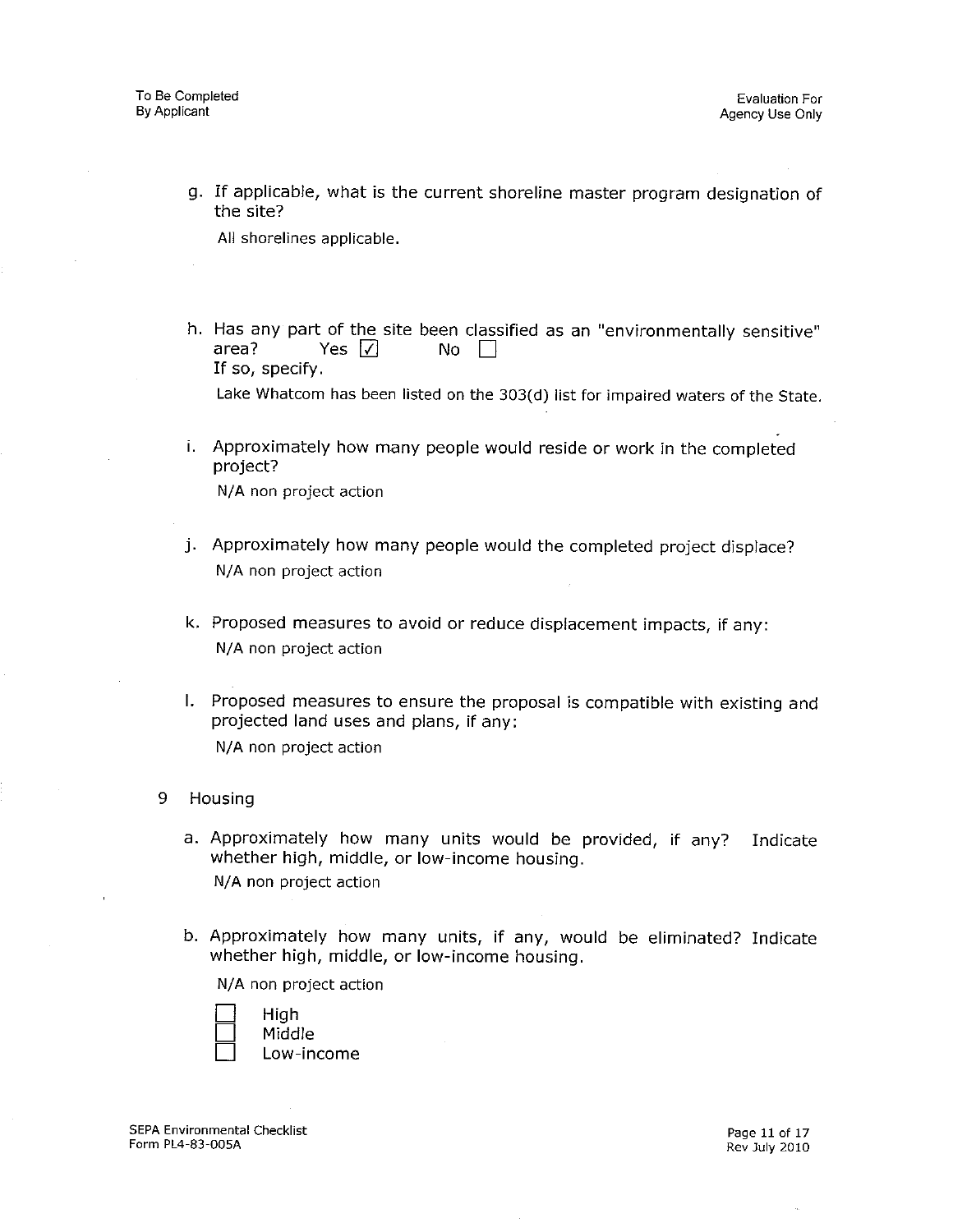**Evaluation For** Agency Use Only

c. Proposed measures to reduce or control housing impacts, if any: N/A non project action

- 10 Aesthetics
	- a. What is the tallest height of any proposed structure(s), not including antennas; what is the principal exterior building material(s) proposed? N/A non project action

b. What views in the immediate vicinity would be altered or obstructed? N/A non project action

c. Proposed measures to reduce or control aesthetic impacts, if any: N/A non project action

11 Light and Glare

a. What type of light or glare will the proposal produce? What time of day would it mainly occur?

N/A non project action

b. Could light or glare from the finished project be a safety hazard or interfere with views? N/A non project action

c. What existing off-site sources of light or glare may affect your proposal? N/A non project action

d. Proposed measures to reduce or control light and glare impacts, if any: N/A non project action

### 12 Recreation

a. What designated and informal recreational opportunities are in the immediate vicinity?

N/A non project action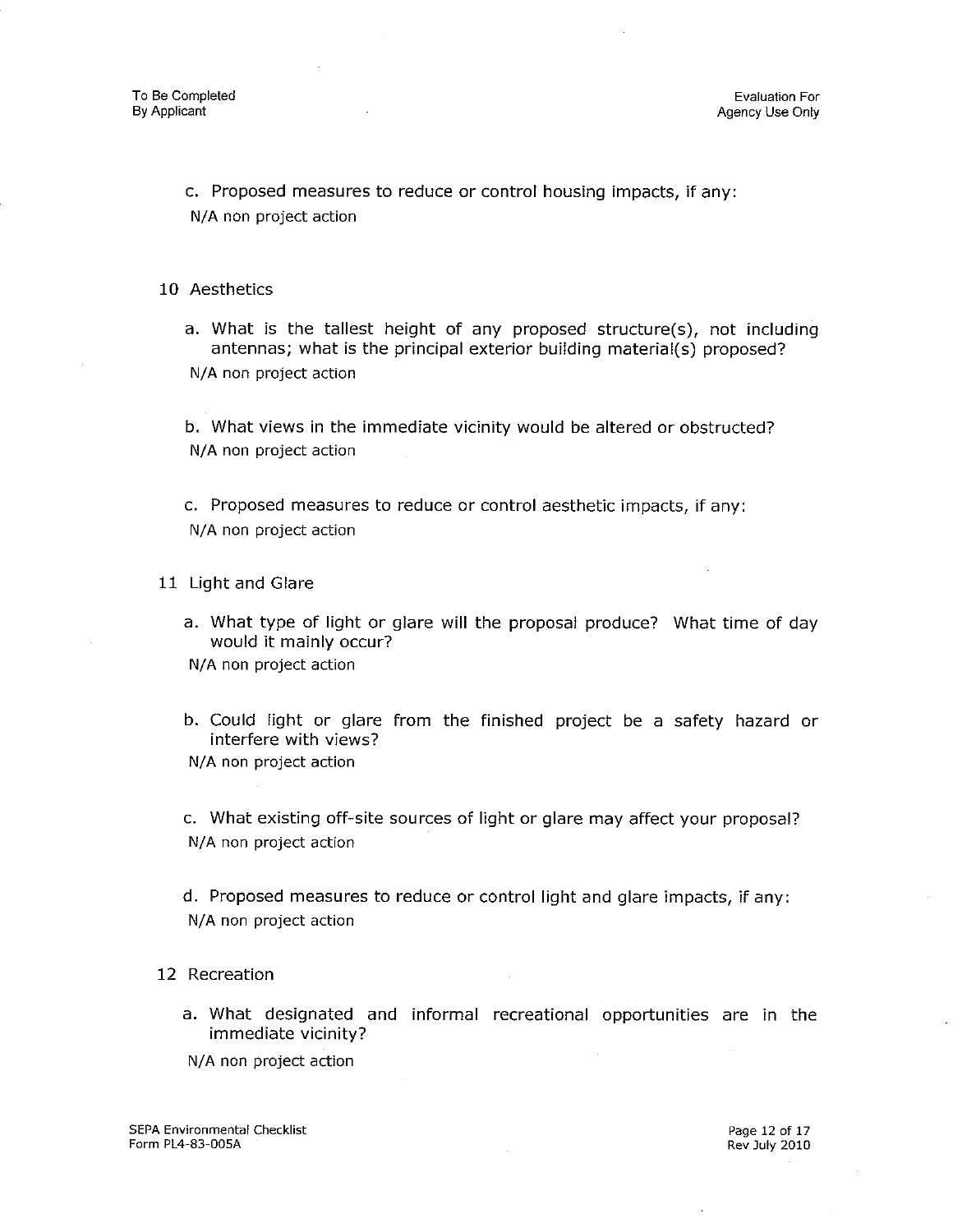b. Would the proposed project displace any existing recreational uses? If so, describe.

N/A non project action

- c. Proposed measures to reduce or control impacts on recreation, including recreation opportunities to be provided by the project or applicant, if any: N/A non project action
- 13 Historic and Cultural Preservation
	- a. Are there any places or objects listed on, or proposed for, national, state, or local preservation registers known to be on or next to the site? If so, generally describe.

N/A non project action

- b. Generally describe any landmarks or evidence of historic, archaeological, scientific, or cultural importance known to be on or next to the site. N/A non project action
- c. Proposed measures to reduce or control impacts, if any: N/A non project action

## 14 Transportation

- a. Identify public streets and highways serving the site, and describe proposed access to the existing street system. Show on site plans, if any, N/A non project action
- b. Is site currently served by public transit? Yes N٥ If not, what is the approximate distance to the nearest transit stop? N/A non project action
- c. How many parking spaces would the completed project have? How many would the project eliminate?

N/A non project action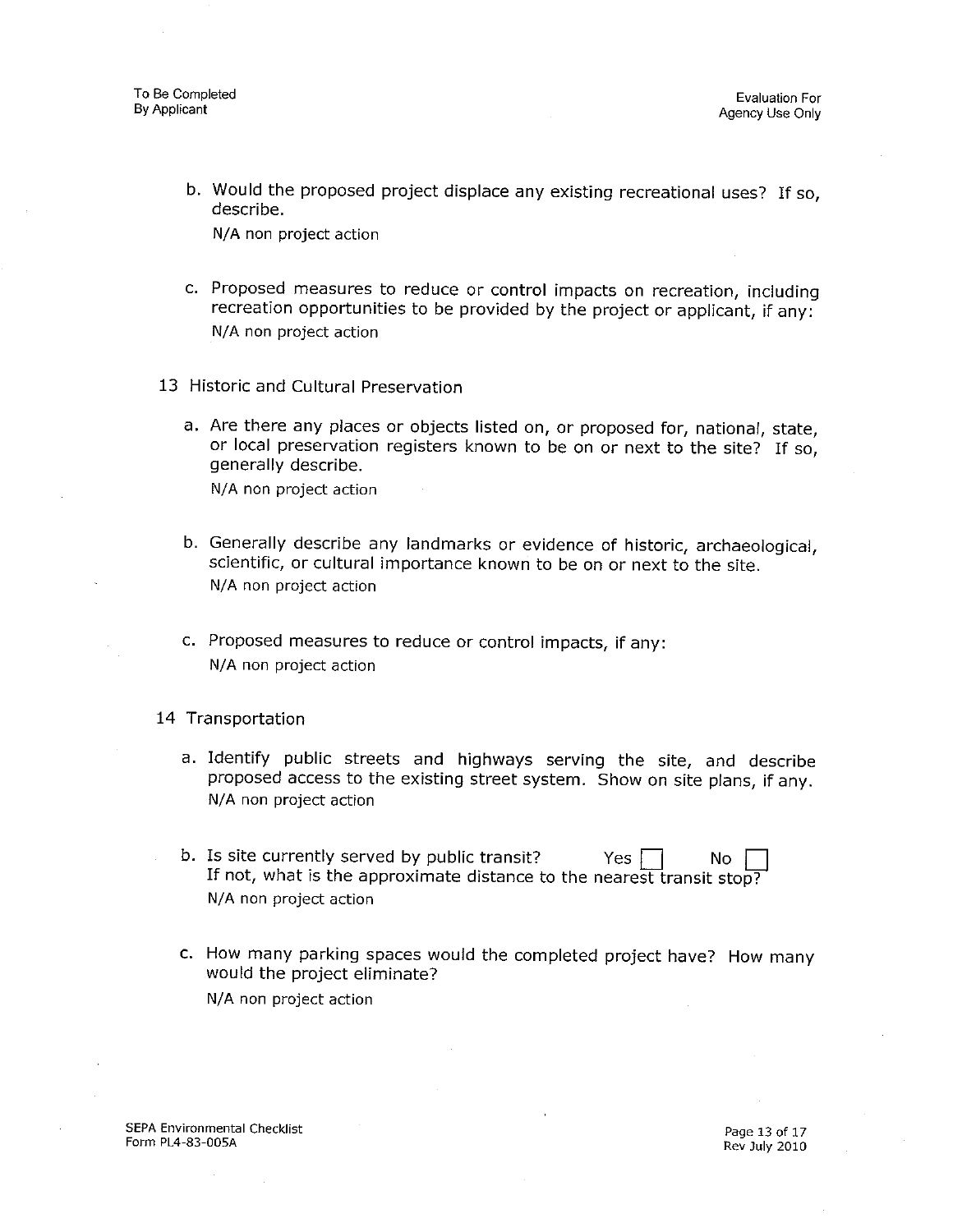- d. Will the proposal require any new roads or streets, or improvements to existing roads or streets, not including driveways? Yes  $| \; |$  $No$   $||$ If so, generally describe (indicate whether public or private). N/A non project action
- e. Will the project use (or occur in the immediate vicinity of)
	- Water,
	- Rail, or

Air transportation?

If so, generally describe.

N/A non project action

f. How many vehicular trips per day would be generated by the completed project? If known, indicate when peak volumes would occur.

N/A non project action

- g. Proposed measures to reduce or control transportation impacts, if any: N/A non project action
- 15 Public Services
	- a. Would the project result in an increased need for public services (for example: fire protection, police protection, health care, schools, other)? Yes  $\Box$ No l If so, generally describe.

N/A non project action

b. Proposed measures to reduce or control direct impacts on public services, if any.

N/A non project action

- 16 Utilities
	- a. Check utilities currently available at the site: Electricity, Natural gas, Refuse service, Water, Telephone, Sanitary sewer, Septic system, Other.

SEPA Environmental Checklist Form PL4-83-005A

Page 14 of 17 Rev July 2010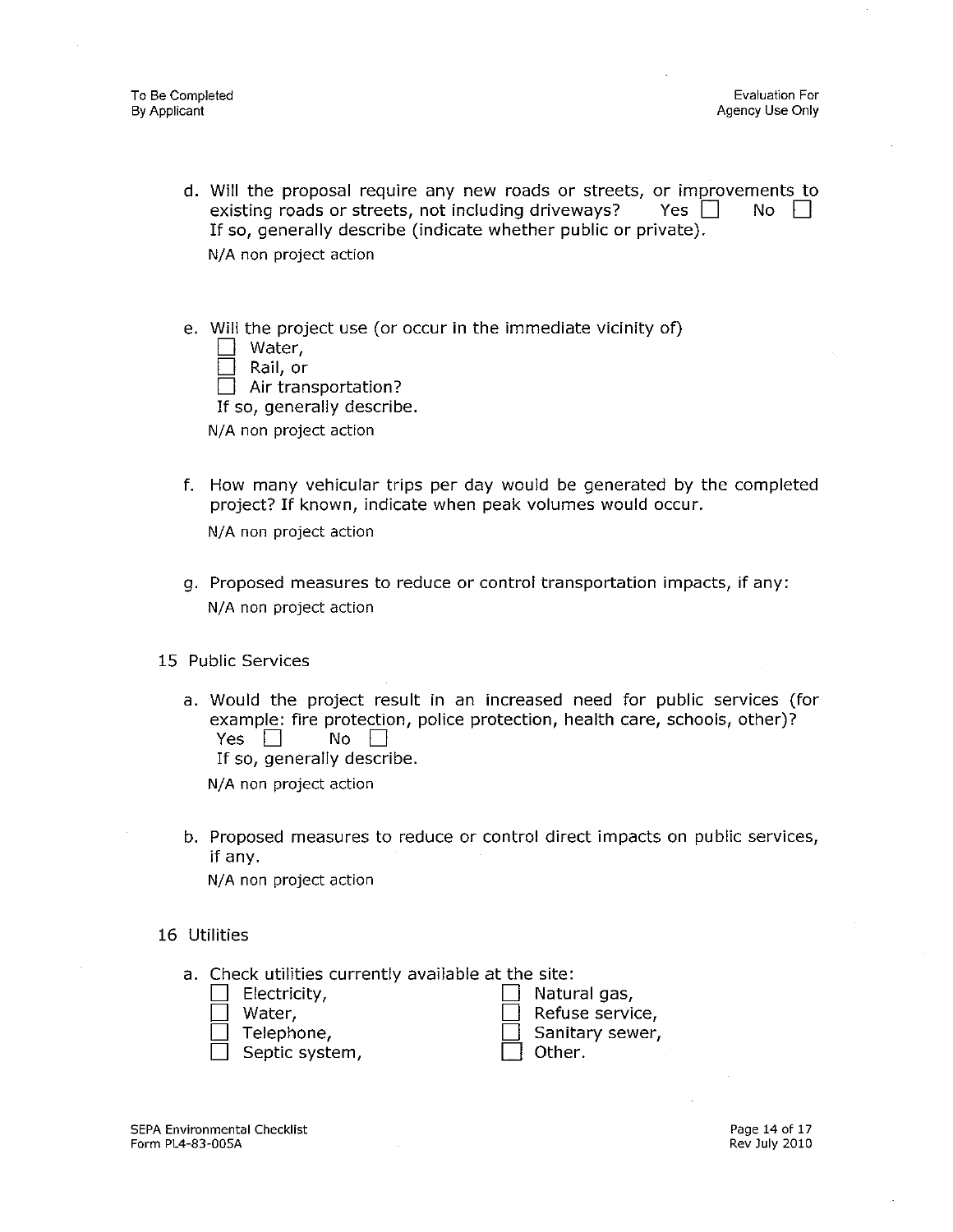b. Describe the utilities that are proposed for the project, the utility providing the service, and the general construction activities on the site or in the immediate vicinity which might be needed.

N/A non project action

## **SIGNATURE**

The above answers are true and complete to the best of my knowledge. I understand that the lead agency is relying on them to make its decision.

 $\sim$ 

 $\mathcal{L}_{\mathcal{A}}$ 

Signature:

 $10 - 27.11$ Date Submitted: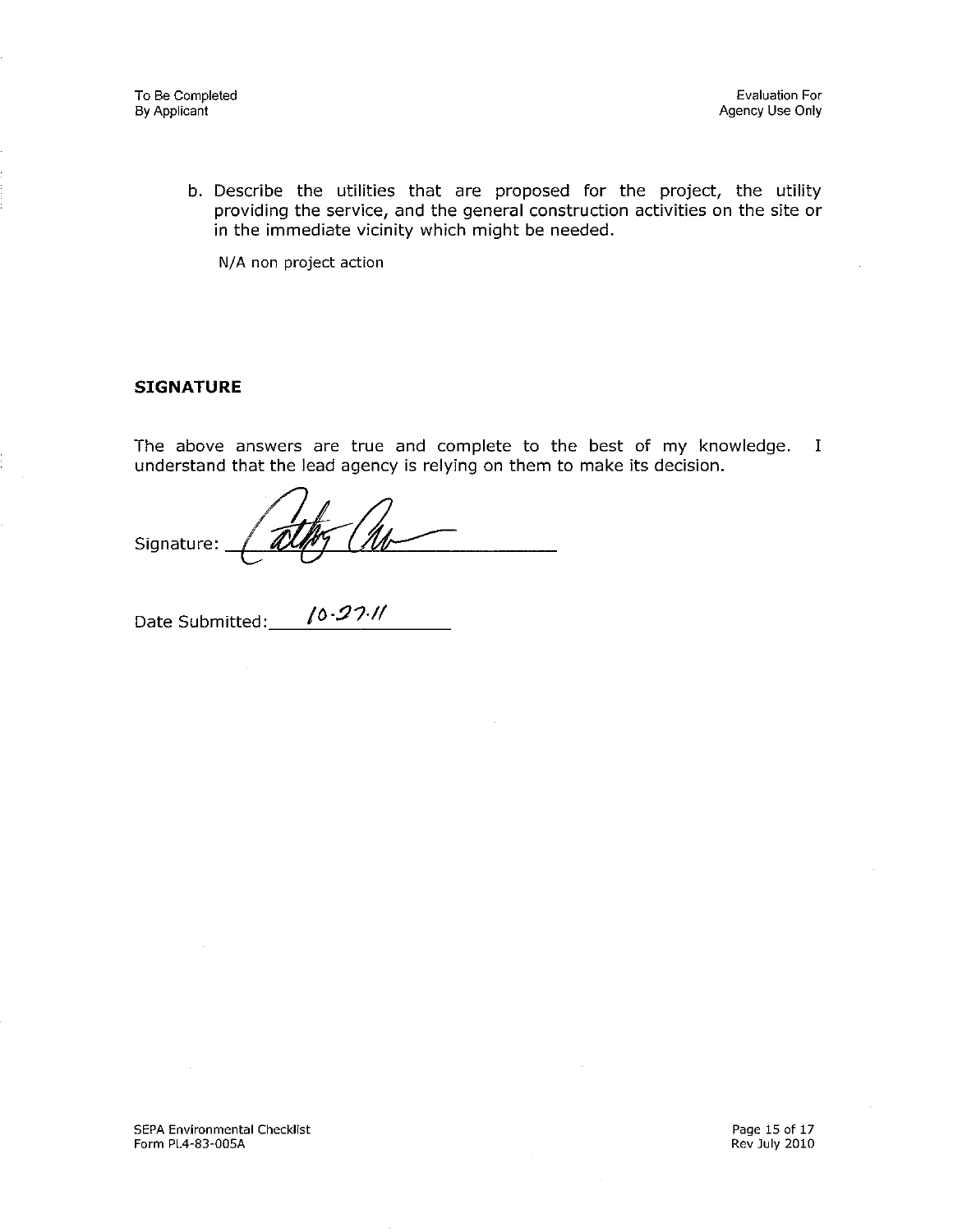### **C** Supplemental Sheet for Non-project Actions

(Do not use this sheet for project actions)

Because these questions are very general, it may be helpful to read them in conjunction with the list of the elements of the environment. When answering these questions, be aware of the extent the proposal or the types of activities likely to result from the proposal, would affect the item at a greater intensity or at a faster rate than if the proposal were not implemented. Respond briefly and in general terms.

1 How would the proposal be likely to increase discharge to water; emissions to air; production, storage, or release of toxic or hazardous substances; or production of noise?

The proposal will likely decrease discharge of water from sites within the Lake Whatcom watershed.

Proposed measures to avoid or reduce such increases are:

Inclusion of measures from the most current edition of the Stormwater Management Manual for Western Washington Manual.

2. How would the proposal be likely to affect plants, animals, fish, or marine life?

N/A non project action

Proposed measures to protect or conserve plants, animals, fish, or marine life are:

Proposal was developed to ensure consistency with local, State, and Federal laws regarding water quality protection.

3. How would the proposal be likely to deplete energy or natural resources? N/A non project action

Proposed measures to protect or conserve energy and natural resources are: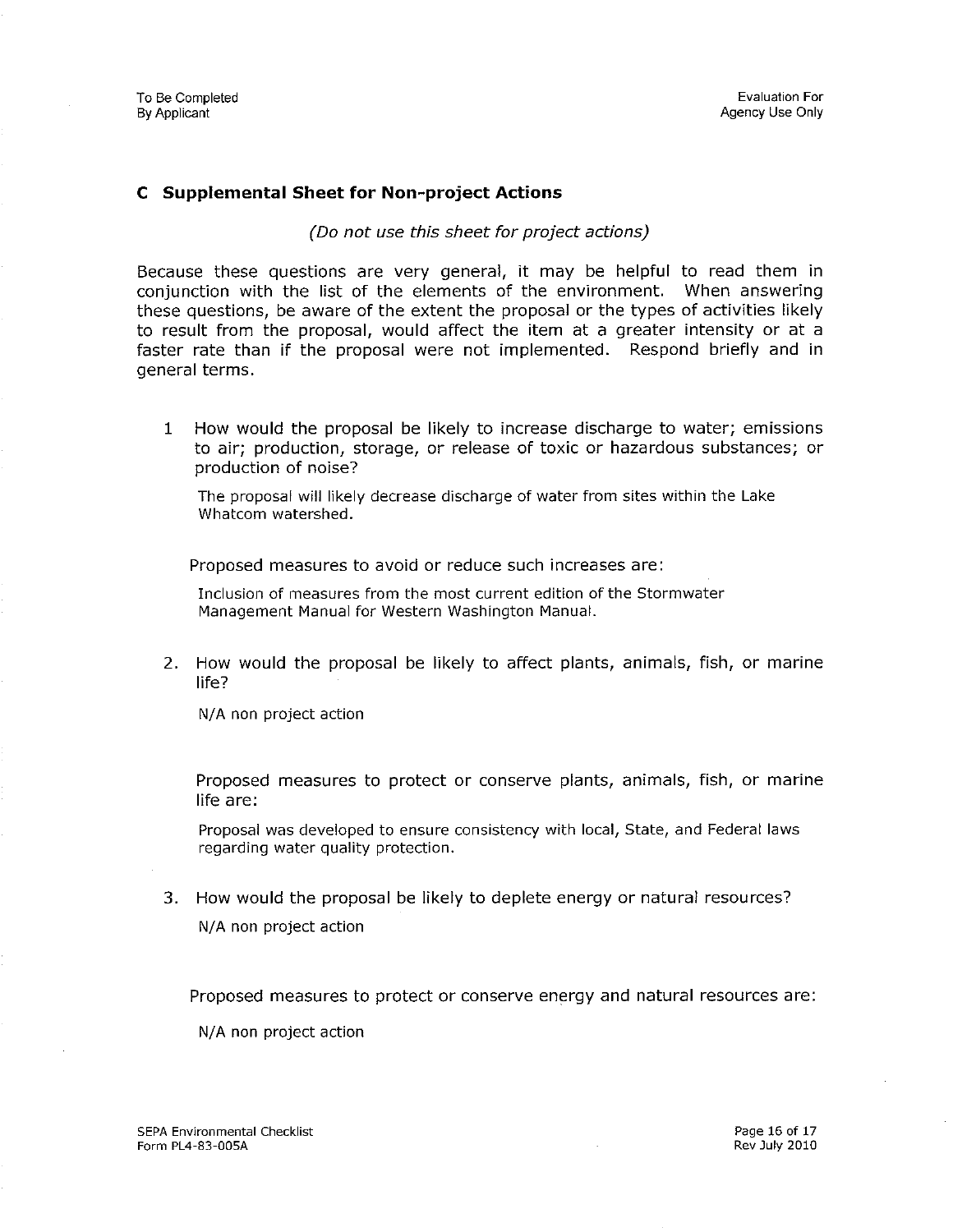4. How would the proposal be likely to use or affect environmentally sensitive areas or areas designated (or eligible or under study) for governmental protection; such as parks, wilderness, wild and scenic rivers, threatened or endangered species habitat, historic or cultural sites, wetlands, floodplains, or prime farmlands?

Proposal was developed to ensure adequate water quality protection through measures implemented through land use and stormwater management techniques.

Proposed measures to protect such resources or to avoid or reduce impacts are:

N/A non project action

5. How would the proposal be likely to affect land and shoreline use, including whether it would allow or encourage land or shoreline uses incompatible with existing plans?

Proposal will provide for consistent protection of shoreline use.

Proposed measures to avoid or reduce shoreline and land use impacts are: Proposal will work consistently with Whatcom County's Shoreline Management Program.

6. How would the proposal be likely to increase demands on transportation or public services and utilities?

N/A non project action

Proposed measures to reduce or respond to such demand(s) are:

N/A non project action

7. Identify, if possible, whether the proposal may conflict with local, state, or federal laws or requirements for the protection of the environment. Proposal was developed to ensure consistency with local, State, and Federal laws regarding water quality protection.

SEPA Environmental Checklist Form PL4-83-005A

Page 17 of 17 Rev July 2010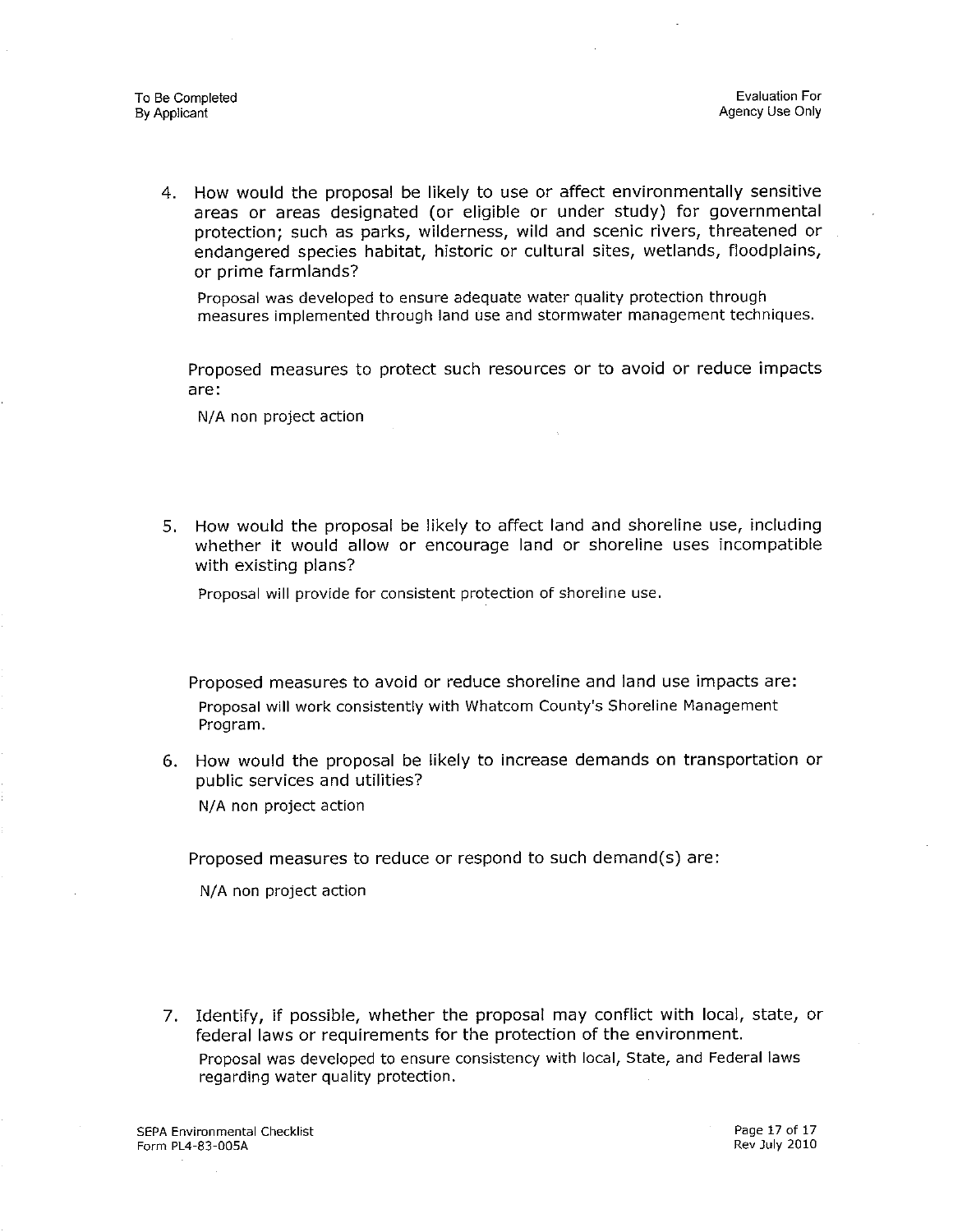| Chapter 20.51                                                                                                                                                                       | Formatted: Line spacing: Multiple 1.15 li                                                       |
|-------------------------------------------------------------------------------------------------------------------------------------------------------------------------------------|-------------------------------------------------------------------------------------------------|
| LAKE WHATCOM WATERSHED OVERLAY <u>DISTRICT.</u>                                                                                                                                     | Formatted: Not Highlight                                                                        |
|                                                                                                                                                                                     | Formatted: Font: Not Italic                                                                     |
|                                                                                                                                                                                     |                                                                                                 |
| 20.51.010 Purpose.                                                                                                                                                                  |                                                                                                 |
|                                                                                                                                                                                     |                                                                                                 |
| The Lake Whatcom Watershed, Overlay District is intended to manage and treat stormwater                                                                                             | Formatted: Font: Verdana, 10 pt                                                                 |
| runoff and establish more stringent standards on clearing activities in order to preserve and                                                                                       | Formatted: Font: Verdana, 10 pt                                                                 |
| protect a unique and important water resource, Lake Whatcom. This district is designed to                                                                                           | Formatted: Font: Verdana, 10 pt                                                                 |
| protect the long-term viability of Lake Whatcom as a drinking water source, and to comply                                                                                           | Formatted: Font: Verdana, 10 pt                                                                 |
| with the requirements set forth by the Washington State Department of Ecology through the<br>Lake Whatcom Total Maximum Daily Load (TMDL) by limiting phosphorus contributions into | Formatted: Font: Verdana, 10 pt                                                                 |
|                                                                                                                                                                                     |                                                                                                 |
| Lake Whatcom to that of a natural, forested condition resulting from new development.                                                                                               | Formatted: Font: Verdana, 10 pt                                                                 |
|                                                                                                                                                                                     | Formatted: Font: Not Bold                                                                       |
| 20.51.030 Area and Applicability.                                                                                                                                                   |                                                                                                 |
| (1) The Lake Whatcom Watershed Overlay District is an overlay zone that covers the entire                                                                                           |                                                                                                 |
| geographic area of the Lake Whatcom watershed within Whatcom County's jurisdiction.                                                                                                 |                                                                                                 |
|                                                                                                                                                                                     |                                                                                                 |
| (2) In the event that the provisions of this chapter conflict with the provisions of the                                                                                            | Formatted: Font: Verdana, 10 pt                                                                 |
| Shoreline Management Program (WCC Title 23), Chapter 16.16 WCC, Critical Areas, the                                                                                                 | Formatted: Font: Verdana, 10 pt, No                                                             |
| Whatcom County Development Standards, the provisions of the underlying zoning district or                                                                                           | underline. Font color: Auto                                                                     |
| other applicable county policies or regulations, then the most restrictive shall apply;                                                                                             |                                                                                                 |
| provided, that the minimum setback provisions established in WCC 20.51.340 shall prevail.                                                                                           |                                                                                                 |
| (Ord. 2009-009 Exh. A, 2009; Ord. 2005-085 § 1, 2005; Ord. 2004-007 § 1, 2004; Ord.                                                                                                 |                                                                                                 |
| 2003-049 § 1, 2003; Ord. 2003-032 Exh. A, 2003; Ord. 2002-075, 2002; Ord. 2002-034,                                                                                                 |                                                                                                 |
| 2002; Ord. 2001-021 § 1, 2001; Ord. 99-086, 1999).                                                                                                                                  | Formatted: Font: Verdana                                                                        |
|                                                                                                                                                                                     |                                                                                                 |
| 20.51.040 Conformance.                                                                                                                                                              | Formatted: No underline, Font color: Auto                                                       |
| The provisions of this chapter overlay other permit and approval requirements of the                                                                                                | Formatted: No underline, Font color: Auto                                                       |
| Whatcom County Code. All use and development shall conform to all relevant requirements                                                                                             |                                                                                                 |
| and standards of:                                                                                                                                                                   |                                                                                                 |
| (1) Whatcom County Code, Title 20, Zoning, except as modified by this chapter;                                                                                                      | Formatted: Indent: Left: 0.25", Line spacing:<br>Multiple 1.15 li, Tab stops: 0.25", List tab + |
| (2) The International Building and Fire Codes;                                                                                                                                      | Not at 0.5"                                                                                     |
| (3) Whatcom County Critical Area Ordinance 16.16;                                                                                                                                   |                                                                                                 |
| (4) Flood Damage Prevention, Title 17;                                                                                                                                              |                                                                                                 |
| (5) Subdivision, Title 21, except as modified by this chapter;                                                                                                                      |                                                                                                 |
| (6) Whatcom County Development Standards - Stormwater, Chapter 2, except as                                                                                                         |                                                                                                 |
| modified by this chapter;                                                                                                                                                           |                                                                                                 |
| (7) Whatcom County Development Standards, Stormwater Special Districts, Chapter 2-                                                                                                  |                                                                                                 |
| Section 221, except as modified by this chapter;                                                                                                                                    |                                                                                                 |
| (8) Whatcom County Code, Title 23, Shoreline Management Program;                                                                                                                    |                                                                                                 |
| (9) Whatcom County Code, Title 24 Health Code; and                                                                                                                                  |                                                                                                 |
| All other applicable official controls                                                                                                                                              | Formatted: Indent: Left: 0.25", Line spacing:<br>Multiple 1.15 li                               |
| 20.51.050 Permitted Uses.                                                                                                                                                           | Formatted: Line spacing: Multiple 1.15 li                                                       |

1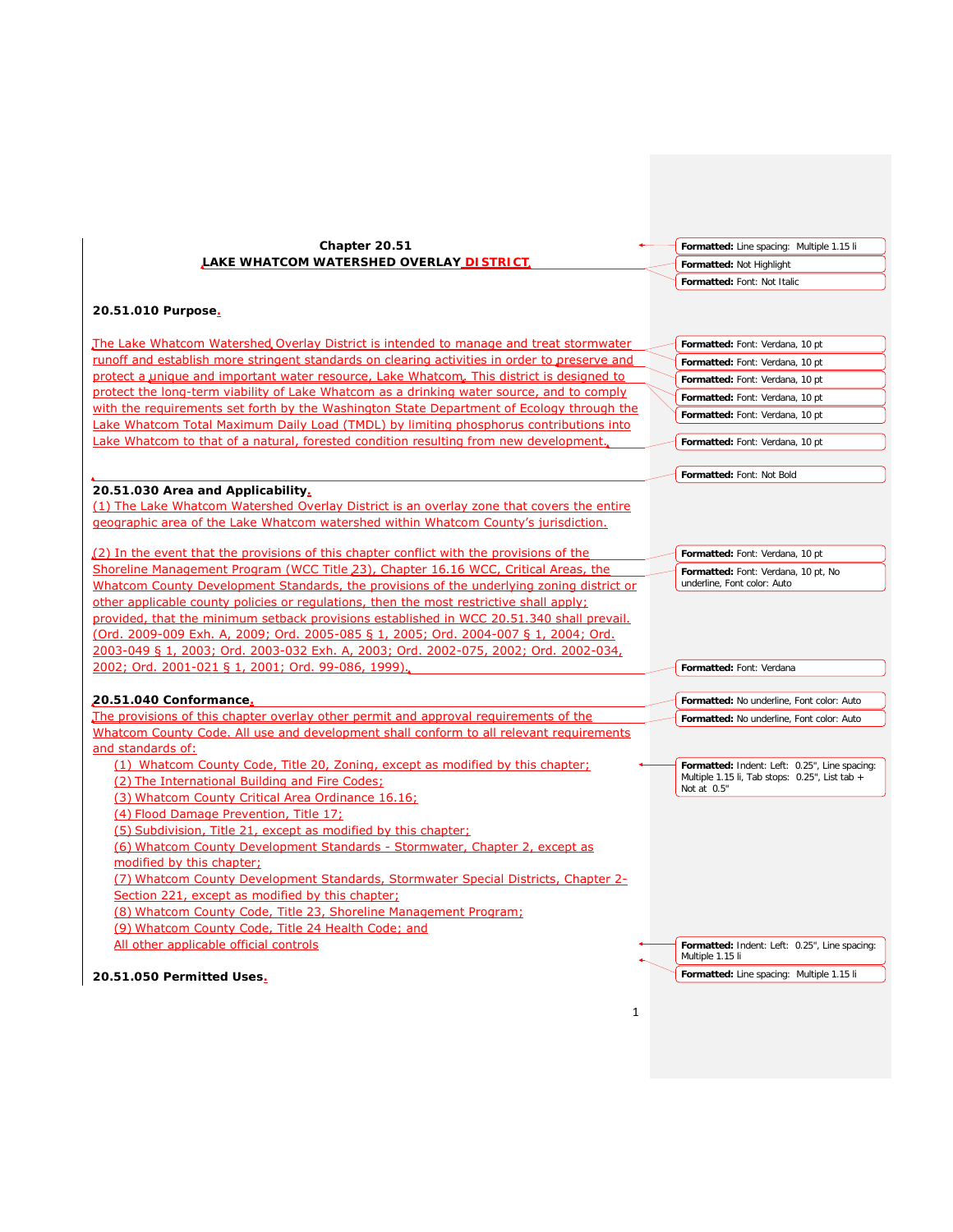All permitted uses in the underlying zone districts are permitted except as expressly prohibited, made conditional, or further conditioned by this chapter.

**.051** Private noncommercial greenhouses less than 250 square feet. (Ord. 2009-009 Exh. A, 2009; Ord. 2005-085 § 1, 2005; Ord. 2004-007 § 1, 2004; Ord. 2003-049 § 1, 2003; Ord. 2003-032 Exh. A, 2003; Ord. 2002-075, 2002; Ord. 2002-034, 2002; Ord. 2001-021 § 1, 2001; Ord. 99-086, 1999).

#### **20.571.060 Accessory uses.**

All accessory uses in the underlying zone districts are permitted except as expressly prohibited or made conditional, or further conditioned by this chapter. (Ord. 2009-009 Exh. A, 2009; Ord. 2005-085 § 1, 2005; Ord. 2004-007 § 1, 2004; Ord. 2003-049 § 1, 2003; Ord. 2003-032 Exh. A, 2003; Ord. 2002-075, 2002; Ord. 2002-034, 2002; Ord. 2001-021 § 1, 2001; Ord. 99-086, 1999).

#### **20.51.070 Conditional Uses.**

All conditional uses in the underlying zone districts shall remain conditional uses unless expressly prohibited, made conditional, or further conditioned by this chapter. In addition, the following uses shall only be conditionally permitted:

| .071 On-site storage facilities for hazardous wastes associated with outright permitted uses $\leftarrow$<br>or approved conditional uses, other than cottage industries as defined in WCC | Formatted: Line spacing: Multiple 1.15 li,<br>Don't adjust space between Latin and Asian text |
|--------------------------------------------------------------------------------------------------------------------------------------------------------------------------------------------|-----------------------------------------------------------------------------------------------|
| 20.571.095245, subject to the most current siting criteria under Chapter 173-303 WAC within<br>the Rural, Rural Forestry, Commercial Forestry, Neighborhood Commercial and Resort          | Formatted: Default Paragraph Font, Font:<br>Arial, Font color: Blue                           |
| Commercial Zone Districts only.                                                                                                                                                            | Formatted: Font color: Blue                                                                   |
|                                                                                                                                                                                            | Formatted: Default Paragraph Font, Font:                                                      |
| "072 Retail or wholesale plant nurseries or greenhouses for storage, propagation and                                                                                                       | Formatted: No underline. Font color: Black                                                    |
| culture of plants, provided:                                                                                                                                                               | Formatted: Font: Verdana, No underline, Font<br>color: Black                                  |
| $(1)$ Greenhouses shall not be larger than 1,000 square feet.                                                                                                                              | Formatted: No underline, Font color: Black                                                    |
|                                                                                                                                                                                            | Formatted: No underline, Font color: Black                                                    |
| (2) Greenhouses and cultivated ground shall not be located within 250 feet of Lake<br>Whatcom, Lake Samish, Lake Padden or streams subject to the Shoreline Management                     | Formatted: Line spacing: Multiple 1.15 li                                                     |
| Program; 200 feet from fish-bearing streams; or 150 feet from other streams and their                                                                                                      | Formatted: No underline, Font color: Black                                                    |
| tributaries that flow into Lake Whatcom, Lake Samish or Lake Padden.                                                                                                                       | Formatted: No underline, Font color: Black                                                    |
|                                                                                                                                                                                            |                                                                                               |
| (3) A monitoring program has been established to ensure that chemical and pesticide                                                                                                        | Formatted: No underline, Font color: Black                                                    |
| quantities in stormwater runoff do not exceed state water quality standards. Complete                                                                                                      |                                                                                               |
| control of drainage from the operation shall be in effect. Such runoff will be tested for                                                                                                  |                                                                                               |
| pollutants bimonthly by a licensed water quality testing agency. All requirements will be met                                                                                              |                                                                                               |
| at the owner's expense.                                                                                                                                                                    |                                                                                               |
|                                                                                                                                                                                            |                                                                                               |
| $(4)$ No person shall apply a commercial fertilizer, either liquid or granular, that is labeled as                                                                                         | Formatted: No underline, Font color: Black                                                    |
| containing more than zero percent phosphorous or other compound containing                                                                                                                 |                                                                                               |
| phosphorous, such as phosphate; provided, that such fertilizers may be used for                                                                                                            |                                                                                               |
| establishment of new vegetation in the first growing season.                                                                                                                               |                                                                                               |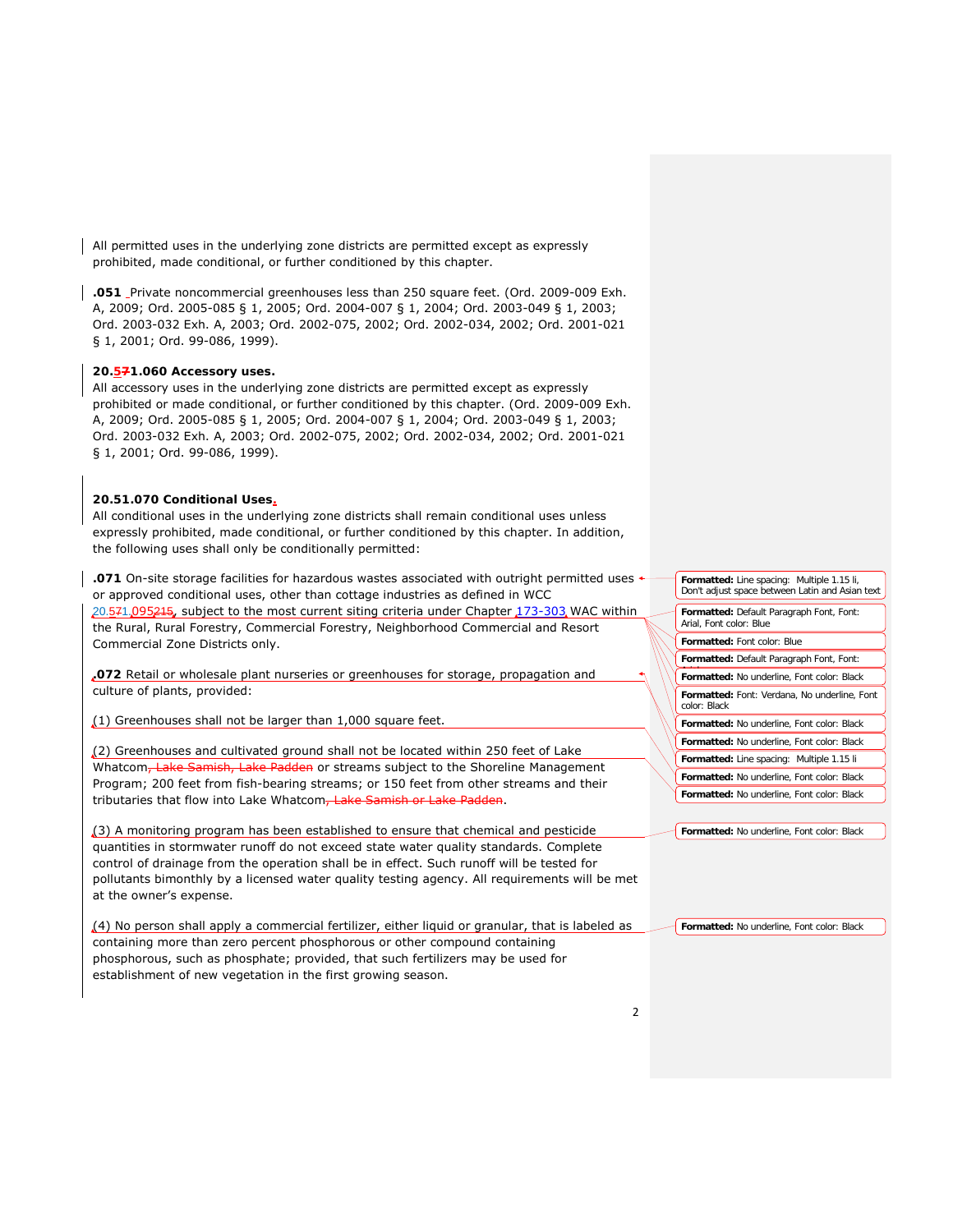| .073 Type I solid waste handling facilities, except:                                             | Formatted: No underline, Font color: Black                                                    |
|--------------------------------------------------------------------------------------------------|-----------------------------------------------------------------------------------------------|
| (1) Moderate risk waste facilities; and                                                          | Formatted: No underline, Font color: Black                                                    |
|                                                                                                  |                                                                                               |
| (2) Facilities in the Recreation and Open Space District. (Ord. 2009-009 Exh. A, 2009; Ord.      | Formatted: No underline, Font color: Black                                                    |
| 2005-085 § 1, 2005; Ord. 2004-014 § 2, 2004; Ord. 2004-007 § 1, 2004; Ord. 2003-049              |                                                                                               |
| § 1, 2003; Ord. 2003-032 Exh. A, 2003; Ord. 2002-075, 2002; Ord. 2002-034, 2002; Ord.            |                                                                                               |
| 2001-021 § 1, 2001; Ord. 99-086, 1999).                                                          |                                                                                               |
|                                                                                                  | Formatted: Font: (Default) Arial, Not Bold                                                    |
|                                                                                                  | Formatted: p1, Line spacing: Multiple 1.15 li,                                                |
| 20.51.080 Prohibited Uses.                                                                       | Adjust space between Latin and Asian text,                                                    |
| In addition to the uses prohibited in the underlying zone districts, the following uses are      | Adjust space between Asian text and numbers                                                   |
| prohibited, except as per Chapter 20.83 WCC:                                                     | Formatted: No underline, Font color: Auto                                                     |
|                                                                                                  | Formatted: Line spacing: Multiple 1.15 li                                                     |
| "081 Dry cleaning establishments.                                                                | Formatted: No underline, Font color: Black                                                    |
| <b>.082</b> Gas stations, service stations, combustion engine repair garages and automotive      | Formatted: Line spacing: Multiple 1.15 li,<br>Don't adjust space between Latin and Asian text |
| wrecking yards.                                                                                  | Formatted: Font: Verdana, No underline, Font                                                  |
|                                                                                                  | color: Black                                                                                  |
| <b>.083</b> Sod farming.                                                                         | Formatted: No underline, Font color: Black                                                    |
|                                                                                                  | Formatted: No underline, Font color: Black                                                    |
| .084 Aquaculture and mariculture projects.                                                       | <b>Formatted:</b> Line spacing: Multiple 1.15 li                                              |
| .085 Operation of fur farms.                                                                     | Formatted: No underline, Font color: Black                                                    |
|                                                                                                  | Formatted: No underline, Font color: Black                                                    |
| .086 Confinement feeding operations.                                                             | Formatted: No underline, Font color: Black                                                    |
|                                                                                                  | Formatted: No underline, Font color: Black                                                    |
| .087 Asphalt and concrete batch plants.                                                          | Formatted: No underline, Font color: Black                                                    |
| <b>.088</b> Gravel bar scalping projects within the jurisdiction of the Shoreline Management     | Formatted: No underline, Font color: Black                                                    |
| Program.                                                                                         | Formatted: No underline, Font color: Black                                                    |
|                                                                                                  | Formatted: No underline, Font color: Black                                                    |
| .089 Utilization of sewage sludge on land.                                                       | Formatted: No underline, Font color: Black                                                    |
|                                                                                                  | Formatted: No underline, Font color: Black                                                    |
| .090 On-site treatment facilities for hazardous wastes.                                          | Formatted: No underline, Font color: Black                                                    |
| <b>091</b> Type I solid waste handling facilities, except those specified in WCC 20.7151.185073. | Formatted: Line spacing: Multiple 1.15 li,<br>Don't adjust space between Latin and Asian text |
| <b>.092</b> Type II <u>, and</u> Type III <u>, and Type IV</u> solid waste handling facilities.  | Formatted: Font: Verdana, No underline, Font<br>color: Black                                  |
|                                                                                                  | Formatted: No underline, Font color: Black                                                    |
| "093 Golf courses.                                                                               | <b>Formatted:</b> No underline, Font color: Black                                             |
| "094 Cemeteries.                                                                                 | Formatted: Line spacing: Multiple 1.15 li                                                     |
|                                                                                                  | Formatted: No underline, Font color: Black                                                    |
| <b>.095</b> Cottage industries that would require on-site hazardous waste storage facilities.    | Formatted: No underline, Font color: Black                                                    |
|                                                                                                  | Formatted: No underline, Font color: Black                                                    |
|                                                                                                  | Formatted: No underline, Font color: Black                                                    |

**Formatted:** No underline, Font color: Black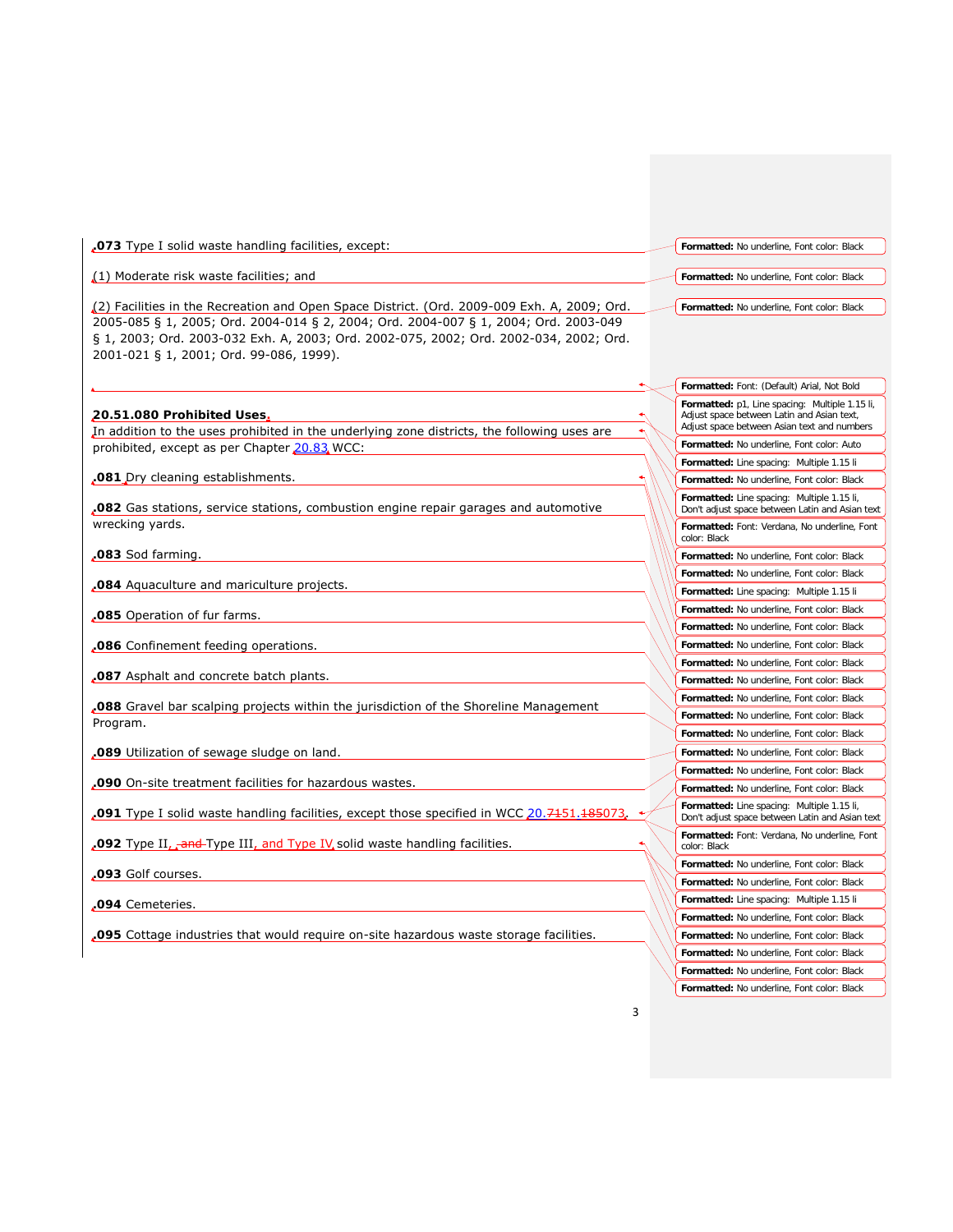| <b>.096</b> Surface mining outside of designated Mineral Resource Lands (MRL) Special Districts; $\rightarrow$                                                                         | Formatted: No underline, Font color: Black                                                    |
|----------------------------------------------------------------------------------------------------------------------------------------------------------------------------------------|-----------------------------------------------------------------------------------------------|
| provided, that surface mining, rock crushing, washing and sorting subject to the Forest<br>Practices Act (Chapter 76.09 RCW) are permitted.                                            | Formatted: Line spacing: Multiple 1.15 li,<br>Don't adjust space between Latin and Asian text |
| .097 Major passenger intermodal terminals.                                                                                                                                             | Formatted: Font: Verdana, No underline, Font<br>color: Black                                  |
|                                                                                                                                                                                        | Formatted: No underline, Font color: Black                                                    |
| .098 Freight railroad switching yards and terminals.                                                                                                                                   | Formatted: No underline, Font color: Black                                                    |
|                                                                                                                                                                                        | Formatted: Line spacing: Multiple 1.15 li                                                     |
| ,099 Agriculture, including animal husbandry, horticulture, viticulture, floriculture, and the<br>cultivation of crops.                                                                | Formatted: No underline, Font color: Black                                                    |
|                                                                                                                                                                                        | Formatted: No underline, Font color: Black                                                    |
| .100 Animal hospitals and accessory kennels and stables.                                                                                                                               | Formatted: No underline, Font color: Black                                                    |
| .101 Commercial kennels and stables. (Ord. 2009-009 Exh. A, 2009; Ord. 2005-085 § 1,                                                                                                   | Formatted: No underline, Font color: Black                                                    |
| 2005; Ord. 2004-014 § 2, 2004; Ord. 2004-007 § 1, 2004; Ord. 2003-049 § 1, 2003; Ord.                                                                                                  |                                                                                               |
| 2003-032 Exh. A, 2003; Ord. 2002-075, 2002; Ord. 2002-034, 2002; Ord. 2001-021 § 1,<br>2001; Ord. 99-086, 1999).                                                                       |                                                                                               |
|                                                                                                                                                                                        |                                                                                               |
| 20.51.300 Open space, and impervious surfaces.                                                                                                                                         | Formatted: No underline, Font color: Black                                                    |
| .301 Open space requirements shall be as follows:                                                                                                                                      | Formatted: No underline, Font color: Black                                                    |
|                                                                                                                                                                                        | Formatted: No underline, Font color: Black                                                    |
| $(1)$ For uses in the TC and NC Zones, at least 25 percent of the parcel shall be reserved as                                                                                          | Formatted: No underline, Font color: Black                                                    |
| open space.                                                                                                                                                                            |                                                                                               |
| (2) For uses in the RC Zone, at least 40 percent of the parcel shall be reserved as open                                                                                               | Formatted: No underline, Font color: Black                                                    |
| space.                                                                                                                                                                                 |                                                                                               |
|                                                                                                                                                                                        |                                                                                               |
| (3) Open space areas shall be maintained in natural vegetation or landscaped per WCC                                                                                                   | Formatted: No underline, Font color: Black                                                    |
| 20.80.325                                                                                                                                                                              | Formatted: Line spacing: Multiple 1.15 li,<br>Don't adjust space between Latin and Asian text |
| (4) For properties within the jurisdiction of the Shoreline Management Program (WCC Title<br>23), submerged lands and/or tidelands within the boundaries of any waterfront parcel that | Formatted: Font: Verdana, No underline, Font<br>color: Black                                  |
|                                                                                                                                                                                        |                                                                                               |
| are located waterward of the ordinary high water mark shall not be used in open space                                                                                                  | Formatted: No underline, Font color: Black                                                    |
| calculations.                                                                                                                                                                          | Formatted: No underline, Font color: Black                                                    |
| Impervious surface requirements shall be                                                                                                                                               | Formatted: Font: Verdana, No underline, Font<br>color: Black                                  |
|                                                                                                                                                                                        | Formatted: No underline, Font color: Black                                                    |
| (1) For uses in the UR, URM and RR Zone Districts, at least 80 percent of the lot or parcel                                                                                            | Formatted: No underline, Font color: Black                                                    |
| shall be kept free of structures and impervious surfaces.                                                                                                                              | Formatted: Line spacing: Multiple 1.15 li                                                     |
|                                                                                                                                                                                        | Formatted: No underline, Font color: Black                                                    |
| (2) For uses in the R Zone District, at least 90 percent of the lot or parcel shall be kept free                                                                                       | Formatted: No underline, Font color: Black                                                    |
| of structures and impervious surfaces.                                                                                                                                                 | Formatted: No underline, Font color: Black                                                    |
| .(3) Where subsection (1) or (2) of this section does not allow 2,500 square                                                                                                           | Formatted: No underline, Font color: Black                                                    |
| impervious surface area, 2,500 square feet shall be allowed.                                                                                                                           | Formatted: Line spacing: Multiple 1.15 li,<br>Don't adjust space between Latin and Asian text |
| <del>Two or more lots of record consolidated pursuant to the provisions of WCC <u>20.83.070</u></del>                                                                                  | Formatted: Font: Verdana, No underline, Font                                                  |
| shall be treated as one undivided parcel for the purpose of calculating total allowable                                                                                                | color: Black<br>Formatted: No underline, Font color: Black                                    |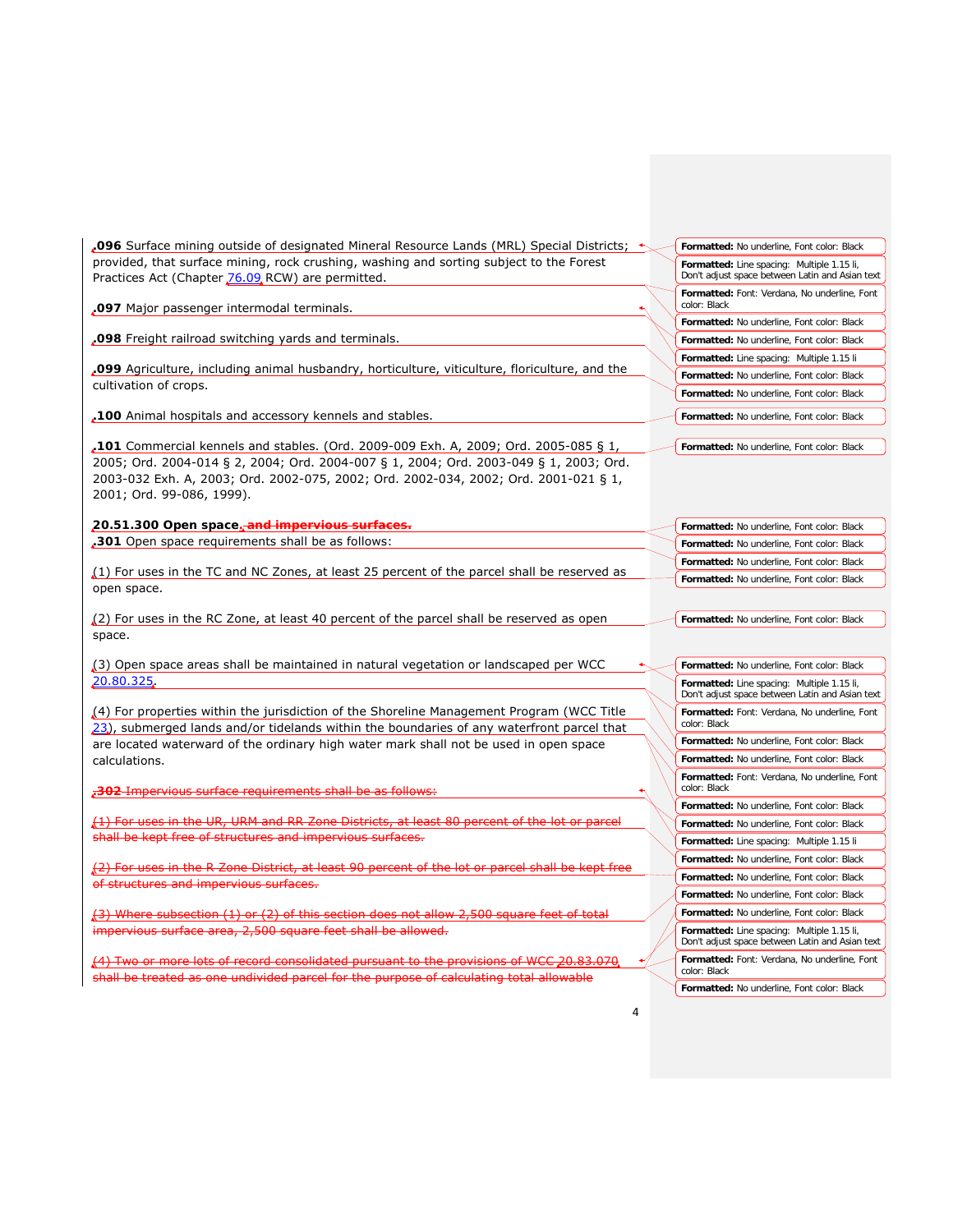iervious surface. Where two or more lots or parcels are consolidated; are not subject to the provisions of WCC 20.83.070; and are not subject to a permanent restrictive covenant (5) Preexisting nonconforming impervious surfaces may be routinely maintained/repaired or redeveloped; provided, that if 50 percent or greater of the preexisting nonconforming ervious area is to be redeveloped, then the applicable impervious surface limitations  $\overline{\phantom{a}}$ ctions (1), (2) and (3) of this section shall apply. However, if a legal nonconforming tructure is destroyed, the nonconforming use may be reconstructed using the pre-existing footprint. Expansion of nonconforming impervious surfaces shall be prohibited. that precludes development of buildings, structures or other improvements not otherwise identified by said covenant, 4,000 square feet of impervious surface shall be allowed. bile home within an existing mobile home park may be replaced with mobile home (not to exceed a maximum of 1,500 square feet), provided there is not an increase in the overall number of mobile homes in the park or any increase in other ervious surfaces beyond the new mobile home footprint. 7) For properties within the jurisdiction of the Shoreline Management Program (WCC 23 Any portion of a roof overhang or other overhanging architectural feature of a further than three feet from the footprint of a structure shall be calculated surface. submerged lands and/or tidelands within the boundaries of any waterfront parcel that re located waterward of the ordinary high water mark shall not be used in impervious/pervious surface calculations. (9) Alternative surface methods described in WCC 20.71.603 **20.51.310 Cluster subdivisions.** may be used. (Ord. 2009-009 Exh. A, 2009; Ord. 2005-085 § 1, 2005; Ord. 2005-079 § 1, 2005; Ord. 2004-007 § 1, 2004; Ord. 2003-049 § 1, 2003; Ord. 2003-032 Exh. A, 2003; Ord. 2002-075, 2002; Ord. 2002-034, 2002; Ord. 2001-063 § 1, 2001; Ord. 2001-021 § 1, 2001; Ord. 99-086, 1999). The purpose of cluster subdivision is to provide a method of creating building lots with spatially efficient sizes. Clustering is intended to consolidate development and associated infrastructure, reduce development costs, and increase infrastructure efficiency. Clustering is also intended to help preserve open space and the character of areas, reduce total impervious surface area, and minimize development effects on critical areas and associated buffers, as defined in Chapter [16.16](http://www.codepublishing.com/wa/whatcomcounty/html/Whatco16/Whatco1616.html#16.16) WCC, and resource lands. Preservation of open space is thereby intended to reduce potential stormwater runoff and associated impacts while assuring protection of viable, undeveloped, and naturally vegetated corridors for wildlife habitat, protection of watersheds, preservation of critical areas, preservation of aesthetic values including view corridors, and preservation of trail and/or recreation areas. (Ord. 2009-009 Exh. A, 2009; Ord. 2005-085 § 1, 2005; Ord. 2005-048 Exh. A, 2005; Ord. 2004- 007 § 1, 2004; Ord. 2003-049 § 1, 2003; Ord. 2003-032 Exh. A, 2003; Ord. 2002-075, 2002; Ord. 2002-034, 2002; Ord. 2001-021 § 1, 2001; Ord. 99-086, 1999). **Formatted:** Font: Verdana, No underline, Font color: Black **Formatted:** No underline, Font color: Black **Formatted:** No underline, Font color: Black **Formatted:** Line spacing: Multiple 1.15 li **Formatted:** No underline, Font color: Black **Formatted:** No underline, Font color: Black **Formatted:** Line spacing: Multiple 1.15 li, Don't adjust space between Latin and Asian text **Formatted:** Font: Verdana, No underline, Font color: Black **Formatted:** No underline, Font color: Black **Formatted:** No underline, Font color: Black **Formatted:** Line spacing: Multiple 1.15 li **Formatted:** No underline, Font color: Black **Formatted:** Line spacing: Multiple 1.15 li, Don't adjust space between Latin and Asian text **Formatted:** Font: Verdana, No underline, Font color: Black **Formatted:** No underline, Font color: Black **Formatted:** No underline, Font color: Black **Formatted:** Line spacing: Multiple 1.15 li **Formatted:** No underline, Font color: Black **Formatted:** Line spacing: Multiple 1.15 li, Don't adjust space between Latin and Asian text **Formatted:** Font: Verdana, No underline, Font color: Black **Formatted:** No underline, Font color: Black **Formatted:** No underline, Font color: Black

**20.51.320 Cluster design standards.**

**Formatted:** Line spacing: Multiple 1.15 li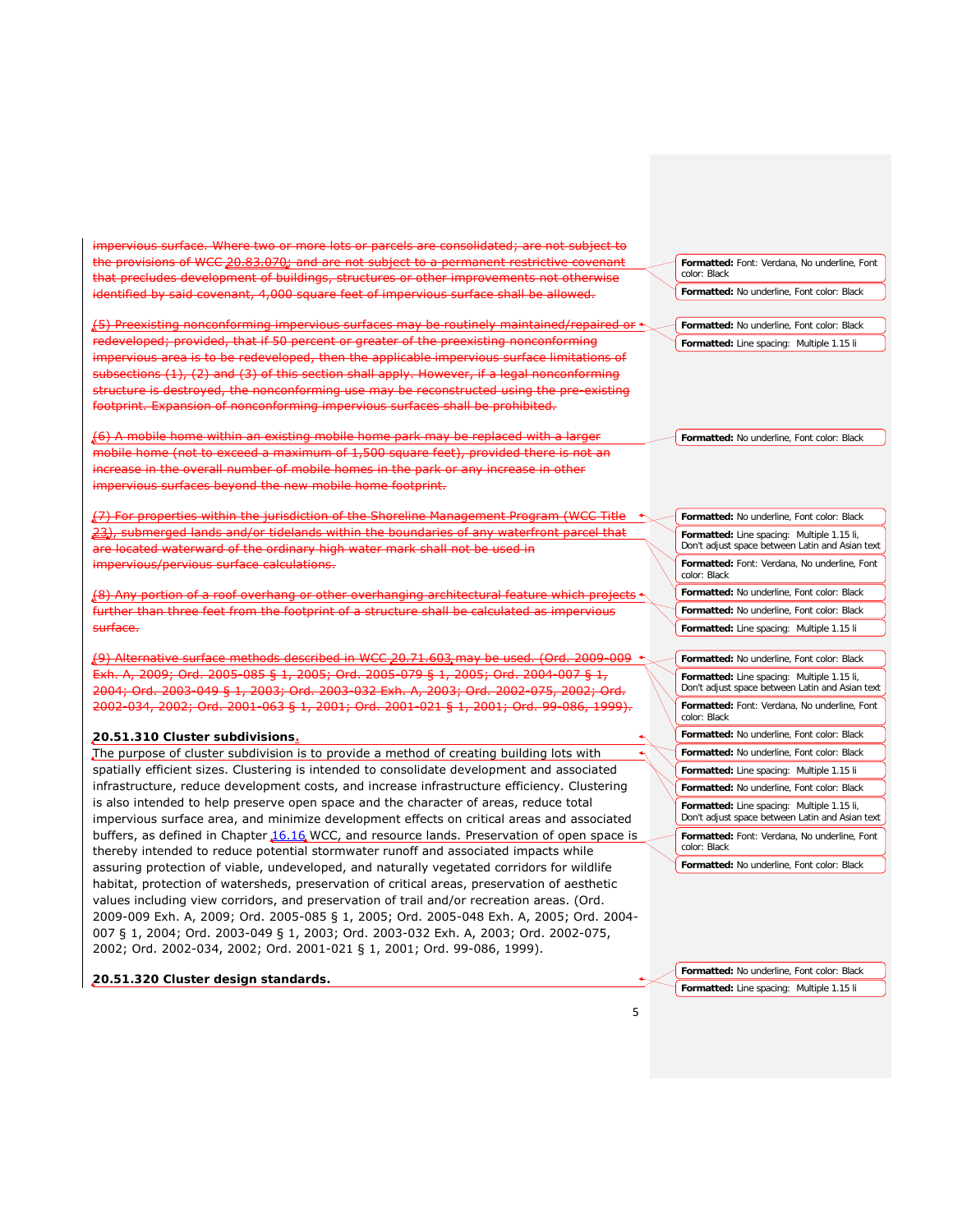| <u>Watershed</u> Overlay <del>Districts</del> -shall be subject to the following design standards:            |                                                              |
|---------------------------------------------------------------------------------------------------------------|--------------------------------------------------------------|
| $(1)$ Cluster subdivisions shall be required for all land divisions resulting in lots less than five          | Formatted: No underline, Font color: Black                   |
| acres in size, with the exception of boundary line adjustments.                                               |                                                              |
| (2) A cluster subdivision shall include a permanent open space reserve area meeting the                       | Formatted: No underline, Font color: Black                   |
| criteria established in WCC 20.7451.352330.                                                                   | Formatted: Line spacing: Multiple 1.15 li,                   |
|                                                                                                               | Don't adjust space between Latin and Asian text              |
| $(3)$ The minimum cluster lot size requirements of the underlying zone district shall apply.                  | Formatted: Font: Verdana, No underline, Font<br>color: Black |
| $(4)$ The maximum number of building lots in a lot cluster shall be 10.                                       | Formatted: No underline, Font color: Black                   |
|                                                                                                               | Formatted: No underline, Font color: Black                   |
| (5) Clusters containing two or more lots of less than one acre within a proposed                              | Formatted: Line spacing: Multiple 1.15 li                    |
| development shall be separated by at least 80 feet.                                                           | Formatted: No underline, Font color: Black                   |
|                                                                                                               | Formatted: No underline, Font color: Black                   |
| (6) Clustered building lots may only be created through the subdivision, short subdivision or $\overline{\ }$ | Formatted: No underline, Font color: Black                   |
| binding site plan process pursuant to WCC Title $21$ .                                                        | Formatted: Line spacing: Multiple 1.15 li,                   |
| . (7) Building lots shall be designed and located to be compatible with, and avoid disturbance.               | Don't adjust space between Latin and Asian text              |
| of, critical areas or other valuable or unique natural resources or known archaeological sites,               | Formatted: Font: Verdana, No underline, Font<br>color: Black |
| as well as physical constraints of the site.                                                                  | Formatted: No underline, Font color: Black                   |
|                                                                                                               | Formatted: No underline, Font color: Black                   |
| $(8)$ Building lots shall be arranged in a cluster/concentrated pattern.                                      | Formatted: Line spacing: Multiple 1.15 li                    |
| (9) A cluster subdivision shall have no more than two common encroachments on existing                        | <b>Formatted: No underline. Font color: Black</b>            |
| county roads unless site constraints require additional road access. The arrangement of                       | Formatted: No underline, Font color: Black                   |
| clustered building lots shall be designed to avoid development forms commonly known as                        |                                                              |
| linear, straight line or highway strip patterns.                                                              |                                                              |
|                                                                                                               |                                                              |
| (10) As applicable, interior streets shall be designed to allow future vehicular access to any                | <b>Formatted: No underline. Font color: Black</b>            |
| portion of the reserve tract which may be divided into future building lots; provided, that                   | Formatted: Line spacing: Multiple 1.15 li,                   |
| the required permanent open space reserve area, pursuant to WCC 20.7451.35230, shall                          | Don't adjust space between Latin and Asian text              |
| not be further subdivided. (Ord. 2009-009 Exh. A, 2009; Ord. 2005-085 § 1, 2005; Ord.                         | Formatted: Font: Verdana, No underline, Font<br>color: Black |
| 2005-048 Exh. A, 2005; Ord. 2004-007 § 1, 2004; Ord. 2003-049 § 1, 2003; Ord. 2003-                           | Formatted: No underline, Font color: Black                   |
| 032 Exh. A, 2003; Ord. 2002-075, 2002; Ord. 2002-034, 2002).                                                  |                                                              |
| 20.51.330 Open space reserve area.                                                                            | Formatted: No underline, Font color: Black                   |
| (1) For purposes of this title, an "open space reserve area" shall be defined as that portion                 | Formatted: Line spacing: Multiple 1.15 li                    |
| of a subdivision or short subdivision set aside in accordance with this chapter, and                          | Formatted: No underline, Font color: Black                   |
| permanently dedicated for active or passive recreation, critical area protection, natural                     | Formatted: Line spacing: Multiple 1.15 li,                   |
| resource or archaeological site preservation, wildlife habitat and/or visual enjoyment, and                   | Don't adjust space between Latin and Asian text              |
| shall be consistent with the definition of "open space" pursuant to WCC 20.97.275.                            | Formatted: Font: Verdana, No underline, Font<br>color: Black |
| $(2)$ The open space reserve area shall be subject to the following provisions:                               | Formatted: No underline, Font color: Black                   |
|                                                                                                               | Formatted: No underline, Font color: Black                   |
| (a) The minimum open space reserve area shall be determined by the minimum                                    | Formatted: Line spacing: Multiple 1.15 li                    |
| cluster subdivision reserve area requirements of the underlying zone district.                                | Formatted: No underline, Font color: Black                   |

The creation of new building lots within <del>Water Resource Protectionthe Lake Whatcom</del>

**Formatted:** No underline, Font color: Black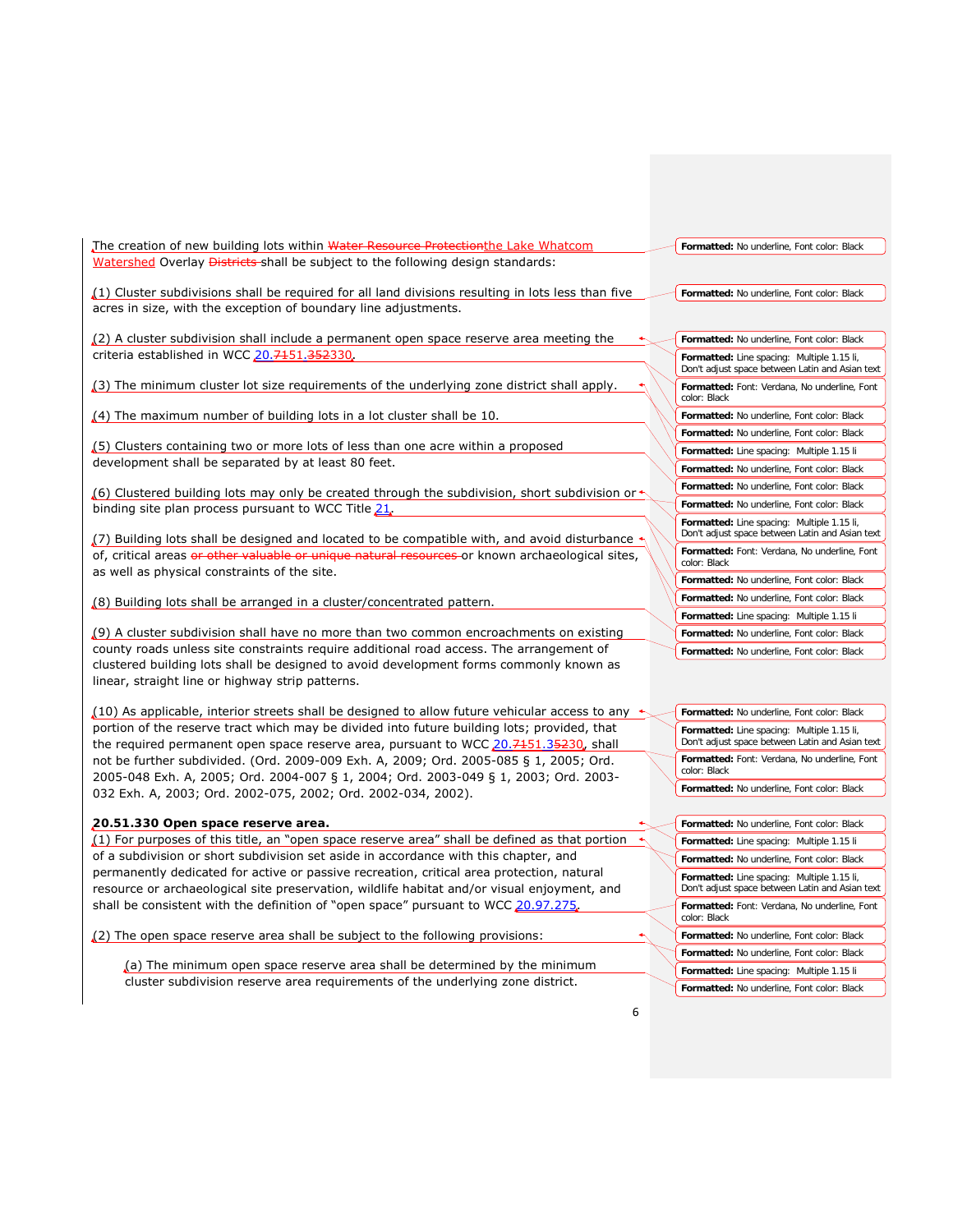| (b) A permanent open space reserve area shall be protected using one of the following                                                                                            | Formatted: No underline, Font color: Black                                                      |
|----------------------------------------------------------------------------------------------------------------------------------------------------------------------------------|-------------------------------------------------------------------------------------------------|
| mechanisms:                                                                                                                                                                      |                                                                                                 |
| (i) Placement in a separate nonbuilding tract owned in common by all lots within                                                                                                 | Formatted: No underline, Font color: Black                                                      |
| the subdivision; or                                                                                                                                                              |                                                                                                 |
|                                                                                                                                                                                  |                                                                                                 |
| (ii) Covered by a protective easement or public or private land trust dedication                                                                                                 | Formatted: No underline, Font color: Black                                                      |
| which protects at least the minimum required cluster reserve area specified in the<br>underlying zone district; or                                                               |                                                                                                 |
|                                                                                                                                                                                  |                                                                                                 |
| (iii) Preserved through an appropriate permanent protective mechanism that                                                                                                       | Formatted: No underline, Font color: Black                                                      |
| provides the same level of permanent protection as subsection $(2)(b)(i)$ of this                                                                                                |                                                                                                 |
| section as determined by the county zoning administrator or hearing examiner                                                                                                     |                                                                                                 |
| which applies to at least the minimum required cluster reserve area specified in<br>the underlying zone district.                                                                |                                                                                                 |
|                                                                                                                                                                                  |                                                                                                 |
| $\zeta$ The boundaries of the open space portion of the reserve area may be altered only                                                                                         | Formatted: No underline, Font color: Black                                                      |
| if the county finds that in dedicating adjacent reserve areas it would further the                                                                                               | Formatted: Line spacing: Multiple 1.15 li,                                                      |
| objectives listed in WCC $20.571.3510$ by altering the reserve area and increasing the<br>area of reserve proportionately on the adjacent land being subdivided so that there is | Don't adjust space between Latin and Asian text<br>Formatted: Font: Verdana, No underline, Font |
| no net reduction in open space reserve area.                                                                                                                                     | color: Black                                                                                    |
|                                                                                                                                                                                  | Formatted: No underline, Font color: Black                                                      |
| (d) The purpose of the open space reserve area as defined in subsection (1) of this                                                                                              | Formatted: No underline, Font color: Black                                                      |
| section shall be recorded on the face of the final plat or short plat.                                                                                                           | Formatted: Line spacing: Multiple 1.15 li                                                       |
| $\Omega$ The remaining unused development density and/or impervious surface allowances                                                                                           | Formatted: No underline, Font color: Black                                                      |
| remaining on the parcel containing the open space reserve area, based on the gross                                                                                               |                                                                                                 |
| density of the parent parcel, may be assigned to that portion of the reserve tract not                                                                                           |                                                                                                 |
| subject to the minimum area requirements of subsection $(2)(b)$ of this section. The                                                                                             |                                                                                                 |
| density shall be recorded on the face of the final plat or short plat. The development                                                                                           |                                                                                                 |
| rights assigned to the reserve tract in accordance with this subsection may not be                                                                                               |                                                                                                 |
| transferred if the pervious surface area associated with the reserve tract has been                                                                                              |                                                                                                 |
| transferred to the other building lots within the subdivision.                                                                                                                   |                                                                                                 |
| $(f)$ The requirements stated in subsections (2)(c) and (d) of this section shall be                                                                                             | Formatted: No underline, Font color: Black                                                      |
| recorded as a restriction on the face of the final plat or short plat, and shall constitute                                                                                      |                                                                                                 |
| an agreement between Whatcom County and the current/future owner(s) of record                                                                                                    |                                                                                                 |
| that shall run with the land. Said restriction(s) may be amended by mutual agreement                                                                                             |                                                                                                 |
| between said parties after review for consistency and compliance with the official                                                                                               |                                                                                                 |
| Whatcom County Zoning Ordinance, the Whatcom County Subdivision Ordinance, and                                                                                                   |                                                                                                 |
| the Whatcom County Comprehensive Plan.                                                                                                                                           |                                                                                                 |
| $(q)$ For cluster subdivisions approved after December 7, 1999, that portion of the                                                                                              | Formatted: No underline, Font color: Black                                                      |
| reserve tract which is kept in pervious open space may be counted toward pervious                                                                                                |                                                                                                 |
| surface area requirements for the building lots in the subdivision on a prorated basis.                                                                                          |                                                                                                 |
| (Ord. 2009-009 Exh. A, 2009; Ord. 2005-085 § 1, 2005; Ord. 2005-048 Exh. A, 2005;                                                                                                |                                                                                                 |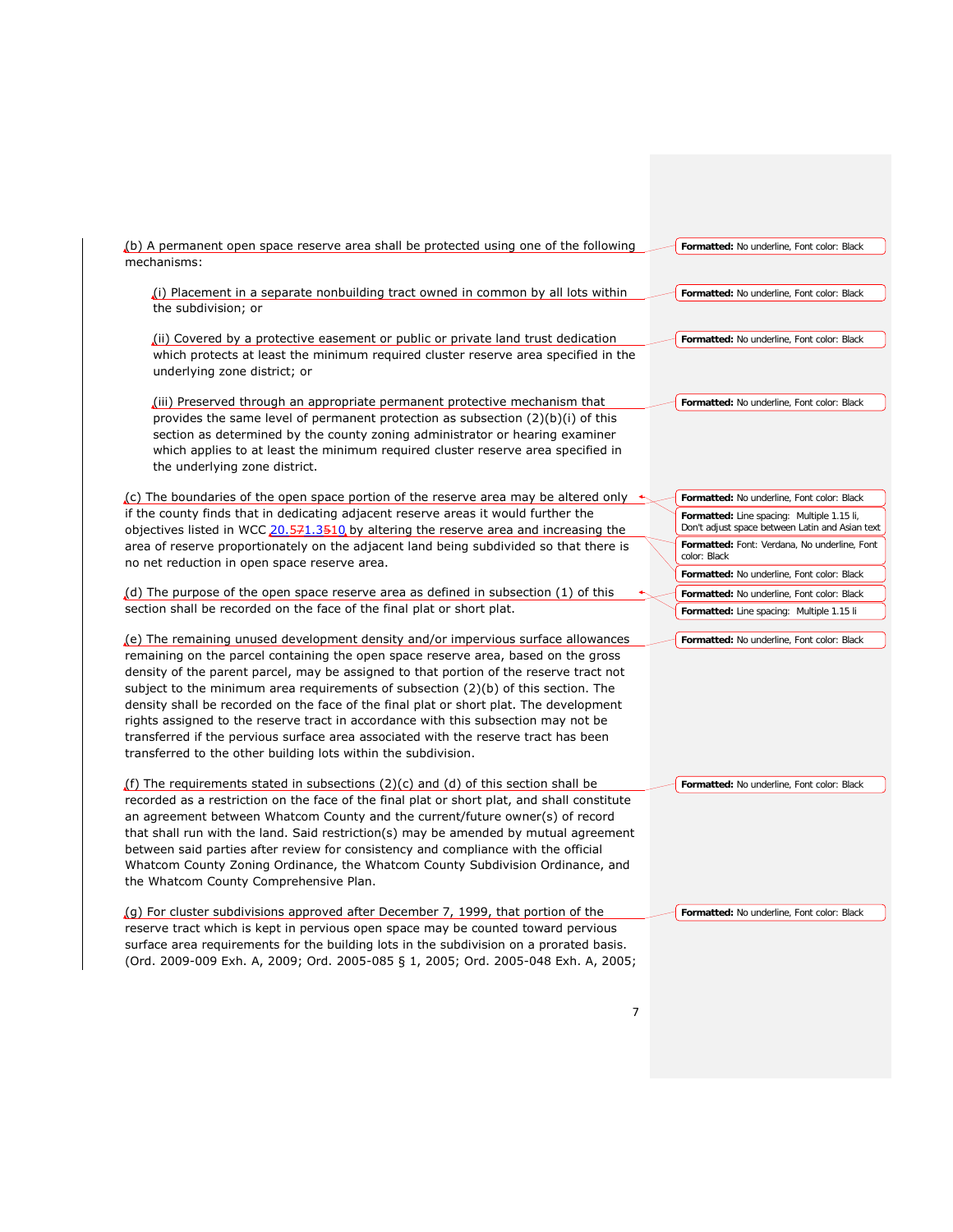Ord. 2004-007 § 1, 2004; Ord. 2003-049 § 1, 2003; Ord. 2003-032 Exh. A, 2003; Ord. 2002-075, 2002; Ord. 2002-034, 2002).

| 20.51.340 Building setback/buffer areas.                                                                                         | Formatted: No underline, Font color: Black                                                    |
|----------------------------------------------------------------------------------------------------------------------------------|-----------------------------------------------------------------------------------------------|
| 241 Setbacks for all properties within the overlay district shall be as follows: Class I and                                     | Formatted: No underline, Font color: Black                                                    |
| Class II roads shall have a minimum setback of 30 feet; and Class III, IV and V roads shall                                      |                                                                                               |
| have a minimum setback of 20 feet; provided, that the road right-of-way meets the                                                |                                                                                               |
| minimum standard for road rights-of-way pursuant to the Whatcom County Development                                               |                                                                                               |
| Standards.                                                                                                                       |                                                                                               |
|                                                                                                                                  |                                                                                               |
| 342 Roof overhangs or other overhanging architectural features shall not project further                                         | Formatted: No underline, Font color: Black                                                    |
| than 18 inches into the side or rear yard setbacks. Such overhangs may extend three feet                                         |                                                                                               |
| into the front yard setback; however, in no case shall they extend more than one-half the                                        |                                                                                               |
| depth of the front yard setback. (Ord. 2009-009 Exh. A, 2009; Ord. 2005-085 § 1, 2005;                                           |                                                                                               |
| Ord. 2004-007 § 1, 2004; Ord. 2003-049 § 1, 2003; Ord. 2003-032 Exh. A, 2003; Ord.                                               |                                                                                               |
| 2002-075, 2002; Ord. 2002-034, 2002; Ord. 2001-062 § 1, 2001; Ord. 2001-021 § 1,                                                 |                                                                                               |
| 2001; Ord. 99-086, 1999).                                                                                                        |                                                                                               |
|                                                                                                                                  |                                                                                               |
| 20.51.350 Development criteria.                                                                                                  | Formatted: No underline, Font color: Black                                                    |
| (Ord. 2009-009 Exh. A, 2009; Ord. 2005-085 § 1, 2005; Ord. 2004-007 § 1, 2004; Ord.                                              | Formatted: No underline, Font color: Black                                                    |
| 2003-049 § 1, 2003; Ord. 2003-032 Exh. A, 2003; Ord. 2002-075, 2002; Ord. 2002-034,                                              |                                                                                               |
| 2002; Ord. 2001-021 § 1, 2001).                                                                                                  |                                                                                               |
|                                                                                                                                  |                                                                                               |
| 20.51.360 Parking space dimensions.<br>A standard parking space shall have the rectangular dimensions of 10 feet in width and 20 | Formatted: No underline, Font color: Black                                                    |
| feet in length; provided, that for any parking area of six or more spaces, 50 percent of all                                     | Formatted: No underline, Font color: Black                                                    |
| spaces may have the rectangular dimensions of eight feet in width and 15 feet in length;                                         | Formatted: Line spacing: Multiple 1.15 li,<br>Don't adjust space between Latin and Asian text |
| and further provided, that these spaces are marked for use by compact automobiles. Except                                        |                                                                                               |
| in single-family residential areas, all dimensions shall be exclusive of driveways, aisles and                                   | Formatted: Font: Verdana, No underline, Font<br>color: Black                                  |
| other circulation areas required under WCC 20.80.560 and 20.80.570. (Ord. 2009-009 Exh.                                          | Formatted: No underline, Font color: Black                                                    |
| A, 2009; Ord. 2005-085 § 1, 2005; Ord. 2004-007 § 1, 2004; Ord. 2003-049 § 1, 2003;                                              |                                                                                               |
| Ord. 2003-032 Exh. A, 2003; Ord. 2002-075, 2002; Ord. 2002-034, 2002; Ord. 2001-021                                              | Formatted: Font: Verdana, No underline, Font<br>color: Black                                  |
| § 1, 2001; Ord. 99-086, 1999).                                                                                                   | Formatted: No underline, Font color: Black                                                    |
|                                                                                                                                  | Formatted: No underline, Font color: Black                                                    |
| 20.51.370 Parking requirements.                                                                                                  | Formatted: Line spacing: Multiple 1.15 li                                                     |
| Parking shall conform to the requirements of WCC 20.80.500 through 20.80.590 unless                                              | Formatted: No underline, Font color: Black                                                    |
| otherwise specified in this section. Minimum parking requirements may be reduced through                                         | Formatted: Line spacing: Multiple 1.15 li,                                                    |
| any of the following methods:                                                                                                    | Don't adjust space between Latin and Asian text                                               |
| (1) A shared parking agreement has been filed with the county auditor establishing a shared $\gamma$                             | Formatted: Font: Verdana, No underline, Font                                                  |
| parking lot for land uses with noncompeting hours of operation, or for multitenant retail and                                    | color: Black                                                                                  |
| commercial facilities; provided, the parking lot is not located further than 700 feet from any                                   | Formatted: No underline, Font color: Black                                                    |
| of the uses it is intended to serve.                                                                                             | Formatted: Font: Verdana, No underline, Font<br>color: Black                                  |
|                                                                                                                                  | Formatted: No underline, Font color: Black                                                    |
| (a) The minimum required parking in shared facilities shall be based on the land use                                             | Formatted: No underline, Font color: Black                                                    |
| with the highest parking demand.                                                                                                 | Formatted: Line spacing: Multiple 1.15 li                                                     |
|                                                                                                                                  | Formatted: No underline. Font color: Black                                                    |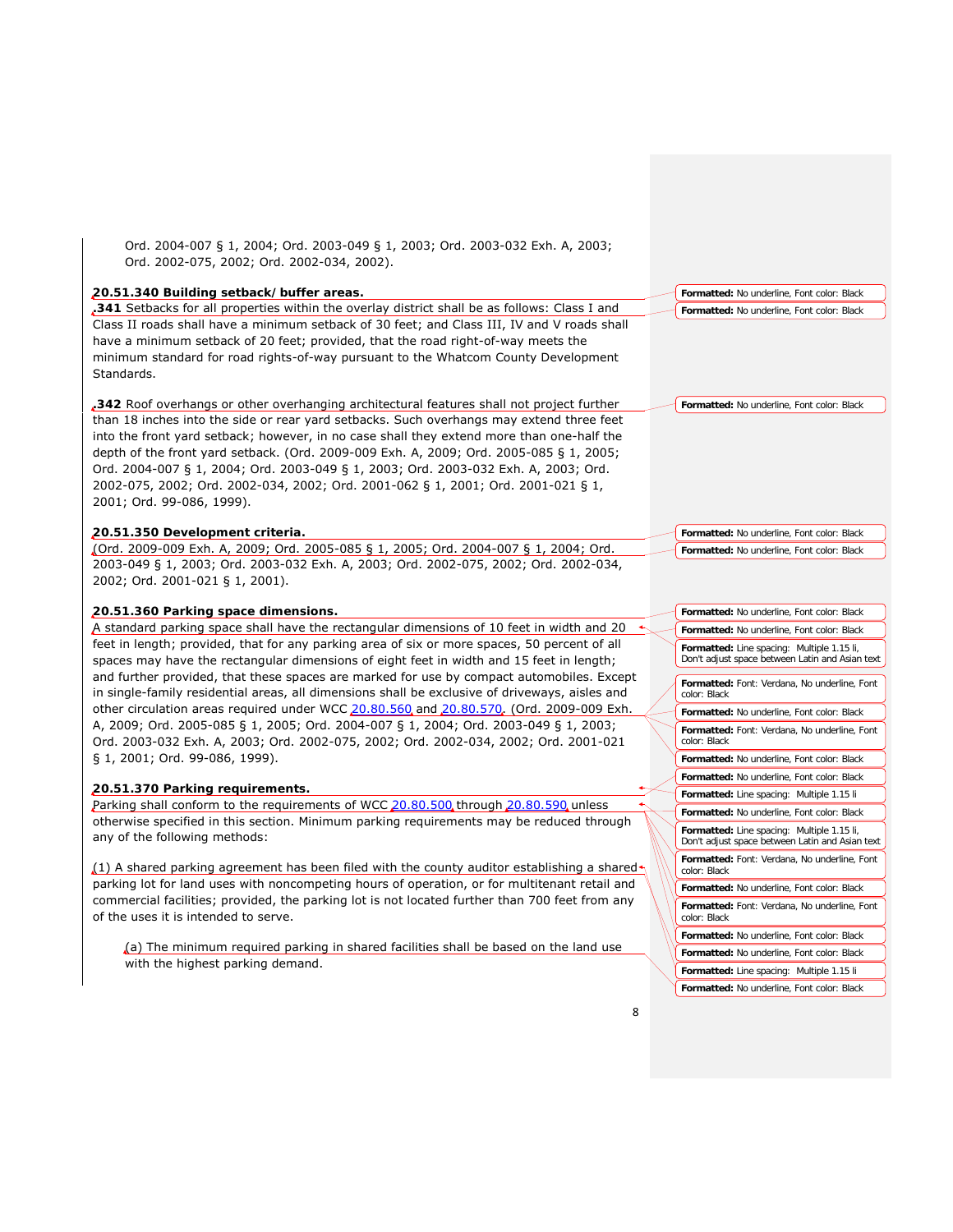| (b) Mixed use developments with similar operating hours may be required to submit a                                                                                                  | Formatted: No underline, Font color: Black                                                    |
|--------------------------------------------------------------------------------------------------------------------------------------------------------------------------------------|-----------------------------------------------------------------------------------------------|
| parking demand study to determine if parking can be combined.                                                                                                                        |                                                                                               |
|                                                                                                                                                                                      |                                                                                               |
| (2) A 20 percent reduction may be approved if an establishment is located within 1,000 feet                                                                                          | Formatted: No underline, Font color: Black                                                    |
| of any regularly scheduled bus stop.                                                                                                                                                 |                                                                                               |
| (3) The zoning administrator determines that a reduced requirement will reduce overall                                                                                               | Formatted: No underline, Font color: Black                                                    |
| impervious surfaces while maintaining consistency with this title. (Ord. 2009-009 Exh. A,                                                                                            |                                                                                               |
| 2009; Ord. 2005-085 § 1, 2005; Ord. 2004-007 § 1, 2004; Ord. 2003-049 § 1, 2003; Ord.                                                                                                |                                                                                               |
| 2003-032 Exh. A, 2003; Ord. 2002-075, 2002; Ord. 2002-034, 2002; Ord. 2001-021 § 1,                                                                                                  |                                                                                               |
| 2001; Ord. 99-086, 1999).                                                                                                                                                            |                                                                                               |
|                                                                                                                                                                                      |                                                                                               |
| , <del>20.51.380 Alternative surfacing methods.</del>                                                                                                                                | Formatted: No underline, Font color: Black                                                    |
| Alternative surfaces including, but not limited to, bark or wood mulch, washed gravel,                                                                                               | Formatted: No underline, Font color: Black                                                    |
| grid/lattice systems, permeable interlocking pavers, pervious concrete, porous asphalt, and<br>other similar approved materials are encouraged. Alternative surfacing methods may be | Formatted: Line spacing: Multiple 1.15 li,<br>Don't adjust space between Latin and Asian text |
| <del>approved for fringe or overflow parking areas; emergency parking areas, private roads, fire</del>                                                                               |                                                                                               |
| lanes, road shoulders, bike paths, walkways, patios, driveways, and easement service roads                                                                                           |                                                                                               |
| in residential or commercial zones unless site constraints make use of such materials                                                                                                |                                                                                               |
| detrimental to water quality. Utilization of alternative surfacing methods shall be subject to                                                                                       |                                                                                               |
| review and approval by the Whatcom County public works department, the fire marshal                                                                                                  |                                                                                               |
| and/or the county ADA coordinator for compliance with other applicable regulations and                                                                                               |                                                                                               |
| development standards. Surfaces shall be considered impervious surfaces under WCC                                                                                                    |                                                                                               |
| 20.71.300 unless the following conditions are met:                                                                                                                                   | Formatted: Font: Verdana, No underline, Font<br>color: Black                                  |
| (1) Bark, wood mulch, and washed gravel shall be designed and installed so that all rain                                                                                             | Formatted: No underline, Font color: Black                                                    |
| water falling upon the alternative surface will be infiltrated directly beneath the alternative                                                                                      | Formatted: No underline, Font color: Black                                                    |
| surface without generating surface runoff based on the one year, 24 hour storm event.                                                                                                | Formatted: Line spacing: Multiple 1.15 li                                                     |
|                                                                                                                                                                                      |                                                                                               |
| $(2)$ Other alternative surface methods shall be designed and installed in accordance with the                                                                                       | Formatted: No underline, Font color: Black                                                    |
| guidelines in the 2005 Low Impact Development Technical Guidance Manual for Puget                                                                                                    | Formatted: No underline, Font color: Black,                                                   |
| Sound or subsequent version, prepared by the Puget Sound Action Team (Publication No.                                                                                                | Highlight                                                                                     |
| PSAT 0503), as applicable. No pervious surface credit shall be given for projects utilizing an                                                                                       | Formatted: Font: Verdana, No underline, Font<br>color: Black                                  |
| underdrain system. (Ord. 2009-009 Exh. A, 2009; Ord. 2005-085 § 1, 2005; Ord. 2004-007<br>§ 1, 2004; Ord. 2003 049 § 1, 2003; Ord. 2003 032 Exh. A, 2003; Ord. 2002 075, 2002;       |                                                                                               |
| Ord. 2002 034, 2002; Ord. 2001 049 § 1, 2001; Ord. 2001 021 § 1, 2001; Ord. 99 086,                                                                                                  |                                                                                               |
| <del>1999).</del>                                                                                                                                                                    | Formatted: Font: Verdana                                                                      |
|                                                                                                                                                                                      |                                                                                               |
| 20.51.390 Vehicular access.                                                                                                                                                          | Formatted: Font: Verdana, No underline, Font                                                  |
| Driveways and curb cuts shall be minimized along all arterial and collector roads. Each                                                                                              | color: Black                                                                                  |
| existing lot shall be allowed only one driveway or curb cut; adjacent lots are encouraged to                                                                                         | Formatted: No underline, Font color: Black                                                    |
| share access points. In new developments, lots or leased sites shall be oriented toward                                                                                              |                                                                                               |
| internal driveways, parking areas, or roads with limited access to arterial or collector roads.                                                                                      |                                                                                               |
| (Ord. 2009-009 Exh. A, 2009; Ord. 2005-085 § 1, 2005; Ord. 2004-007 § 1, 2004; Ord.                                                                                                  |                                                                                               |

2003-049 § 1, 2003; Ord. 2003-032 Exh. A, 2003; Ord. 2002-075, 2002; Ord. 2002-034,

2002; Ord. 2001-021 § 1, 2001; Ord. 99-086, 1999).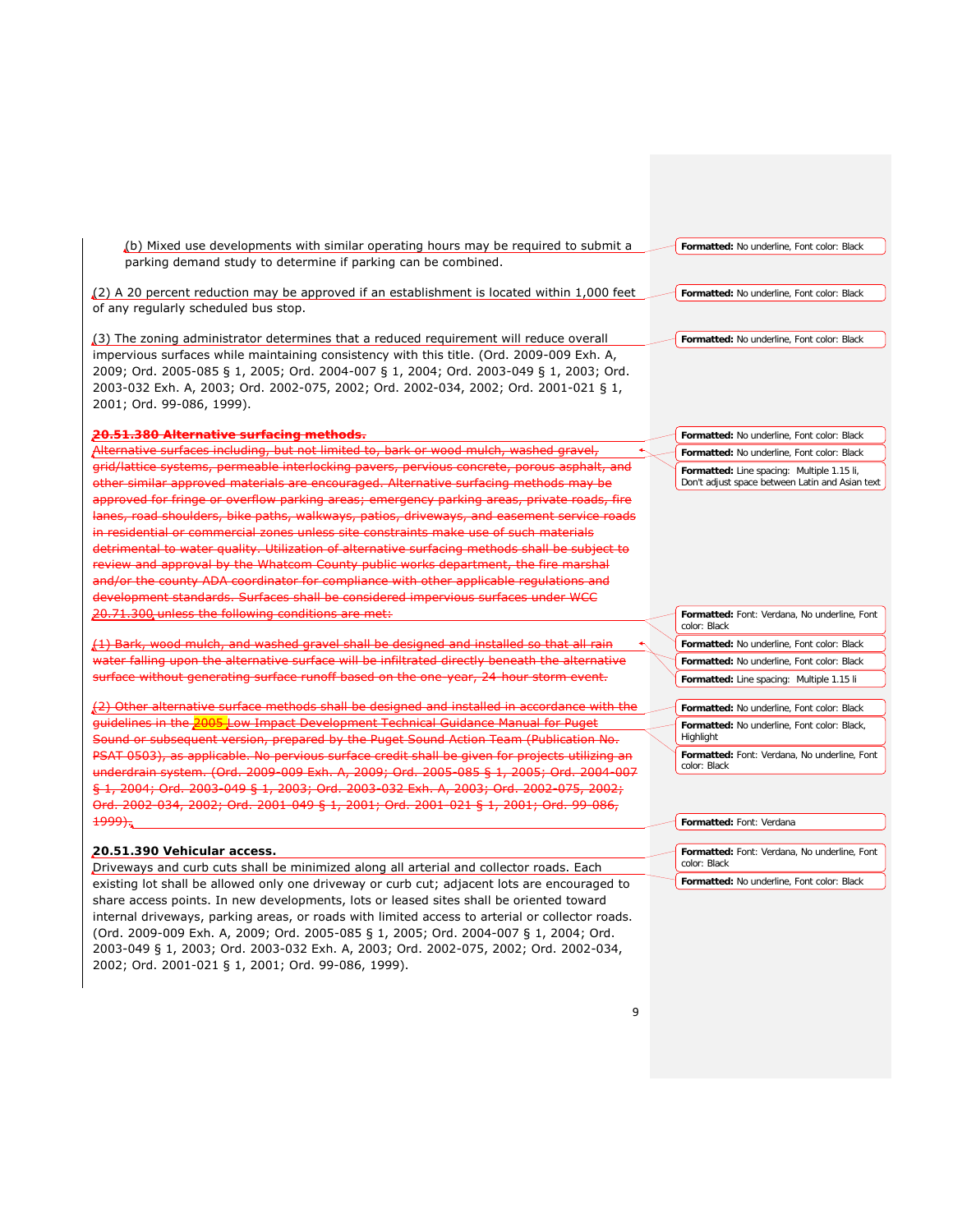| 20.51.400 Roads, curbs, gutters and sidewalks.                                                 | Formatted: No underline, Font color: Black |
|------------------------------------------------------------------------------------------------|--------------------------------------------|
| The intent of this section is to reduce impervious surfaces and stormwater runoff.             | Formatted: No underline, Font color: Black |
| Innovative street sections, which do not compromise public safety, shall be encouraged in      |                                            |
| the watershed. Narrow streets and reduced sidewalk standards that satisfy pedestrian and       |                                            |
| vehicular circulation requirements may be implemented with the approval of the Whatcom         |                                            |
| County public works department. Unless specifically required, roads shall not be wider than    |                                            |
| the minimum applicable standard. A rural road standard may be approved by the Whatcom          |                                            |
| County public works department for urban density residential areas where the developer         |                                            |
| provides adequate off-street parking and pedestrian walkways. (Ord. 2009-009 Exh. A,           |                                            |
| 2009; Ord. 2005-085 § 1, 2005; Ord. 2004-007 § 1, 2004; Ord. 2003-049 § 1, 2003; Ord.          |                                            |
| 2003-032 Exh. A, 2003; Ord. 2002-075, 2002; Ord. 2002-034, 2002; Ord. 2001-021 § 1,            |                                            |
| 2001; Ord. 99-086, 1999).                                                                      |                                            |
|                                                                                                |                                            |
|                                                                                                | Formatted: Font: Verdana                   |
|                                                                                                |                                            |
|                                                                                                |                                            |
| 20.51.410 Seasonal Clearing Activity Limitations                                               | Formatted: No underline, Font color: Auto  |
| The intent of seasonal clearing activity limitations is to establish a more stringent standard | Formatted: No underline                    |
| for clearing activity in highly valued water resource areas, environmentally sensitive areas,  |                                            |
| or areas where natural conditions are so unstable that clearing activity in the areas can      |                                            |
| result in hazardous conditions. Implementation of best management practices, including         |                                            |
| phased clearing, tree retention and seasonal clearing limitations, is intended to limit the    |                                            |
| amount of exposed soils on site that are susceptible to erosion at any one time, thereby       |                                            |
| improving site stability during development and reducing potential for transport of dissolved  |                                            |
| pollutants and sediments off site. Preservation of existing trees on site also reduces the     |                                            |
| quantity and maintains the quality of stormwater leaving a site during and after               |                                            |
| development activities by encouraging interception, infiltration and evapotranspiration of     |                                            |
| rainfall and surface runoff.                                                                   | Formatted: No underline                    |
|                                                                                                | Formatted: Indent: Left: 0", Line spacing: |
| 1) County review and approval shall be required for all clearing activities associated with a  | Multiple 1.15 li                           |
| fill and grade permit, building permit or other development proposal.                          | Formatted: No underline, Not Highlight     |
|                                                                                                | Formatted: Line spacing: Multiple 1.15 li  |
| (2) Clearing activity, as defined in WCC 20.97.054, that will result in exposed soils          | Formatted: No underline, Font color: Auto, |
| exceeding 500 square feet shall not be permitted from October 1st through May 31st;            | Not Highlight                              |
| provided, that:                                                                                | Formatted: No underline, Not Highlight     |
|                                                                                                | Formatted: No underline                    |
| (3) The zoning administrator may approve an exemption to this requirement for the              | Formatted: No underline                    |
| following activities:                                                                          | Formatted: No underline                    |
| (a) Routine maintenance and repair of erosion and sediment control measures;                   | Formatted: No underline                    |
|                                                                                                | Formatted: No underline, Font color: Auto  |
| (b) Activities located at or waterward of the ordinary high water mark subject to              | Formatted: No underline                    |
| state, federal, and/or local (per Chapter 16.16, WCC and/or WCC Title 23) conditions           | Formatted: No underline, Font color: Auto  |
| of approval requiring commencement of clearing activity between October 1st and                |                                            |
| May $31st$ for purposes of minimizing surface water disturbance and site inundation by         | Formatted: No underline                    |
| high water or wave action;                                                                     | Formatted: No underline, Superscript       |
|                                                                                                | Formatted: No underline, Superscript       |
|                                                                                                | Formatted: No underline                    |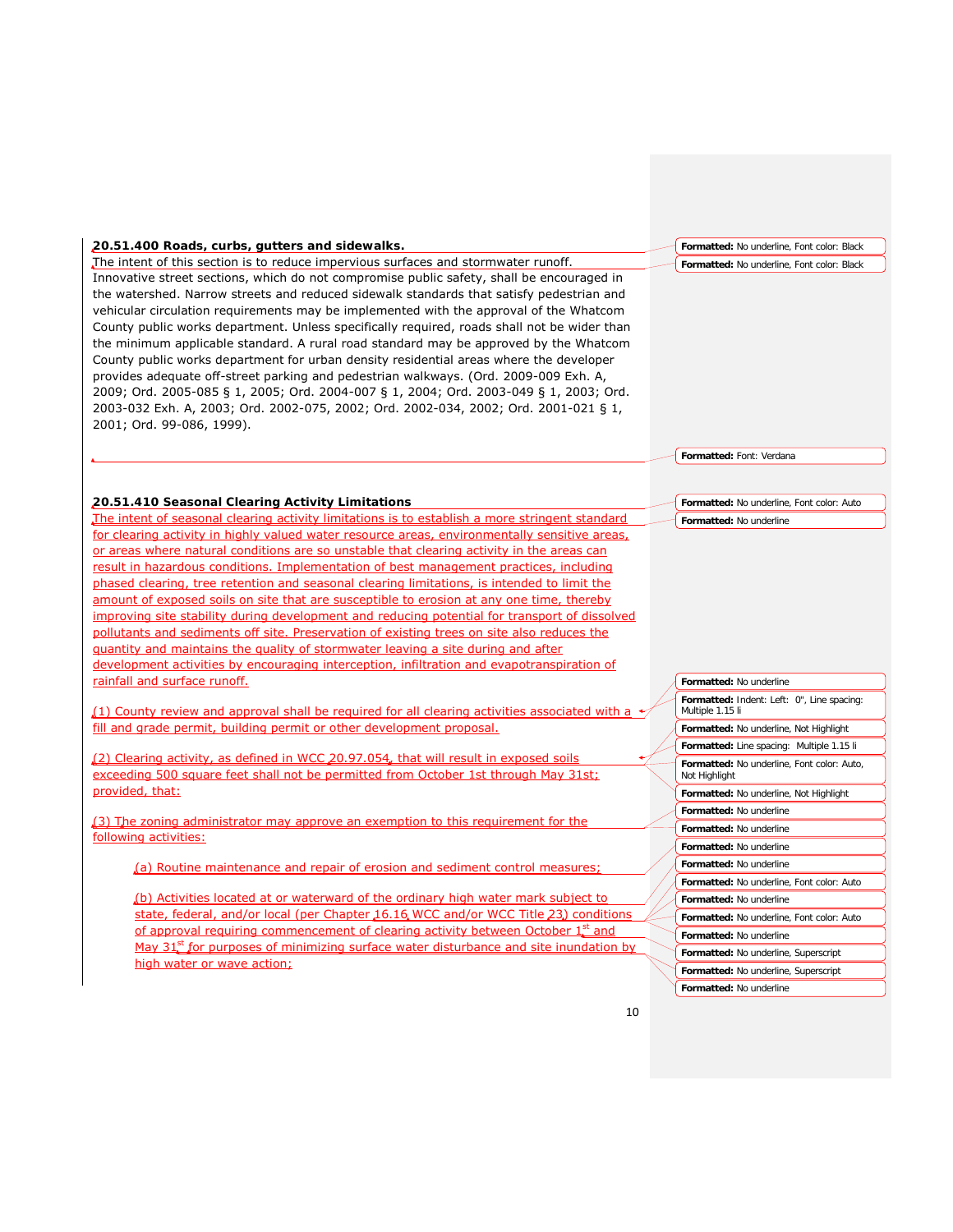| $(c)$ Activities necessary to address an emergency that presents an unanticipated and                   | Formatted: No underline                                      |
|---------------------------------------------------------------------------------------------------------|--------------------------------------------------------------|
| imminent threat to public health, safety or the environment that requires immediate                     |                                                              |
| action within a time too short to allow full compliance with this section. Upon                         |                                                              |
| abatement of the emergency situation, the clearing activity shall be reviewed for                       |                                                              |
| consistency with this chapter and may be subject to additional permit requirements;                     |                                                              |
| provided, that the applicant shall make a reasonable attempt to contact the zoning                      |                                                              |
| administrator prior to the activity. When prior notice is not feasible, notification of                 |                                                              |
| the action shall be submitted to the zoning administrator as soon as the emergency                      |                                                              |
| is addressed and no later than two business days following such action. Emergency                       |                                                              |
| construction does not include development of new permanent protective structures                        |                                                              |
| where none previously existed.                                                                          |                                                              |
| (d) The proposed activity does not involve the conversion of forest land, is outside                    | Formatted: No underline, Font color: Black                   |
| critical areas and associated buffers, and is exclusively related to agriculture as                     | Formatted: Font: Verdana, No underline, Font                 |
| defined in this title; or                                                                               | color: Black                                                 |
|                                                                                                         | Formatted: Font: Verdana                                     |
| (e) The proposed activity consists of nonconversion forest practices, other than Class                  | Formatted: Font: Verdana, No underline, Font<br>color: Black |
| IV-General forest practices on platted land, and other than those with an approved                      |                                                              |
| COHP regulated under Chapter 76.09 RCW; or                                                              | Formatted: Font: Verdana                                     |
|                                                                                                         |                                                              |
| (4) To ensure compliance with subsection (2) of this section, Whatcom County planning and $\rightarrow$ | Formatted: No underline                                      |
| development services shall not issue development permits requiring more than 500 square                 | Formatted: Indent: Left: 0", Line spacing:                   |
| feet of land disturbance located within the Lake Whatcom watershed within two weeks prior               | Multiple 1.15 li                                             |
| to the watershed seasonal closure on October 1st.                                                       | Formatted: No underline                                      |
|                                                                                                         | Formatted: No underline                                      |
| (5) Soil disturbance associated with an exempt clearing activity shall be minimized to the              | Formatted: No underline                                      |
| maximum extent practicable. The zoning administrator shall have the authority to condition              | Formatted: No underline                                      |
| an exempt activity to ensure that temporary erosion and sediment control measures will be               |                                                              |
| implemented.                                                                                            |                                                              |
| $(6)$ An exemption from the seasonal land clearing requirements of this section does not                | Formatted: No underline                                      |
| grant authorization for any work to be done in a manner that does not comply with other                 | Formatted: Space After: 0 pt, Line spacing:                  |
| provisions of this chapter or other applicable development regulations.                                 | Multiple 1.15 li                                             |
|                                                                                                         | Formatted: No underline                                      |
| (7) Within the Lake Whatcom Watershed Overlay District, clearing activity must conform to               | Formatted: No underline                                      |
| the following conditions:                                                                               | Formatted: No underline                                      |
| (a) Temporary erosion and sediment control shall be installed and inspected prior to $\star$            | Formatted: No underline                                      |
| any clearing activity. The technical administrator shall conduct periodic inspections                   | Formatted: Line spacing: Multiple 1.15 li                    |
| to ensure the integrity of temporary erosion and sediment controls. Temporary                           |                                                              |
| erosion and sediment control measures include, but are not limited to, installation of                  |                                                              |
| silt fencing, installation of check dams, covering of excavation piles, and mulching of                 |                                                              |
| exposed soils, as specified in the Whatcom County Development Standards.                                |                                                              |
|                                                                                                         |                                                              |
| (b) Phased Clearing. Construction activities and clearing activities shall be phased to                 | Formatted: No underline                                      |
| limit the amount of exposed soil that occurs at any one time, if determined to be                       |                                                              |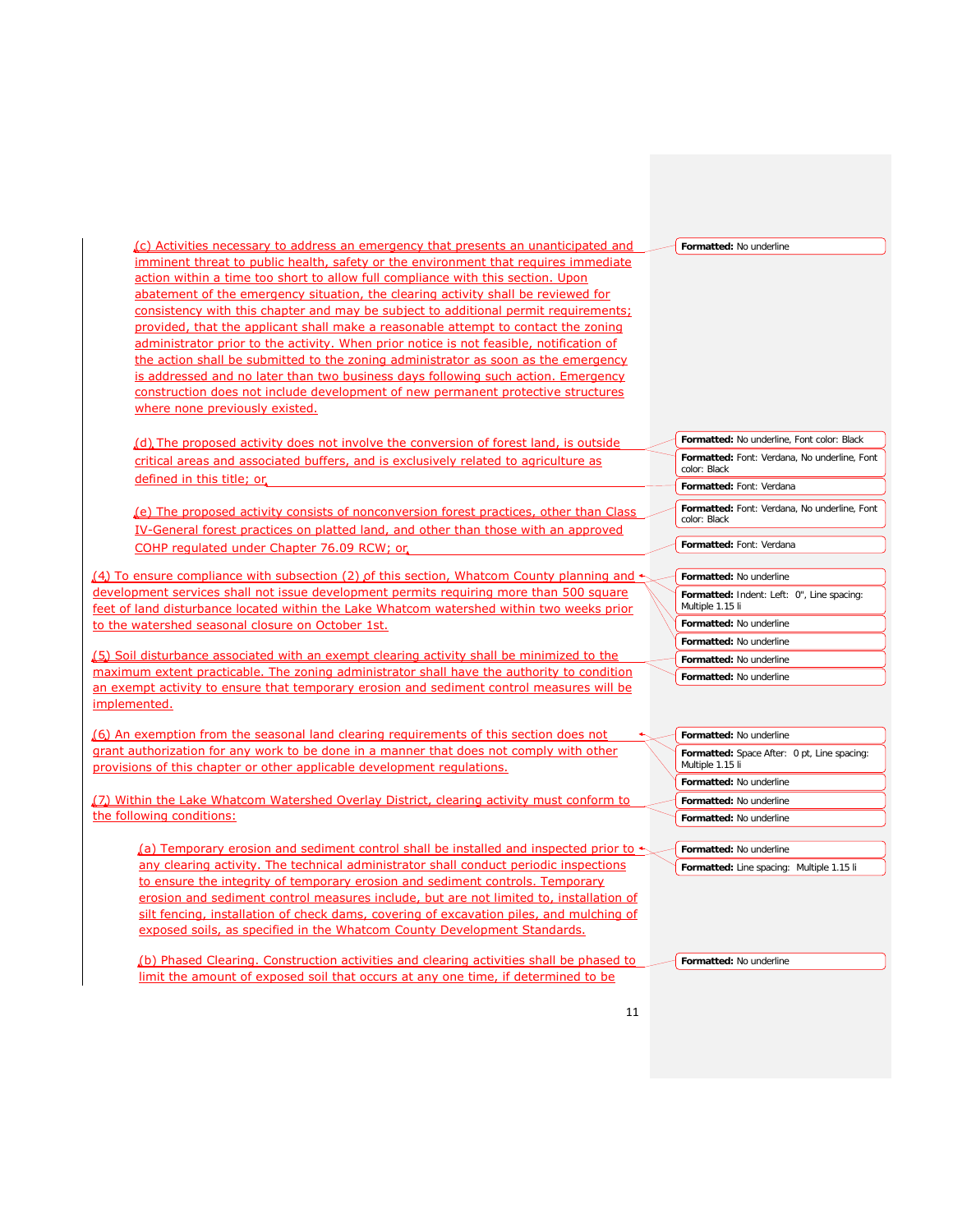| appropriate by the technical administrator, based on site characteristics or          |                              |
|---------------------------------------------------------------------------------------|------------------------------|
| constraints including, but not limited to, slopes, proximity to shorelines and        |                              |
| wetlands. A phased clearing plan may be required. A phased clearing plan, if          |                              |
| required, shall be submitted for review and approval by the technical administrator   |                              |
| prior to any clearing activity and shall contain a detailed construction schedule or  |                              |
| timeline.                                                                             |                              |
|                                                                                       |                              |
| (c) Soil Stabilization. All disturbed areas shall be provided with soil stabilization | Formatted                    |
| within two days of the time of disturbance. The technical administrator may approve   | <b>Formatted</b>             |
| an exemption to this requirement when a tree canopy area retention plan includes a    | 12 pt, Line s<br>space betwe |
| soil stabilization plan. This plan component must specifically detail erosion and     | space betwe                  |
| sediment control and stormwater runoff measures that provide runoff control equal     | Alignment: I                 |
| to or greater than the protection provided by the standard two-day soil stabilization |                              |
| requirements of this section.                                                         | Formatted                    |
|                                                                                       |                              |
|                                                                                       | Formatted                    |
|                                                                                       | Multiple 1.1                 |
| 20.51.420 Permanent On-site Stormwater Management Systems and Best                    | <b>Formatted</b>             |
|                                                                                       |                              |

**Management Practices (BMP)**

(1) Permanent Stormwater Management Systems Best Management Practice (BMP) selection. For permanent stormwater management purposes, for the portion of any development within the geographical area of the Lake Whatcom Watershed Lake Whatcom Watershed Overlay District, Whatcom County shall require any necessary permits for -any project, work, or activity that: where said portion:

(a) Disturbs or clears moreIs a land disturbing activity (per the -Washington State Department of Ecology Stormwater Management Manual for Western Washington definition) of more than 5000 square feet of land, and/or

(b) Creates or, adds, expands, reduces, alters, and/or replaces more than 120-200 square feet of new, replaced, or new plus replaced.

Impervious surface area, or

2.2. - Pervious or porous pavement or paver area,

For any development which meets or exceeds the thresholds listed in 20.51.420 (1), Thethe new, replaced, or new plus replaced development, or more than 5000 square feet of land disturbing activity shall incorporate either:

(c) From the Washington State Department of Ecology Stormwater Management Manual for Western Washington (WSDOE SWMMWW) edition that is in effect on the date that the County receives a complete application for the development (hereinafter "current Manual"), one of the following five BMPs, which might require Washington State

#### **Format in the set of the set of the set of the set of the set of the set of the set of the set of the set of the set of the set of the set of the set of the set of the set of the set of the set of the set of the set of th**

**Format: Left: 0.56", Space After:** spacing: Multiple 1.15 li, Adjust en Latin and Asian text, Adjust en Asian text and numbers, Font Baseline

**Formatted:** Font: Not Bold, Font color: Black

| Formatted: Indent: Left: 0.56", Line spacing:<br>Multiple 1.15 li |
|-------------------------------------------------------------------|
| Formatted: Line spacing: Multiple 1.15 li                         |
| Formatted: No underline, Font color: Auto                         |
| Formatted: Font: Not Bold                                         |
| <b>Formatted:</b> No underline. Font color: Auto                  |

**Formatted:** No underline, Font color: Auto **Formatted:** No underline, Font color: Auto

| Formatted: No underline, Font color: Auto                   |  |  |  |
|-------------------------------------------------------------|--|--|--|
| Formatted: No underline, Font color: Auto                   |  |  |  |
| Formatted: No underline, Font color: Auto                   |  |  |  |
| Formatted: No underline, Font color: Auto                   |  |  |  |
| Formatted: No underline, Font color: Auto,<br>Not Highlight |  |  |  |
| Formatted: No underline, Font color: Auto                   |  |  |  |
| Formatted: No underline, Font color: Auto                   |  |  |  |
| Formatted: No underline, Font color: Auto,<br>Not Highlight |  |  |  |
|                                                             |  |  |  |
| Formatted: No underline, Font color: Auto                   |  |  |  |
| Formatted: No underline, Font color: Auto,<br>Not Highlight |  |  |  |
| Formatted: No underline, Font color: Auto                   |  |  |  |
| Formatted: No underline, Font color: Auto                   |  |  |  |
| Formatted: No underline, Font color: Auto                   |  |  |  |
| Formatted: No underline, Font color: Auto                   |  |  |  |
| Formatted: No underline, Font color: Auto                   |  |  |  |
| Formatted: No underline, Font color: Auto                   |  |  |  |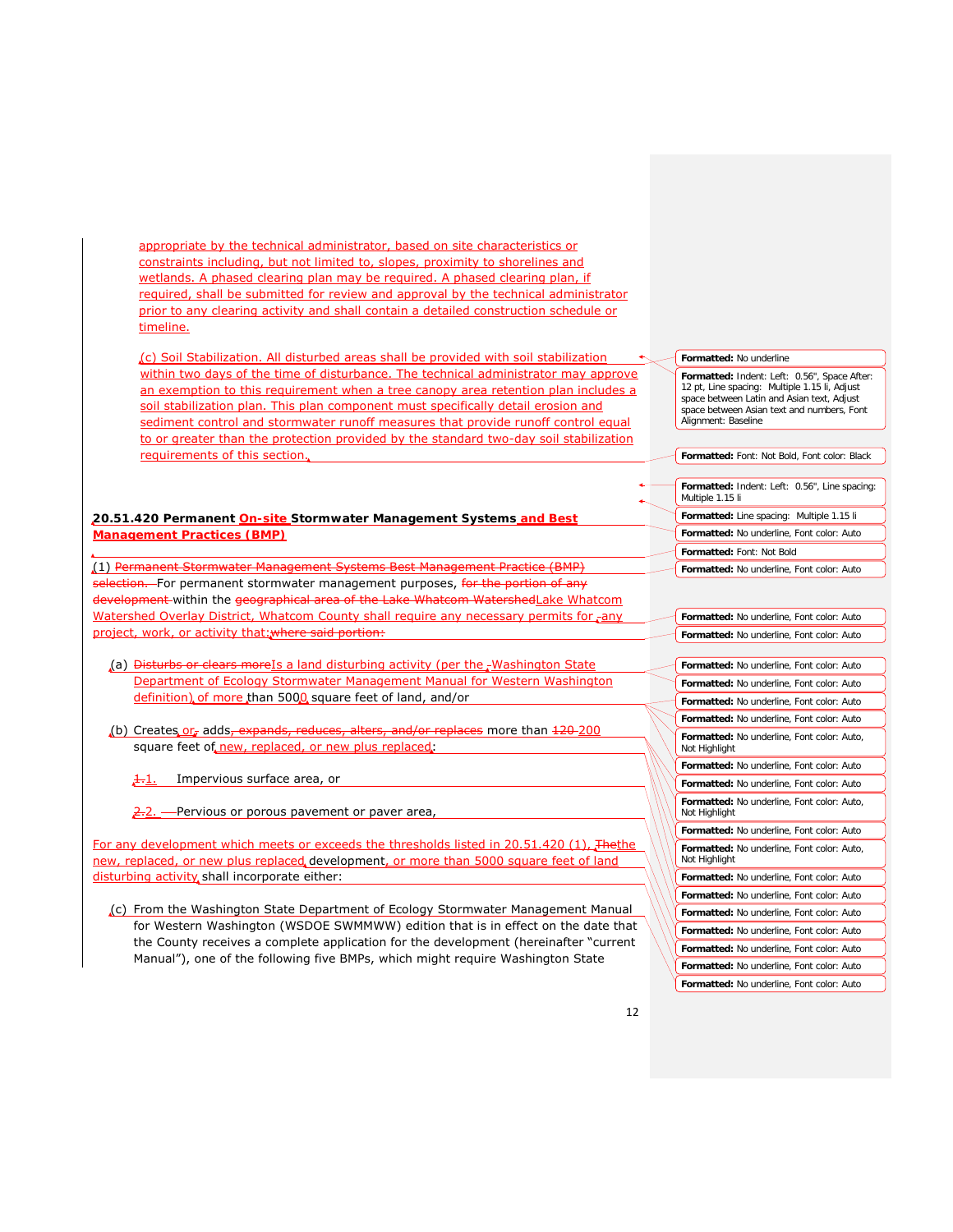| licensed professional engineer design as noted at 2005 WSDOE SWMMWW, Volume I,<br>Chapter 3, page 3-1 (or then-current equivalent):                                                                                                                                                                                                                                                                                                         |                                                             |
|---------------------------------------------------------------------------------------------------------------------------------------------------------------------------------------------------------------------------------------------------------------------------------------------------------------------------------------------------------------------------------------------------------------------------------------------|-------------------------------------------------------------|
| 1. Full infiltration per Volume III, Chapter III, Section 3.3.9(A) (or then-current<br>equivalent), or                                                                                                                                                                                                                                                                                                                                      | Formatted: No underline. Font color: Auto                   |
| 2. Full dispersion per Volume V, Chapter 5, BMP T5.30 (or then-current equivalent)<br>or                                                                                                                                                                                                                                                                                                                                                    | Formatted: No underline, Font color: Auto                   |
| Full dispersion per Volume III, Appendix C, paragraph 7.2.1 (or then-current<br>3.<br>equivalent), except where impervious areas exceed 10% of the site, said excess<br>impervious areas shall not drain to the native vegetation area, and said excess<br>impervious areas are subject to the treatment and flow control requirements of<br>$20.51.420(1)(c)(1)$ or $20.51.420(1)(d)$ , or                                                 | Formatted: No underline, Font color: Auto,<br>Not Highlight |
| A. Full dispersion per Volume III, Appendix C, paragraph 7.2.2 (or then-current<br>equivalent), or                                                                                                                                                                                                                                                                                                                                          | Formatted: No underline, Font color: Auto                   |
| 5. For road projects, full dispersion per Volume III, Appendix C, paragraph 7.2.4 (or<br>then-current equivalent), or                                                                                                                                                                                                                                                                                                                       | Formatted: No underline, Font color: Auto                   |
| (d) A Washington State licensed professional engineer-designed system that, once<br>constructed or installed, and presuming that system preservation activities transpire<br>as prescribed by the engineer, will:                                                                                                                                                                                                                           | Formatted: No underline. Font color: Auto                   |
| $\pm 1$ . $\bar{z}$ Satisfy Minimum Requirement nos-numbers $3 - 8$ , and 10 (or then-current                                                                                                                                                                                                                                                                                                                                               | Formatted: No underline, Font color: Auto                   |
| equivalents) from the current Manual, ignoring any Minimum Requirement                                                                                                                                                                                                                                                                                                                                                                      | Formatted: No underline, Font color: Auto                   |
| applicability thresholds therein, and                                                                                                                                                                                                                                                                                                                                                                                                       | Formatted: No underline, Font color: Auto                   |
| Not increase the phosphorus loading profile from the development from the<br><del>2.</del> 2.                                                                                                                                                                                                                                                                                                                                               | Formatted: No underline, Font color: Auto                   |
| portion of the development that occurs within the geographical area of the Lake                                                                                                                                                                                                                                                                                                                                                             | Formatted: No underline, Font color: Auto                   |
| Whatcom Watershed beyond the pre-development natural condition phosphorus<br>loading profile for the portion of the development that occurs within the<br>geographical area of the Lake Whatcom Watershed based on a monthly mass<br>balance supported by a Washington State Department of Ecology-approved<br>continuous runoff model.                                                                                                     |                                                             |
| (2) Stormwater Management Systems Design Documentation. Regardless of the                                                                                                                                                                                                                                                                                                                                                                   | Formatted: No underline, Font color: Auto                   |
| developer's chosen stormwater management approach from paragraph no $(\underline{1})(\underline{c})$ and $(\underline{1})(\underline{d})$<br>above choices, the developer, or the developer's authorized representative, shall, as a<br>prerequisite to constructing or installing any stormwater management system, feature,<br>device, or facility, submit to Whatcom County Planning and Services Department for review<br>and approval: |                                                             |
| (a) Design drawings for the proposed permanent stormwater management system(s),                                                                                                                                                                                                                                                                                                                                                             | Formatted: No underline, Font color: Auto                   |
| feature(s), device(s), or facility(s), and                                                                                                                                                                                                                                                                                                                                                                                                  |                                                             |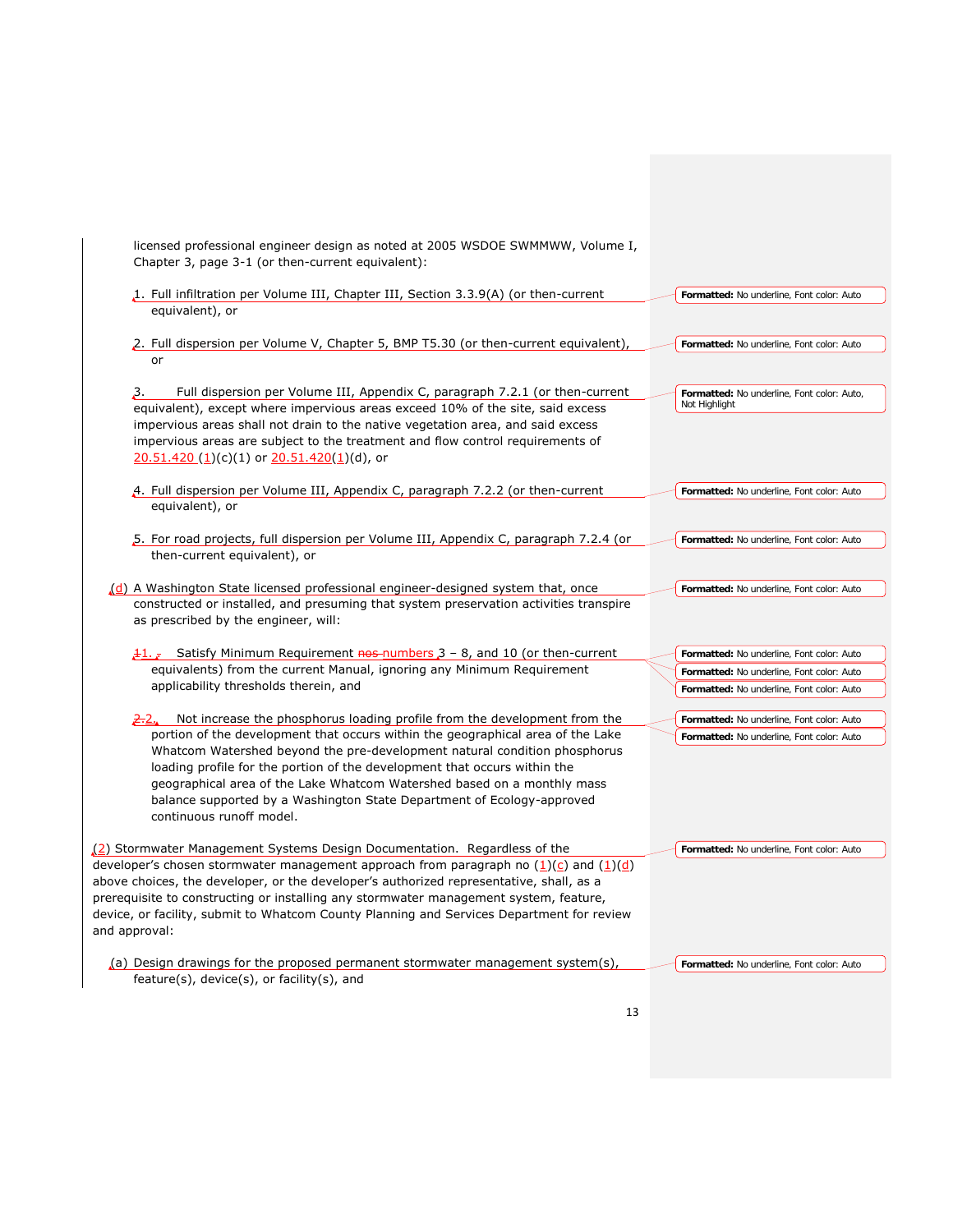| (b) A Stormwater Site Plan (SSP) per Volume I of the current Manual, ignoring any                                                                         | Formatted: No underline, Font color: Auto<br>Formatted: No underline, Font color: Auto |
|-----------------------------------------------------------------------------------------------------------------------------------------------------------|----------------------------------------------------------------------------------------|
| applicability thresholds therein, and                                                                                                                     |                                                                                        |
|                                                                                                                                                           | Formatted: No underline, Font color: Auto                                              |
| (c) An adequate Construction Stormwater Pollution Prevention Plan (Construction                                                                           | Formatted: No underline, Font color: Auto                                              |
| SWPPP) per Volume II of the current Manual, applying the applicability thresholds<br>therein.                                                             | Formatted: No underline, Font color: Auto,<br>Not Highlight                            |
|                                                                                                                                                           | Formatted: No underline, Font color: Auto                                              |
| (63) Constructed/Installed Stormwater Management Systems Preservation. <i>In general</i>                                                                  | Formatted: No underline, Font color: Auto,<br>Not Highlight                            |
| Whatcom County Development Standards, Chapter 2, Section 220 applies in addition to the                                                                   | Formatted: No underline, Font color: Auto                                              |
| preceding requirements.                                                                                                                                   | Formatted: No underline, Font color: Auto,<br>Not Highlight                            |
| (a) A Protected Native Growth Area (PNGA) Document shall be required for the following                                                                    | Formatted: No underline, Font color: Auto                                              |
| projects:                                                                                                                                                 | Formatted: No underline, Font color: Auto,                                             |
| <del>(a)</del>                                                                                                                                            | Not Highlight                                                                          |
| $\frac{1}{2}$ . Projects that utilize Full Dispersion according to WCC 20.51.420(1)(c) 2, 3, or 4.                                                        | Formatted: No underline, Font color: Auto                                              |
| 1.                                                                                                                                                        | Formatted                                                                              |
|                                                                                                                                                           | Formatted: No underline, Font color: Auto                                              |
| 2. Projects that utilize an engineered system according to WCC 20.51.420(1)(d)                                                                            | Formatted                                                                              |
| where dispersion is incorporated into the design.                                                                                                         | Formatted: No underline, Font color: Auto                                              |
| 2.                                                                                                                                                        | Formatted                                                                              |
| (b) A Protected Native Growth Area shall be subject to the following criteria and                                                                         | Formatted: No underline, Font color: Auto                                              |
| conditions:                                                                                                                                               |                                                                                        |
| $\leftrightarrow$                                                                                                                                         | Formatted: No underline, Font color: Auto                                              |
| 1. The Protected Native Growth Area shall include areas on the site containing native                                                                     | Formatted                                                                              |
| plant species including, but not limited to, those listed on approved lists Whatcom                                                                       | Formatted: No underline, Font color: Auto                                              |
| County's Approved Native Plant List provided by Whatcom County common to this                                                                             | Formatted                                                                              |
| region. Those portions of the site that are currently cleared (not in violation of                                                                        | Formatted                                                                              |
| Whatcom County Code) may be excluded from the Protected Native Growth Area                                                                                | Formatted: Not Highlight                                                               |
| requirements. However, no additional clearing may be performed on the site that                                                                           | Formatted: No underline, Font color: Auto                                              |
| will result in the maximum clearing allowance being exceeded, except as                                                                                   | Formatted: No underline, Font color: Auto                                              |
| <del>approved by Whatcom County in conjunction with a revegetation plan for an</del>                                                                      | Formatted: Line spacing: Multiple 1.15 li                                              |
| <del>equivalent area of existing clearing. Projects that propose to clear in excess of</del><br>this threshold will be subject to Full Stormwater Review. | Formatted                                                                              |
| $\ddagger$                                                                                                                                                | Formatted: No underline, Font color: Auto                                              |
| 2. The native growth retention area-PNGA must be protected through a recorded                                                                             | Formatted                                                                              |
| Protected Native Growth Site Plan and covenant on individual lots, shown on the                                                                           | Formatted: No underline, Font color: Auto                                              |
| small site drainage plan, and described in the recorded documents as "a                                                                                   | Formatted: No underline, Font color: Auto                                              |
| Protected Native Growth Area established for the purposes of dispersing and                                                                               | Formatted: No underline, Font color: Auto                                              |
| treating stormwater flows.                                                                                                                                | Formatted                                                                              |
| ᆠ                                                                                                                                                         | Comment [w1]: Discuss with CA team on con                                              |
| Established by recorded site plan and covenant on individual lots, the PNGA must                                                                          | Formatted: Font: Verdana, 10 pt                                                        |
| be shown on the small site drainage plan and described in recorded documents                                                                              | Formatted                                                                              |
| as "a Protected Native Growth Area established for purposes of dispersing and                                                                             | Formatted                                                                              |
| treating stormwater flows."                                                                                                                               | Formatted                                                                              |
|                                                                                                                                                           |                                                                                        |
|                                                                                                                                                           | Formatted                                                                              |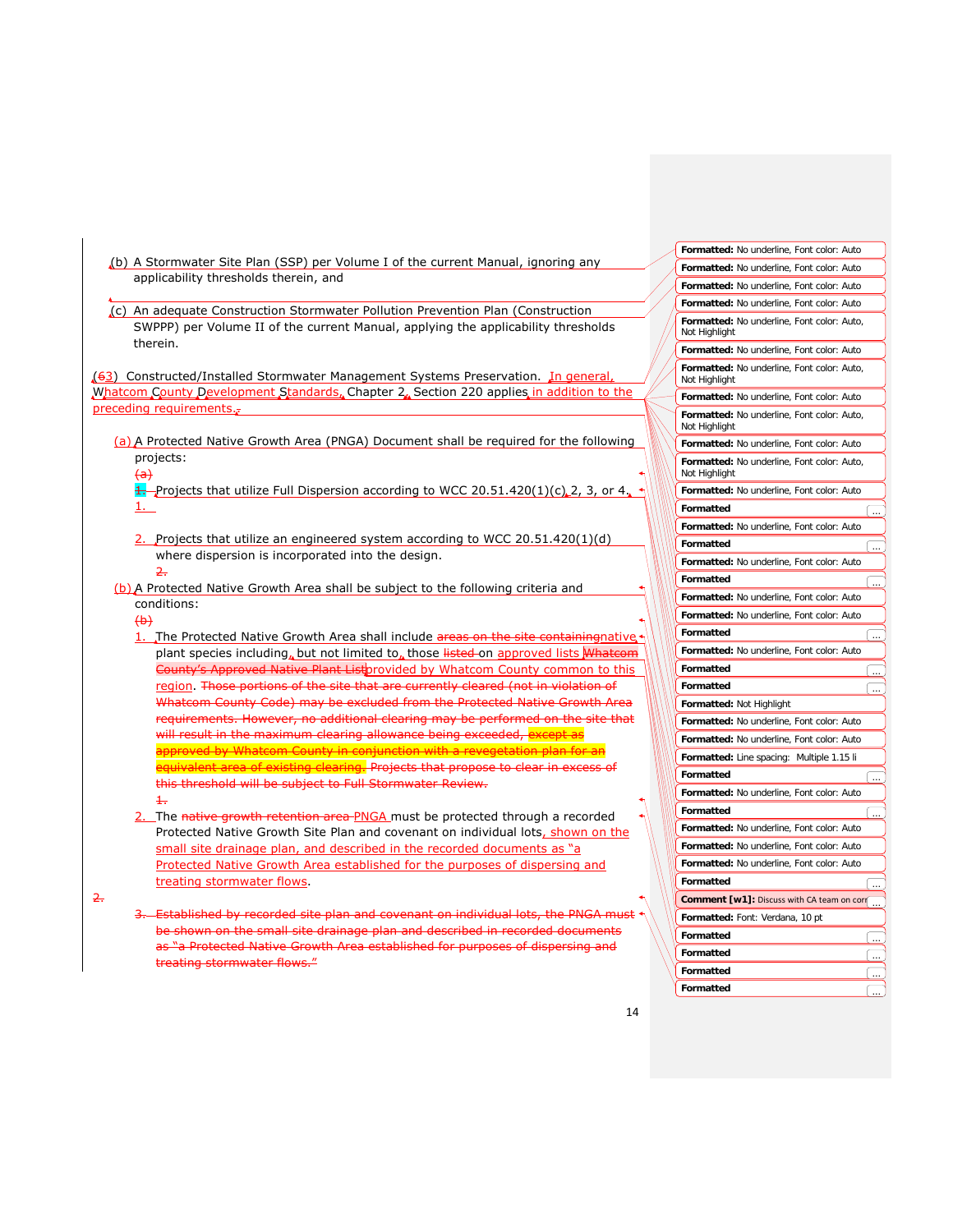- The principle restriction on PNGA is removal of vegetation and trees. If feasible, the open space should be located down slope from the building sites, since flow control and water quality is enhanced by flow dispersion through duff, undisturbed soils and native vegetation.
- The PNGA may include onsite critical areas; allowable uses shall be limited to those specified in WCC 16.16. 5.
- 4. All vegetation and trees within the PNGA at the time of permit application shall beretained aside from approved timber harvest activities and the removal of dangerous hazardous and diseased trees. Hazard trees, as defined in Chapter [20.97](http://www.codepublishing.com/wa/whatcomcounty/html/Whatco20/Whatco2097.html#20.97) WCC, are identified (an evaluation and determination by an ISA licensed arborist may be required).
	- a.) In the event of eliminating hazard trees, not less than two replacement trees shall be planted for every tree removed. Replacement trees shall:
		- (i) Be of the same, or similar, native species as those trees removed from site;
		- (ii) Be planted to re-establish tree clusters where they previously existed, or to enhance protected tree clusters;
		- (iii) Be planted in locations appropriate to the species' growth habitat and horticultural requirements; and
		- (iv) Be located away from areas where damage is likely.
	- b.) If any vegetation or trees within a PNGA is damaged, destroyed, or cleared through the fault of the applicant, agent or successor, the applicant, their agent or successor shall restore the site pursuant to a restoration plan approved by the county.

6.c.) The county may require a bond or other security in an amount not to exceed 125 percent of the merchantable timber to guarantee retention of existing trees within designated canopy areas during construction. In the event of a dispute between the landowner and the county over the established value, an assessment will be made by a professional forester or arborist whose selection will be made by mutual agreement between the county and the landowner. The fee for the services of the professional forester or arborist shall be paid by the landowner or responsible party. In the event any trees designated to be retained are removed, the county

|                          | Formatted: Indent: Left: 0.75", Line spacing:<br>Multiple 1.15 li, No bullets or numbering                                                                                                                                                                       |  |  |  |
|--------------------------|------------------------------------------------------------------------------------------------------------------------------------------------------------------------------------------------------------------------------------------------------------------|--|--|--|
|                          | Formatted: Indent: Left: 0.5", Line spacing:<br>Multiple 1.15 li                                                                                                                                                                                                 |  |  |  |
|                          | Formatted: Not Highlight                                                                                                                                                                                                                                         |  |  |  |
|                          | Formatted: List Paragraph, Line spacing:<br>single, No bullets or numbering, Adjust space<br>between Latin and Asian text, Adjust space<br>between Asian text and numbers                                                                                        |  |  |  |
|                          | Formatted: Font: Verdana                                                                                                                                                                                                                                         |  |  |  |
|                          | Formatted: Indent: Left: 0.75"                                                                                                                                                                                                                                   |  |  |  |
|                          | Formatted: Font: Verdana                                                                                                                                                                                                                                         |  |  |  |
|                          | Formatted: Font: Verdana                                                                                                                                                                                                                                         |  |  |  |
|                          | Formatted: Normal, Indent: Left: 0.75", No<br>bullets or numbering                                                                                                                                                                                               |  |  |  |
|                          | Formatted: Indent: Left: 1.13"                                                                                                                                                                                                                                   |  |  |  |
|                          | Formatted: Indent: Left: 1.25", No bullets or<br>numbering                                                                                                                                                                                                       |  |  |  |
|                          | Formatted: Indent: Left: 1.13"                                                                                                                                                                                                                                   |  |  |  |
|                          | Formatted: Font: (Default) Verdana, 10 pt,<br>Font color: Black                                                                                                                                                                                                  |  |  |  |
|                          | Formatted: Indent: Left: 1.25", Line spacing:<br>single, No bullets or numbering                                                                                                                                                                                 |  |  |  |
|                          | Formatted: Font: Verdana                                                                                                                                                                                                                                         |  |  |  |
|                          | Formatted: Indent: Left: 1.13"                                                                                                                                                                                                                                   |  |  |  |
|                          | Formatted: Indent: Left: 1.25", No bullets or<br>numbering                                                                                                                                                                                                       |  |  |  |
|                          | Formatted: Indent: Left: 1.13"                                                                                                                                                                                                                                   |  |  |  |
|                          | Formatted: Font: (Default) Verdana, 10 pt,<br>Font color: Black                                                                                                                                                                                                  |  |  |  |
|                          | Formatted: Indent: Left: 0.5", Right: 0",<br>Space Before: 0 pt, After: 0 pt, Line spacing:<br>single, No bullets or numbering, Font<br>Alignment: Auto                                                                                                          |  |  |  |
|                          | Formatted: Font: Verdana                                                                                                                                                                                                                                         |  |  |  |
|                          | Formatted: Indent: Left: 0.75"                                                                                                                                                                                                                                   |  |  |  |
| Formatted: Font: Verdana |                                                                                                                                                                                                                                                                  |  |  |  |
|                          | Formatted: Font: Verdana                                                                                                                                                                                                                                         |  |  |  |
| Formatted: Font: Verdana |                                                                                                                                                                                                                                                                  |  |  |  |
|                          | Formatted: Indent: Left: 1", No bullets or<br>numbering                                                                                                                                                                                                          |  |  |  |
|                          | Formatted: List Paragraph, Indent: Left:<br>0.75", Right: 0.17", Space Before: 12 pt, After:<br>12 pt, Line spacing: At least 15.6 pt, Adjust<br>space between Latin and Asian text, Adjust<br>space between Asian text and numbers, Font<br>Alignment: Baseline |  |  |  |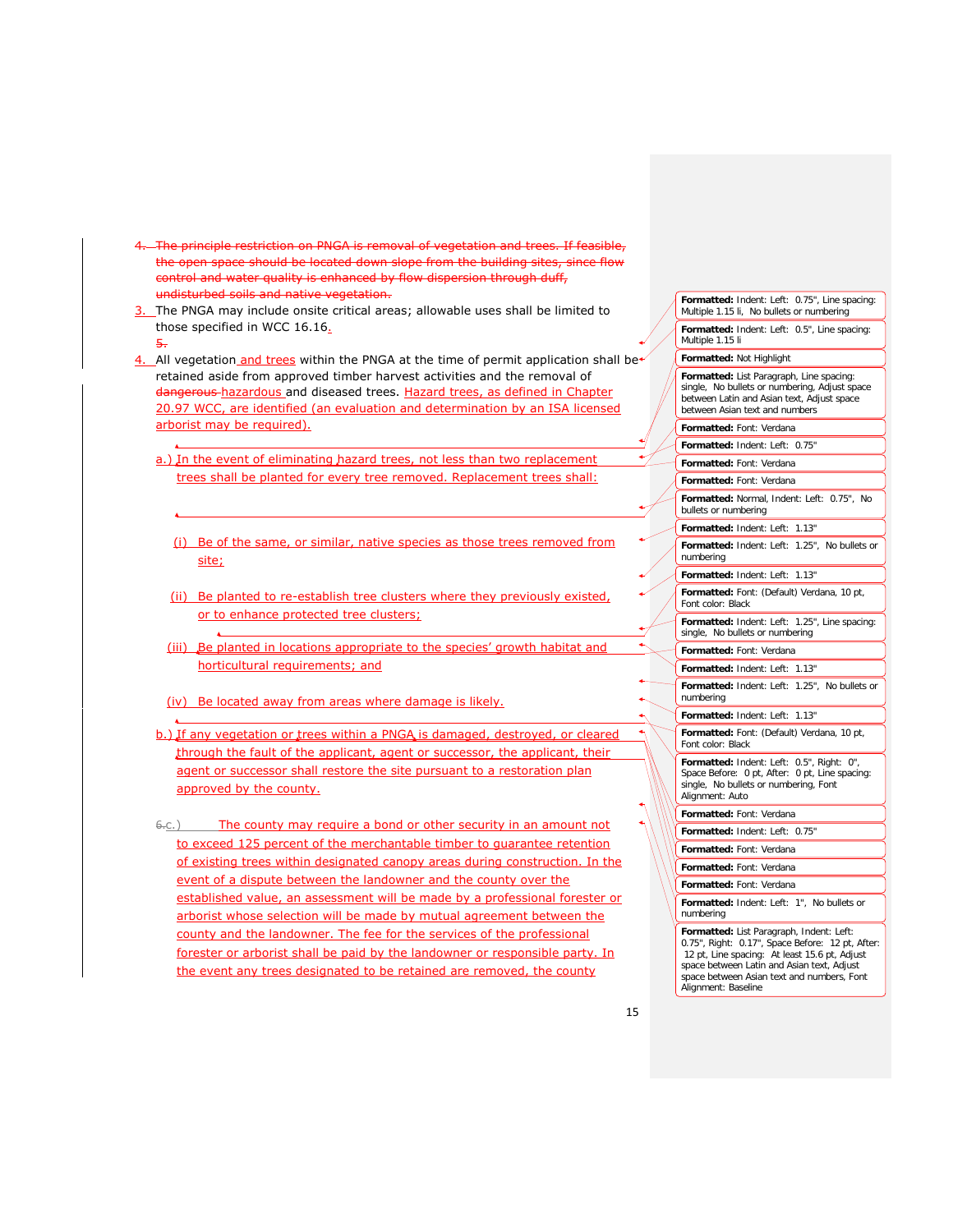|    | shall require that sufficient trees be re-planted to replace those previously                                                                                                                                                                                                                                                                   |                                                                                                                                                                        |
|----|-------------------------------------------------------------------------------------------------------------------------------------------------------------------------------------------------------------------------------------------------------------------------------------------------------------------------------------------------|------------------------------------------------------------------------------------------------------------------------------------------------------------------------|
|    | in existence. In the event that replanting does not occur, the county may                                                                                                                                                                                                                                                                       |                                                                                                                                                                        |
|    | enforce upon any bond posted. Each tree removed or destroyed shall                                                                                                                                                                                                                                                                              |                                                                                                                                                                        |
|    | constitute a separate violation. If the site is located within an area of                                                                                                                                                                                                                                                                       | Formatted: Highlight                                                                                                                                                   |
|    | <del>nandatory clearing limits and has been illegally cleared</del>                                                                                                                                                                                                                                                                             |                                                                                                                                                                        |
|    | <del>may be required.</del>                                                                                                                                                                                                                                                                                                                     | Formatted: Font: (Default) Verdana, 10 pt,<br>Font color: Black                                                                                                        |
|    | 5. The PNGA shall be shown on all property maps and shall be clearly marked during<br>clearing and construction on the lots.                                                                                                                                                                                                                    | Formatted: Indent: Left: 0.5", Line spacing:<br>Multiple 1.15 li                                                                                                       |
| 7. | 8. The PNGA may contain utilities and utility easements, including flow control                                                                                                                                                                                                                                                                 | Formatted: Line spacing: Multiple 1.15 li, No<br>bullets or numbering                                                                                                  |
|    | BMP's.                                                                                                                                                                                                                                                                                                                                          | Formatted: Indent: Left: 0.5", Line spacing:<br>Multiple 1.15 li                                                                                                       |
|    | 9. At the discretion of Whatcom County review staff, PNGA restriction may be                                                                                                                                                                                                                                                                    |                                                                                                                                                                        |
|    | removed to accommodate future development provided drainage review                                                                                                                                                                                                                                                                              |                                                                                                                                                                        |
|    | evaluates the requirements for stormwater facilities (flow control and water                                                                                                                                                                                                                                                                    |                                                                                                                                                                        |
|    | quality) according to regulations in effect at the time of future application.                                                                                                                                                                                                                                                                  | Formatted: List Paragraph, Indent: Left: 0.5",                                                                                                                         |
|    | $(c)$ $\epsilon$ ) Stormwater BMP's protection and maintenance - A declaration of covenant must<br>be recorded for each site/lot that contains stormwater BMPs. A draft of the proposed<br>covenant must be reviewed and approved by Whatcom County prior to recording. All                                                                     | Line spacing: Multiple 1.15 li, Numbered +<br>Level: $1 +$ Numbering Style: 1, 2, 3,  + Start<br>at: $1 +$ Alignment: Left + Aligned at: $1.13" +$<br>Indent at: 1.38" |
|    | required covenants must be recorded prior to final construction approvalpermit<br>issuance for the proposed project.                                                                                                                                                                                                                            | Formatted: Indent: Hanging: 0.25", Line<br>spacing: Multiple 1.15 li                                                                                                   |
|    | $\frac{(1)}{(1)}$ . The Stormwater Facility Location covenant in Whatcom County Development<br>Standards, Chapter 2, Section 221, or similar, can be used providing it contains<br>the following:                                                                                                                                               | Formatted: Indent: Left: 0.5", Hanging:<br>0.25", Line spacing: Multiple 1.15 li, Tab stops:<br>0.75", Left                                                            |
|    | $f_a$ ) Notice to future owners of the presence of stormwater BMPs on the lot and                                                                                                                                                                                                                                                               | Formatted: Not Highlight                                                                                                                                               |
|    | the responsibility of the owner to retain, uphold, and protect the devices,<br>features, pathways, limits, and restrictions.                                                                                                                                                                                                                    |                                                                                                                                                                        |
|    | $(b.)$ Include as an attachment, a recordable version of the following information:                                                                                                                                                                                                                                                             |                                                                                                                                                                        |
|    | (i) a site plan showing all developed surfaces, impervious and pervious, and<br>the location and dimensions of flow control BMP devices, features, flowpaths<br>(if applicable), and limits of native growth retention areas PNGA's (if<br>applicable). This plan(s) must be of a common engineering scale and include<br>site topography.      |                                                                                                                                                                        |
|    | (ii)The stormwater BMP design and maintenance details for each BMP per the<br>most current version of the <b>WSDOE SWMMWW</b> Low Impact Development<br>Fechnical Guidance Manual for Puget Sound. This includes a diagram (if<br>applicable) of each flow control BMP device or feature and written<br>maintenance and operation instructions. |                                                                                                                                                                        |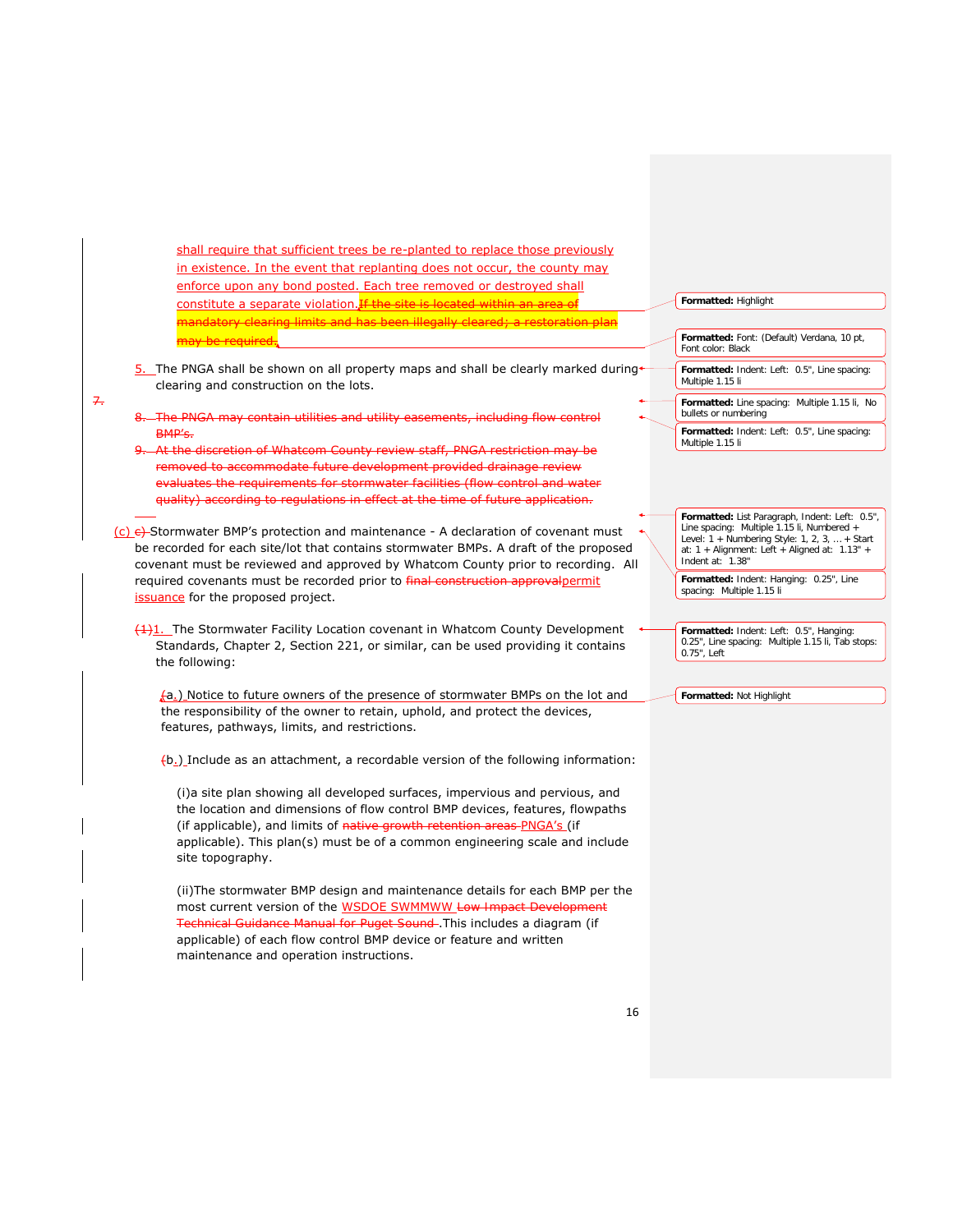(e)c.) Require that each flow control BMP be operated and maintained at the owner's expense.

#### **20.51.430 Forest Area Preservation.**

For the intent and purpose of this chapter, the term "Forested Area" shall refer to the tree canopy and any native vegetation (as defined by the 2005 most current version of the Washington State Department of Ecology Stormwater Management Manual for Western Washington) that occurs within the boundaries of the tree canopy.

(1) When a permit is not required by  $20.51.420(1)$  tree canopy areas may be removed when limited to those canopy areas affected under the following circumstances:

 $(1a)$  Fire prevention methods when supported by the county fire marshal;

 $(2b)$  Hazard trees, as defined in Chapter  $20.97$ , WCC, are identified (an evaluation and determination by a licensed arborist may be required);

(3e) Encroachments where the trunk, branches or roots would be, or are, in contact with main or accessory structures; or

(4d) Where installation and/or maintenance of roads or utilities would unavoidably require removal or cutting through the root system.

ed under this section, all applicable requirements of 20.80.637(4) still apply.

**Formatted:** Line spacing: Multiple 1.15 li

**Formatted:** Not Highlight **Formatted:** Not Highlight **Formatted:** Indent: Left: 0", Line spacing: Multiple 1.15 li **Formatted:** Indent: Left: 0", Line spacing: Multiple 1.15 li, Don't adjust space between Latin and Asian text **Formatted:** Font: Verdana, 10 pt, No underline, Font color: Auto **Formatted:** No underline, Font color: Auto **Formatted:** No underline, Font color: Auto **Formatted:** Indent: Left: 0", Line spacing: Multiple 1.15 li **Formatted:** No underline, Font color: Auto **Formatted:** No underline, Font color: Auto **Comment [w2]:** Mike is working on rewording.

**Formatted:** Line spacing: Multiple 1.15 li